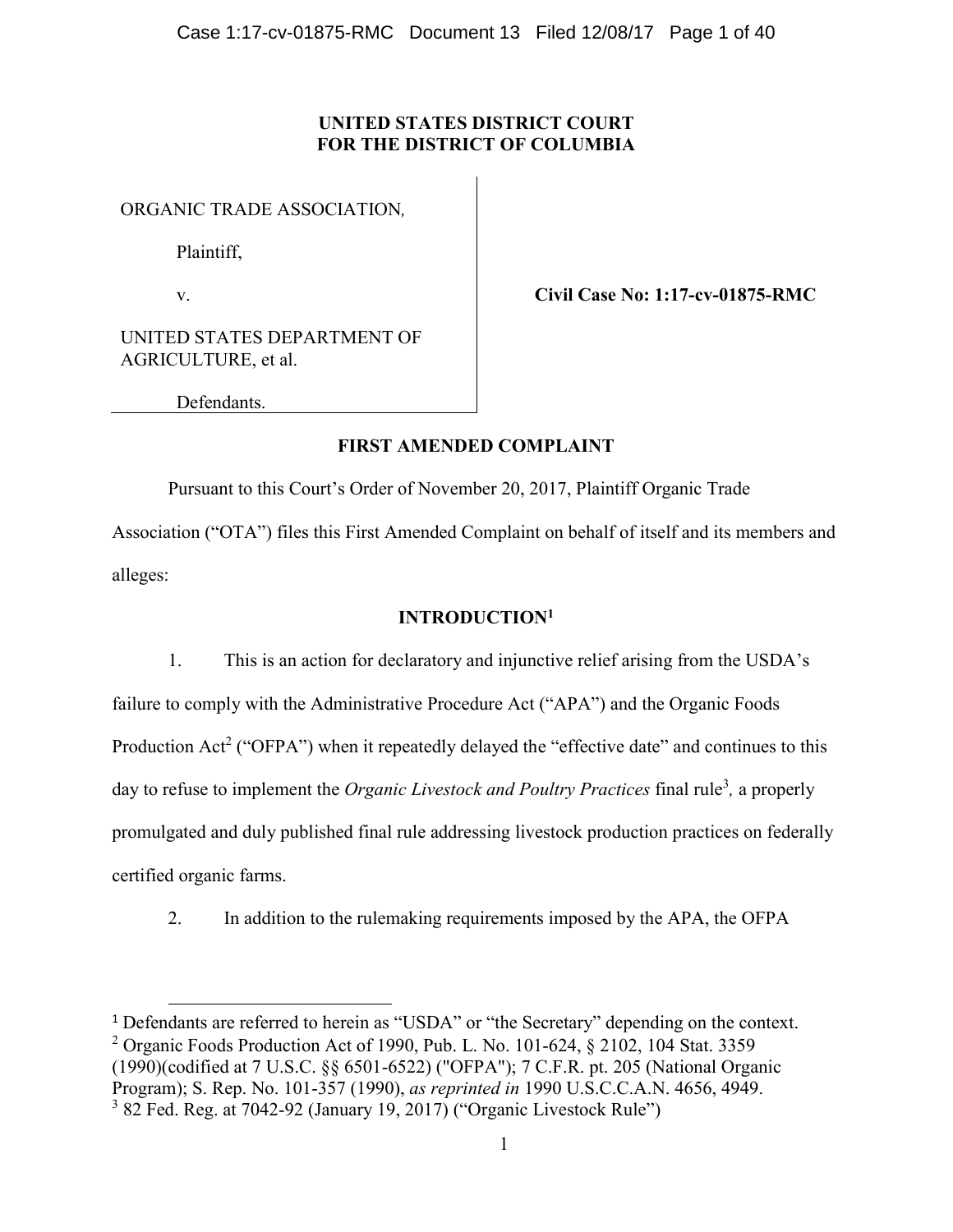### Case 1:17-cv-01875-RMC Document 13 Filed 12/08/17 Page 2 of 40

mandates USDA "consult" with and consider the advice and recommendations of an expert advisory board, the National Organic Standards Board ("NOSB"), prior to adopting, or amending by rulemaking, organic livestock production standards. Defendants failed to discharge the required duties under each statute respectively.

3. On January 19, 2017, after more than ten years of public process and numerous public hearings and formal recommendations from the USDA's expert advisory board, a final rule entitled *Organic Livestock and Poultry Practices,* was published by USDA in the Federal Register. 82 Fed. Reg. at 7042-92 (January 19, 2017) ("Organic Livestock Rule")

4. No party sought reconsideration of the agency's publication of the Organic Livestock Rule.

5. At the time of publication in January 2017 USDA said:

AMS is conducting this rulemaking to maintain consumer confidence in the USDA organic seal. This action is necessary to augment the USDA organic livestock production regulations with clear provisions to fulfill one purpose of the Organic Foods Production Act (OFPA) (7 U.S.C. 6501–6522): To assure consumers that organically-produced products meet a consistent and uniform standard. OFPA mandates that detailed livestock regulations be developed through notice and comment rulemaking and intends for the involvement of the National Organic Standards Board (NOSB) in that process (7 U.S.C. 6508(g)).

\* \* \* [description of dairy pasture access rule of 2010]

This rule extends that level of detail and clarity to all organic livestock and poultry, and would ensure that organic standards cover their entire lifecycle, consistent with recommendations provided by USDA's Office of Inspector General and nine separate recommendations from the NOSB. This rule adds requirements for the production, transport, and slaughter of organic livestock and poultry. *The provisions for outdoor access and space for organic poultry production are the focal areas of this rule*. (emphasis added).

82 Fed. Reg. at 7082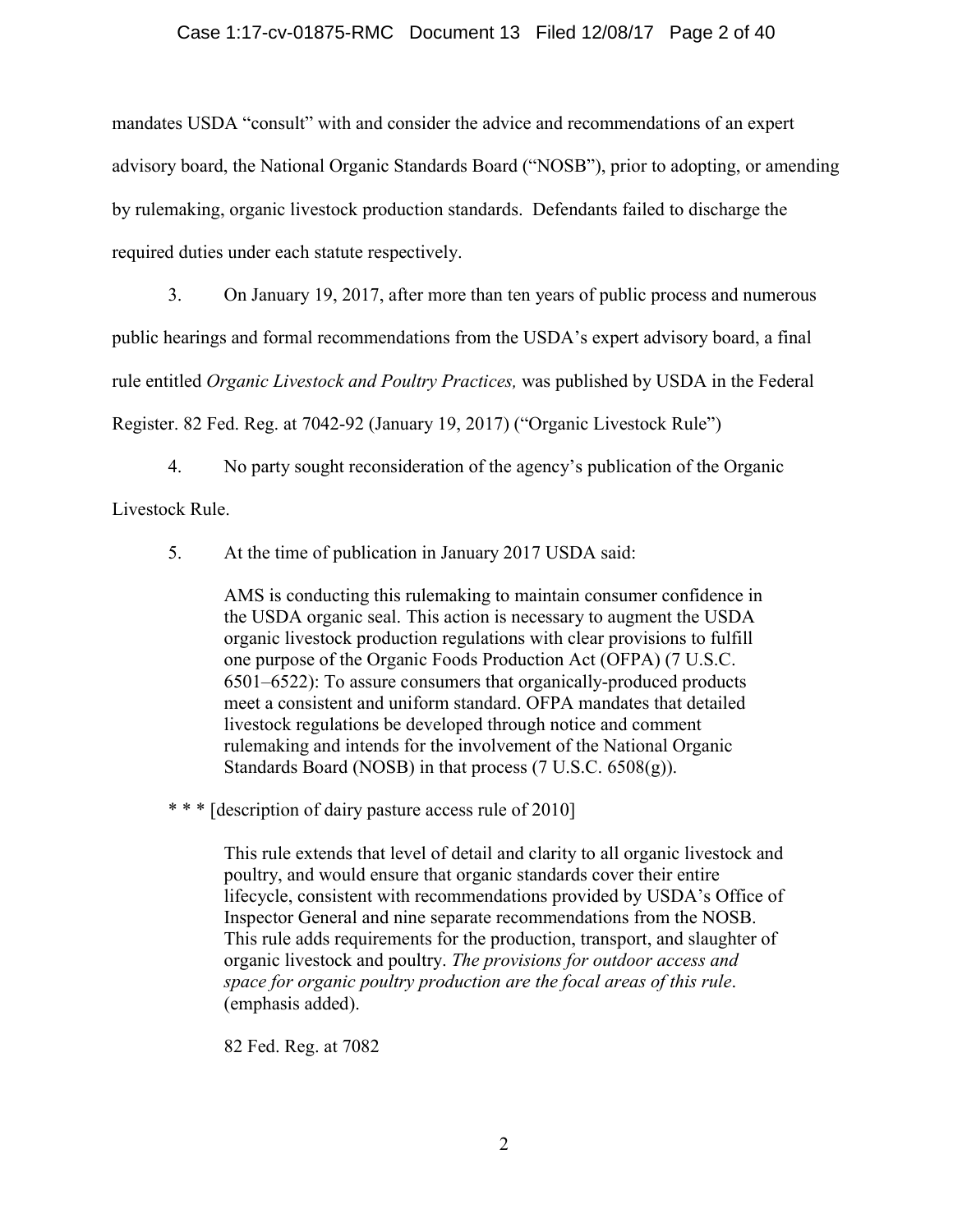#### Case 1:17-cv-01875-RMC Document 13 Filed 12/08/17 Page 3 of 40

6. The Organic Livestock Rule was scheduled to take effect on March 18, 2017. *Id.* at 7042.

7. On February 9, 2017, USDA issued a stay entitled, "Final rule; delay of effective date," without prior notice or an opportunity for public comment, or any consultation with the NOSB, delaying the effective date of the Organic Livestock Rule for 60 days to May 19, 2017. 82 Fed. Reg. at 9967 (February 9, 2017) ("First Delay Rule").

8. On May 10, 2017, just days before the stay in the First Delay Rule dissipated, USDA issued another stay entitled, "Final rule; delay of effective date" without prior notice or an opportunity for public comment, or any consultation with the NOSB, delaying the effective date of the Organic Livestock Final Rule by an additional 180 days until November 14, 2017. 82 Fed. Reg. at 21677 (May 10, 2017) ("Second Delay Rule")

9. In addition to further delay, on the same day, USDA published a *new proposed rule* styled, "Livestock and Poultry Practices Second Proposed Rule" without prior notice or an opportunity for public comment, or any consultation with the NOSB.

10. USDA invited comment solely on four procedural options:

- a. Let the Organic Livestock Rule become effective on November 14, 2017;
- b. Suspend the Organic Livestock Rule indefinitely;
- c. Further delay the effective date of the Organic Livestock Rule; or
- d. Withdraw the Organic Livestock Rule.

82 Fed. Reg. at 21742 (May 10, 2017) ("the New Proposed Rule").

11. On Nov. 14, 2017, the day the second administrative delay dissipated, the Secretary published the Third Delay Rule choosing Option (c): further delay for 180 days. The new effective date for the Organic Livestock Rule is May 14, 2018. 82 Fed. Reg. 52643 (Nov. 14, 2017) (the "Third Delay Rule").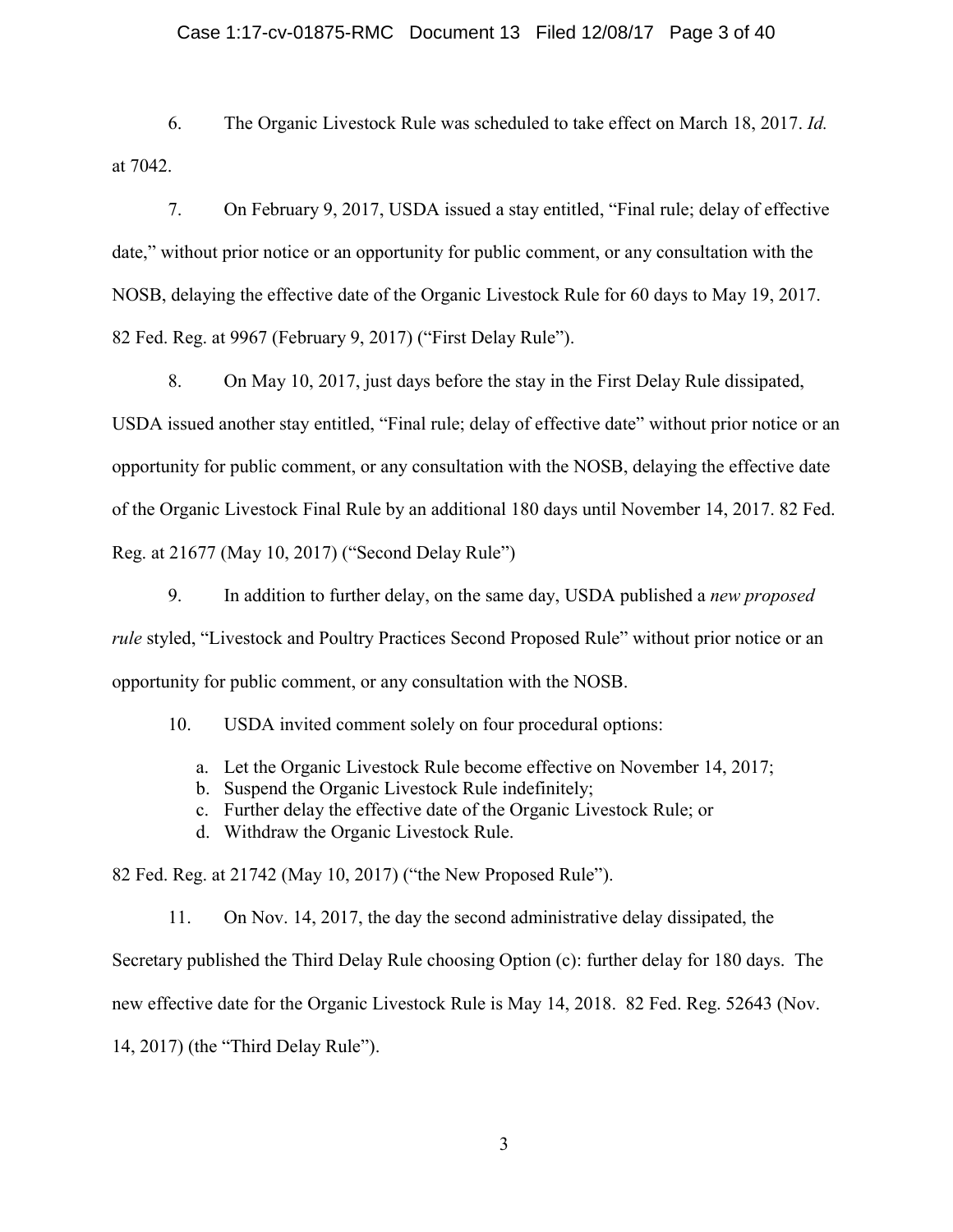#### Case 1:17-cv-01875-RMC Document 13 Filed 12/08/17 Page 4 of 40

12. The Third Delay Rule was noticed, considered, adopted and published without satisfying the OFPA's pre-rulemaking requirement of consultation with the NOSB. 82 Fed. Reg. 52643-44 (no statement of consultation, its outcome or a proper waiver of the duty)

13. According to the USDA, further delay is necessary, "…to allow for AMS to issue another notice of proposed rulemaking to receive comments on USDA statutory authority under the OFPA to regulate animal welfare; the likely costs and benefits of the Organic Livestock Rule viewed in terms of the statutory objectives of the OPFA, as interpreted above; whether the Organic Livestock Rule requirements represent the most innovate (sic) and least burdensome way to achieve regulatory ends; and the revised calculations and analysis of the benefits of the Organic Livestock Rule." 82 Fed. Reg. 52643

14. The Third Delay Rule attempts to characterize the Organic Livestock Rule as little more than the product of agency confusion, where the agency failed to correctly complete the analyses required under Executive Orders 12866 and 13563 and failed to determine if the OFPA authorized the regulatory terms of the Organic Livestock Rule. To remedy this USDA proposes another round of notice and comment rulemaking at some time in the future which will decide whether the already completed rulemaking should become effective. 82 Fed. Reg. at 52643-44.

15. The final rule was completed and published. However, Defendants are serially imposing fixed-period delays and allowing them to serially expire only to renew them again. The Organic Livestock Rule remains published, yet delayed, and the harm to Plaintiff and Plaintiff's members is ongoing.

16. Additional rulemaking is unnecessary. The face of the Third Delay Rule demonstrates that the USDA's refusal to implement the Organic Livestock Rule arises from purported errors found in the *original record* and not from anything arising from the brief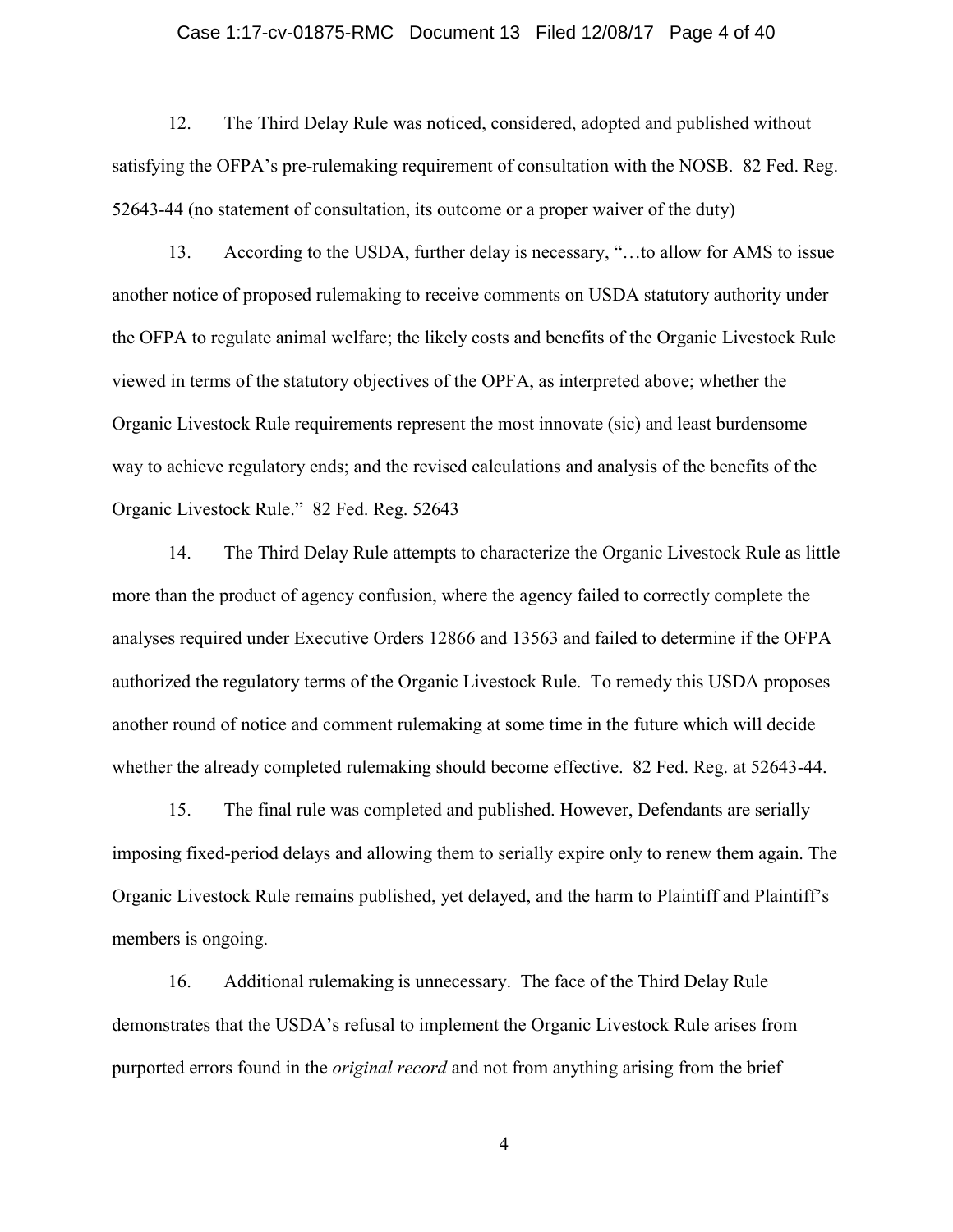#### Case 1:17-cv-01875-RMC Document 13 Filed 12/08/17 Page 5 of 40

rulemaking it just concluded. The USDA acknowledged that its intent to further delay the Organic Livestock Rule was supported by only a single comment out of more than 47,000 comments received. 82 Fed. Reg. at 52643-44. Whether the single commenter advanced the statutory construction argument or Executive Order compliance flaws the USDA now advances, is unknown.

17. USDA has delayed more than ten months to propose a *sua sponte* reconsideration of its own final rule, based on a purported *ex post* discovery of a flaw in certain calculations under the Executive Orders and a just discovered worry about its statutory authority. Although the delays began in February 2017, the purported flaw was not discovered until November 2017. Nothing in the OFPA, the APA or the text or controlling constructions of Executive Orders 12866 and 13563 compels or justifies the past or current agency delay to permit the agency to conduct reconsideration of its own rule.

18. The type of post-rulemaking concerns that USDA is expressing are more typically brought by parties to the rulemaking who, objecting to the agency's final action, would have standing to assert such contentions. Here no reconsideration motion was made, and no litigation to delay or strike down the Organic Livestock Rule was enjoined. The sole challenger to USDA's rulemaking is USDA.

19. Because each of the three Delay Rules have the effect of waiving the requirements of, or impermissibly amending, the duly published and promulgated organic standard in the Organic Livestock Rule, each is an arbitrary, capricious and *ultra vires* action under the APA and OFPA.

#### JURISDICTION AND VENUE

20. This Court has jurisdiction under 28 U.S.C. § 1331 and § 1361.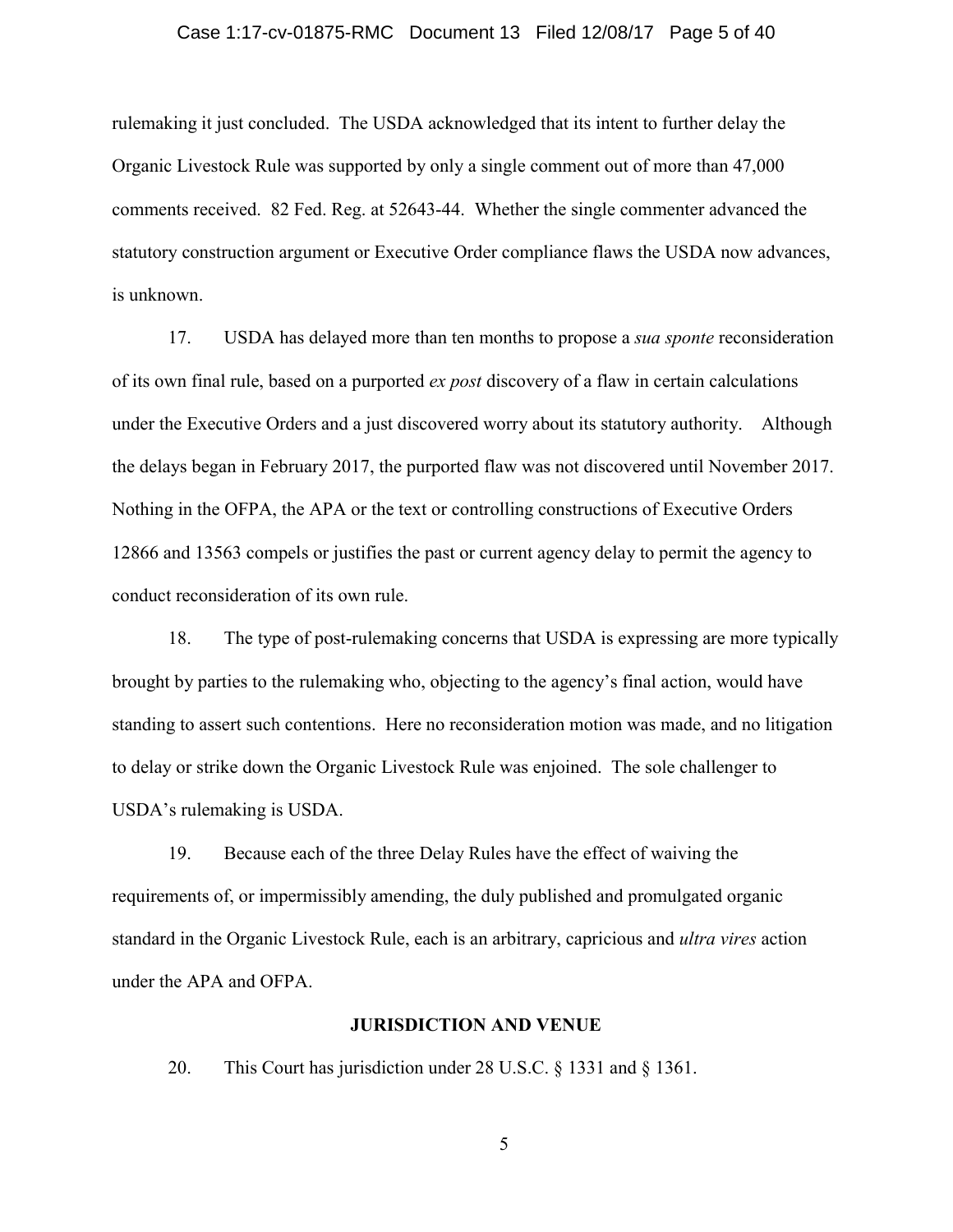#### Case 1:17-cv-01875-RMC Document 13 Filed 12/08/17 Page 6 of 40

21. USDA's Delay Rules and New Proposed Rule are final agency actions subject to judicial review. 5 U.S.C. §§ 702, 704, 706.

22. This Court has the authority to issue the requested declaratory and injunctive relief pursuant to 28 U.S.C. §§ 2201-02 and 5 U.S.C. §§ 702 and 706; 28 U.S.C. § 1651 (writs).

23. An actual controversy exists between the parties within the meaning of 28 U.S.C. §§ 2201.

24. Venue is proper in this district because plaintiff Organic Trade Association resides and has its principal place of business in this judicial district, and because a substantial part of the acts or omissions giving rise to the claim occurred in this judicial district. 28 U.S.C. §  $1391(c)(2)$ , (e)(1).

#### PARTIES AND STANDING

25. Plaintiff the Organic Trade Association ("OTA"), is a membership-based business association for organic agriculture and products in North America and is the leading voice for the organic trade in the United States, representing almost 9,500 farms and organic businesses across 50 states. OTA brings consumers, farmers and livestock growers, ingredient suppliers, processors, manufacturers, distributors, retailers, certifying agents and those in international trade--together to promote and protect the growing organic business sector. OTA's members grow, make, distribute, and certify organic products including livestock products worldwide, with the majority of OTA's members operating both organic and non-organic farms, ranches and businesses. OTA's mission is to promote, develop and protect organic standards, ensure the due process rights of its members, and provide a unifying voice to federal and state entities. OTA worked on the substance of the Organic Livestock Rule for many years and support its adoption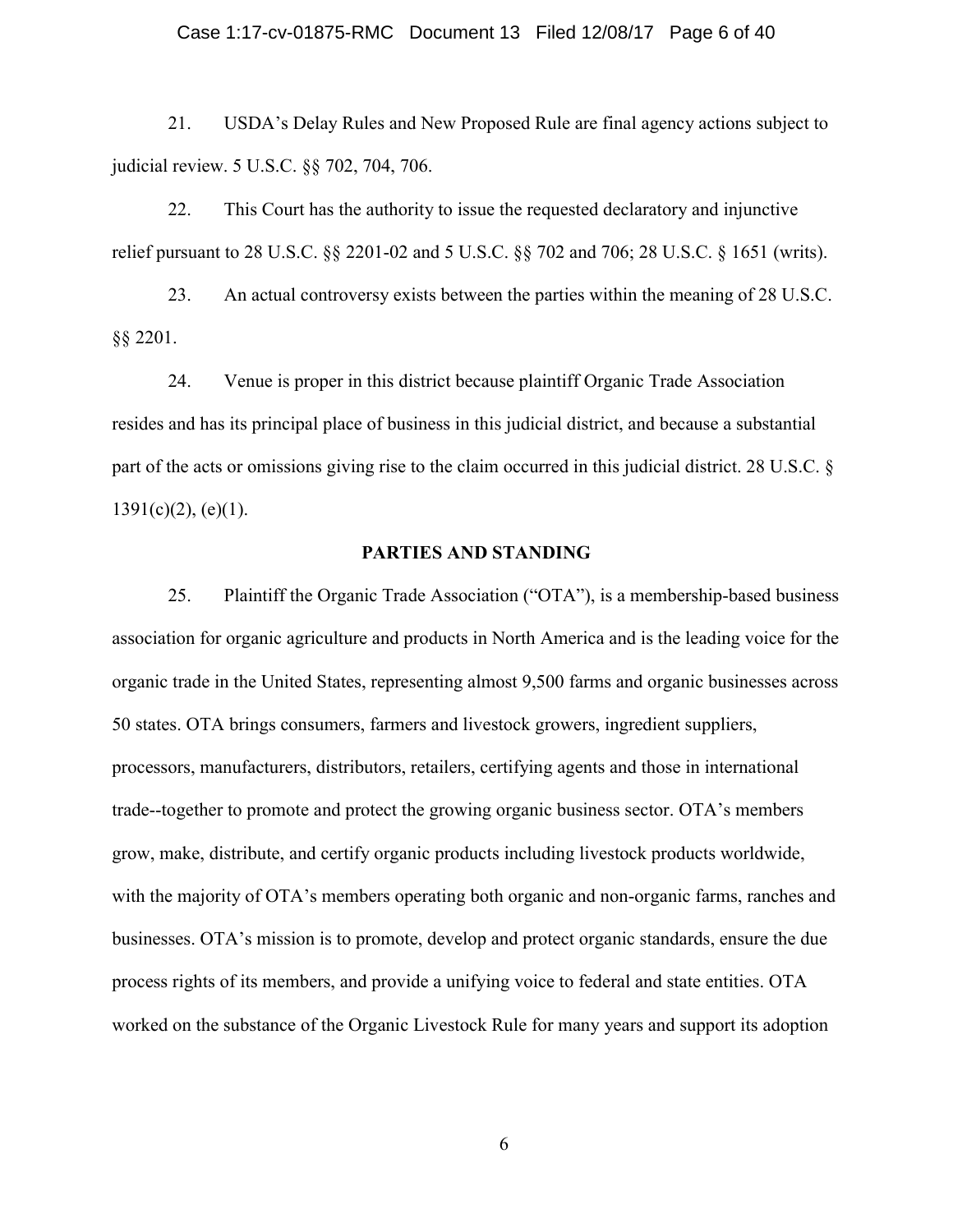#### Case 1:17-cv-01875-RMC Document 13 Filed 12/08/17 Page 7 of 40

and publication. OTA members are harmed by the failure of the USDA to implement the Final Rule.

26. OTA conducts public and policymaker education and outreach and, when necessary, litigation. OTA actively participates in hearings and other fact gathering events before the National Organic Standards Board ("NOSB") and routinely engages in policy discussions with the National Organic Program ("NOP").

27. OTA routinely submits comments on NOSB recommendations and NOP Guidance Documents and related matters that impact organic businesses, producers including livestock producers and product manufacturers and retailers, handlers, certifying agents and consumers.

28. Defendant USDA is a department in the U.S. government charged with administering the Agricultural Marketing Service and implementing the Organic Foods Production Act;

29. Defendant Sonny Perdue ("Secretary") is sued in his official capacity as the Secretary of the United States Department of Agriculture. The Secretary is the official ultimately responsible for the USDA's activities and policies and for compliance with the OFPA and the APA.

30. Defendant Bruce Summers is sued in his official capacity as the acting Administrator of the Agricultural Marketing Service. He is legally responsible for administering marketing programs of the USDA, including the National Organic Program.

31. Defendants are collectively referred to as "USDA."

# STATUTORY AND REGULATORY FRAMEWORK The Organic Foods Production Act, National Organic Program and Role of the National Organic Standards Board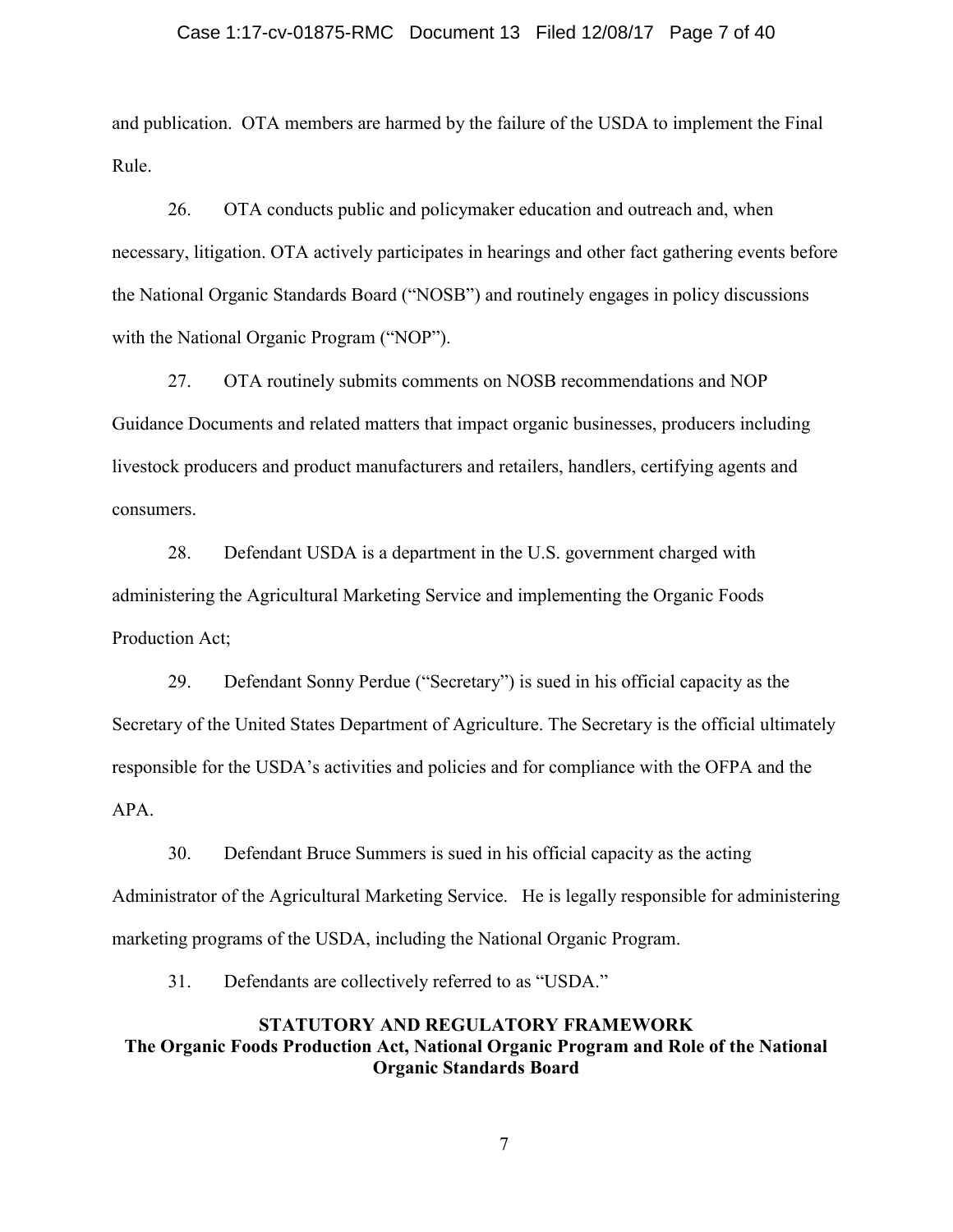#### Case 1:17-cv-01875-RMC Document 13 Filed 12/08/17 Page 8 of 40

32. The Organic Food Products Act ("OFPA") was enacted in 1990 to eliminate a patchwork of state and private organic production and processing standards that resulted in inconsistent organic products, consumer confusion, and fragmented markets for organic producers, processors and products.

33. Congress took an "opt-in" approach to regulating organic products by creating "national standards" solely for those persons that voluntarily choose to produce and market products bearing an "organic" marketing claim. 7 U.S.C. § 6504.

34. For those that "opt-in," Congress sought to "facilitate interstate commerce" by "establishing national standards governing the production and marketing of certain agricultural products. . . ." in order to "assure consumers that organically produced products meet a consistent standard." 7 U.S.C. § 6501.

35. There are civil and criminal penalties arising from non-compliance with the national organic regulations. 7 U.S.C. § 6519.

36. Certifying agents have separate and distinct penalties for non-compliance with the national organic regulations. 7 U.S.C. § 6519(e)

37. Congress directed the USDA to develop and implement the new "national standards." 7 U.S.C.§ 6503.

38. To guide USDA in this undertaking, Congress created an expert citizen-advisory board, the National Organic Standards Board ("NOSB"). 7 U.S.C. § 6518. The NOSB meets at least twice a year and conducts all its meetings and voting on organic policy recommendations in public in accord with the "Government in the Sunshine Act." 5 U.S.C. § 552(b).

39. The NOSB is composed of 15 members appointed according to statutory criteria; the expertise necessary for each seat is set in the statute. 7 U.S.C. § 6518(b).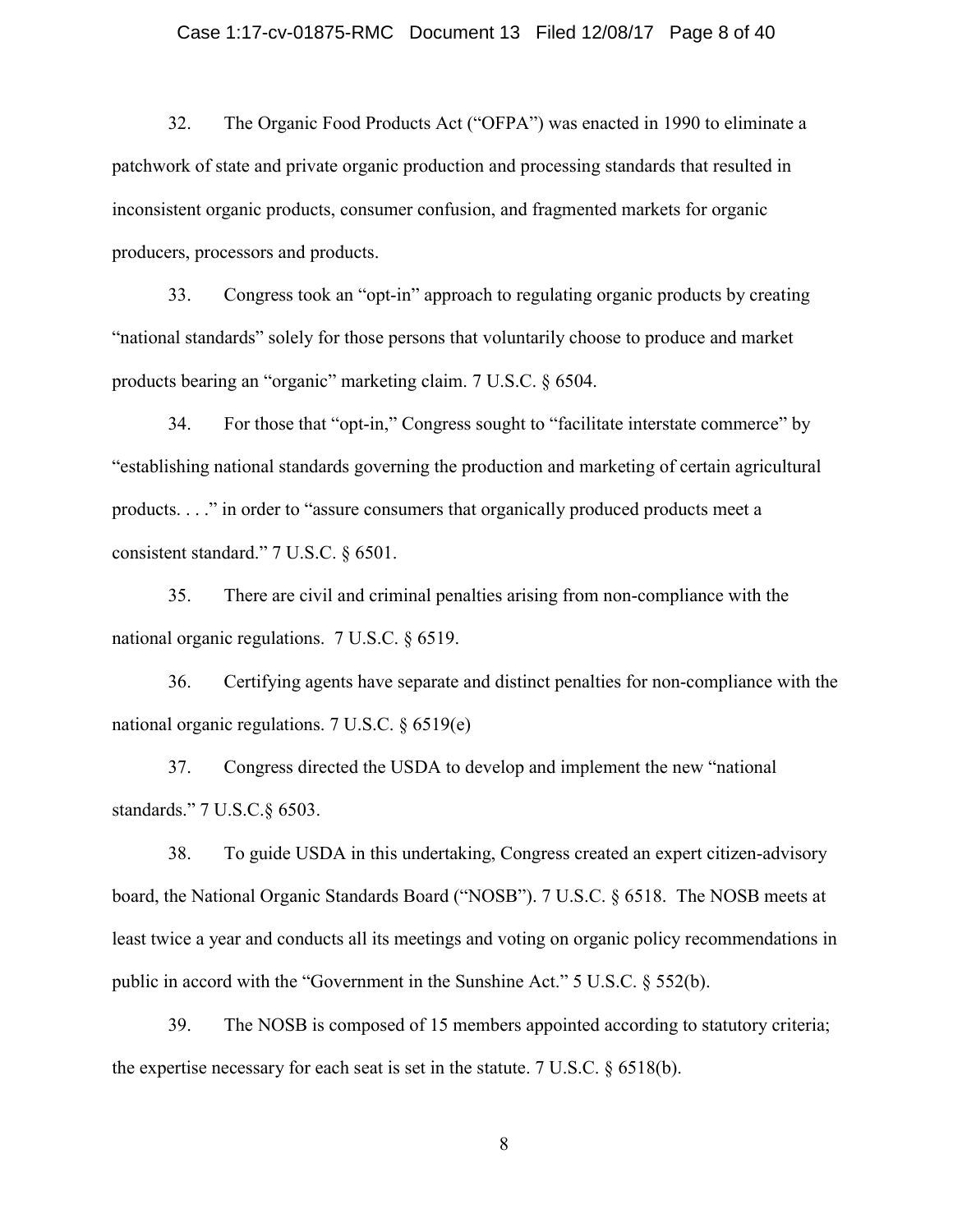#### Case 1:17-cv-01875-RMC Document 13 Filed 12/08/17 Page 9 of 40

40. The OFPA requires the Secretary to seat four certified farmers, two certified handlers, one organic retailer, one accredited certifying agent, three members with environmental and resource conservation expertise, three members that represent, or are, public or consumer interest groups, and one member with expertise in toxicology, ecology or biochemistry. 7 U.S.C.  $§ 6518(b).$ 

41. In addition to setting criteria for the holder of each board seat, the statutory criteria also disclose the distinct perspectives that Congress expressly intended the Secretary to meaningfully consult when considering new organic standards, or amending existing ones. 7 U.S.C. § 6518. Unlike many advisory boards, the NOSB is not weighted towards those directly regulated by the National Organic Program. The additional perspectives include consumer interests and the role of consumer expectations in shaping emerging organic norms has been increasingly recognized. *See e.g.,* 82 Fed. Reg. at 7043, 7066 (recognizing consumer expectations in deliberations of NOSB).

42. The NOSB: "[S]hall provide recommendations to the Secretary regarding the implementation of this chapter,"  $7 \text{ U.S.C. }$   $§ 6518(k)(1)$ .

43. The Secretary "shall establish [the NOSB] ….to assist….and to advise the Secretary on any other aspects of the implementation of this chapter." 7 U.S.C. § 6518(a).

44. The Secretary: "[S]hall consult with the National Organic Standards Board…" 7 U.S.C. § 6503(c).

45. The Senate Organic Report states: "The Committee regards this Board as an essential advisor to the Secretary on all issues concerning this bill and anticipates that many of the key decisions concerning standards will result from recommendations by this Board." Senate Committee on Agriculture, Forestry and Nutrition, *Report of the Committee on Agriculture,*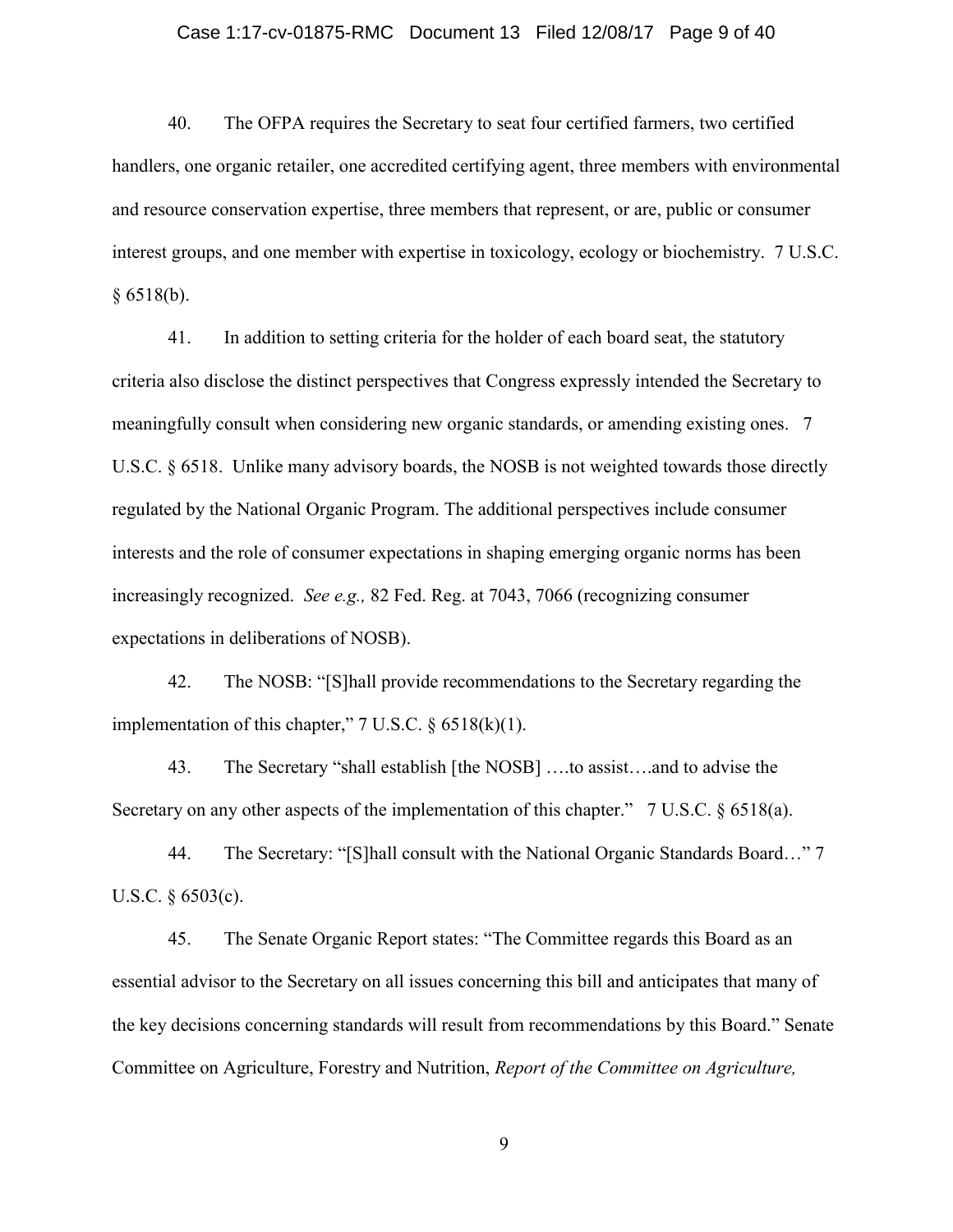#### Case 1:17-cv-01875-RMC Document 13 Filed 12/08/17 Page 10 of 40

*Forestry and Nutrition to Accompany S. 2830 Together with Additional and Minority Views, 101st Congress,* S. REP. NO. 101–357, at 289 (1990) ("Senate Organic Report") at p. 296.

46. The USDA's *NOSB Policy Manual* states: "The unique nature of the NOSB and its relationship with the NOP, as established through OFPA, requires that the volunteer Board, which regularly receives stakeholder input through public comment, must work collaboratively with the NOP. Similarly, the NOP, as required through OFPA, must consult and collaborate with the NOSB." *NOSB Policy Manual*, at Pg. 26 available

47. The Senate Report demonstrates that the unique and novel public-private partnership adopted by Congress for the USDA and the NOSB was understood and intentional. "[M]uch of this title breaks new ground for the Federal government and will require the development of a unique regulatory scheme." *Senate Organic Report*, at pg. 293.

48. The Senate Report explains that the new approach of directly involving the advisory board in the development of policy was to ensure a continual updating of organic standards, as occurred here with the Organic Livestock Rule. "The Committee is concerned that production materials and practices keep pace with our evolving knowledge of production systems." Senate Organic Report at 297.

49. Under the Senate's view, the OFPA creates a unique, collaborative, public-private partnership that ensures a kind of regulatory "continual improvement" model. 7 U.S.C. §§ 6518 and 6518(e).

50. The Senate found a special, express need for additional evaluation of organic livestock production standards by the NOSB: "[T]he Committee expects that USDA, with the assistance of the National Organic Standards Board will elaborate on livestock criteria." *Senate Report* at p. 289.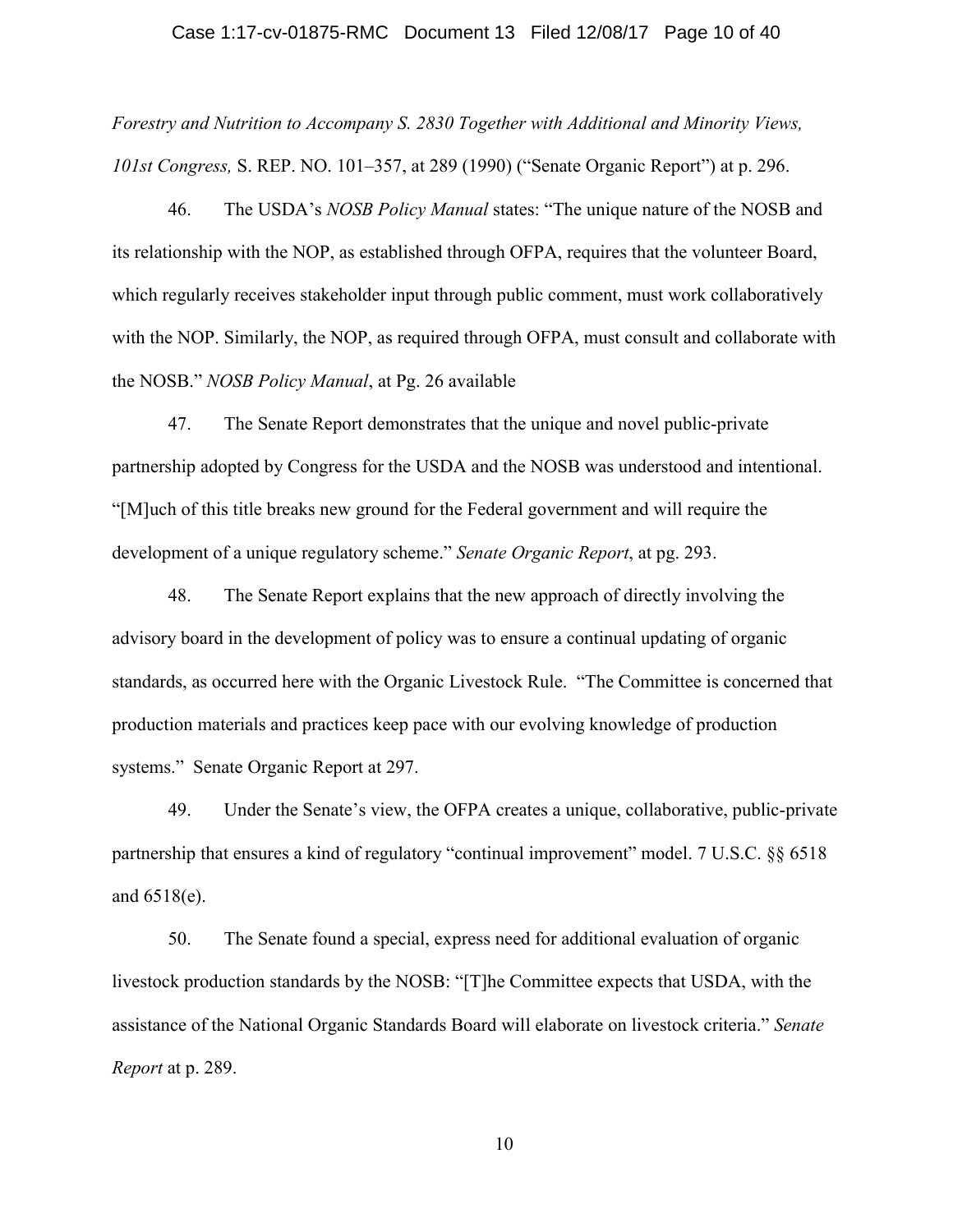#### Case 1:17-cv-01875-RMC Document 13 Filed 12/08/17 Page 11 of 40

51. The Senate went further, "The Board shall recommend livestock standards, in addition to those specified in this bill, to the Secretary." *Id.* at pg. 303.

52. The OFPA contains a detailed section setting forth "Animal production practices and materials" 7 U.S.C. § 6509

53. Among the provisions: "[the NOSB] shall recommend to the Secretary standards in addition to those in [the foregoing section] *for the care of livestock to ensure that such livestock are organically produced*." 7 U.S.C. § 6509(d)(2) (emphasis added).

54. Congress further commanded: "[the Secretary] [S]hall hold public hearings *and shall develop detailed regulations*, with notice and public comment, to guide the implementation of the standards for livestock products…" 7 U.S.C. § 6509(g) (emphasis added).

55. Nearly ten years after passage of the OFPA, USDA published the National Organic Program Final Rule ("NOP") in December 2000. *National Organic Program*, 65 Fed. Reg. 80,548 (Dec. 21, 2000) (codified at 7 C.F.R. pt. 205) ("Program Rule").

#### The Administrative Procedure Act

56. The APA provides that "[a] person suffering legal wrong because of agency action, or adversely affected or aggrieved by agency action within the meaning of a relevant statute, is entitled to judicial review thereof." 5 U.S.C. § 702.

57. Under the APA, an agency must publish a notice of proposed legislative rulemaking in the Federal Register and solicit public comment before adopting or repealing a rule, unless the rule constitutes an "interpretative rule", "general statement of policy", or "rule of agency organization, procedure, or practice" or the agency "for good cause" finds that notice and comment are "impracticable, unnecessary, or contrary to the public interest." 5 U.S.C. § 553.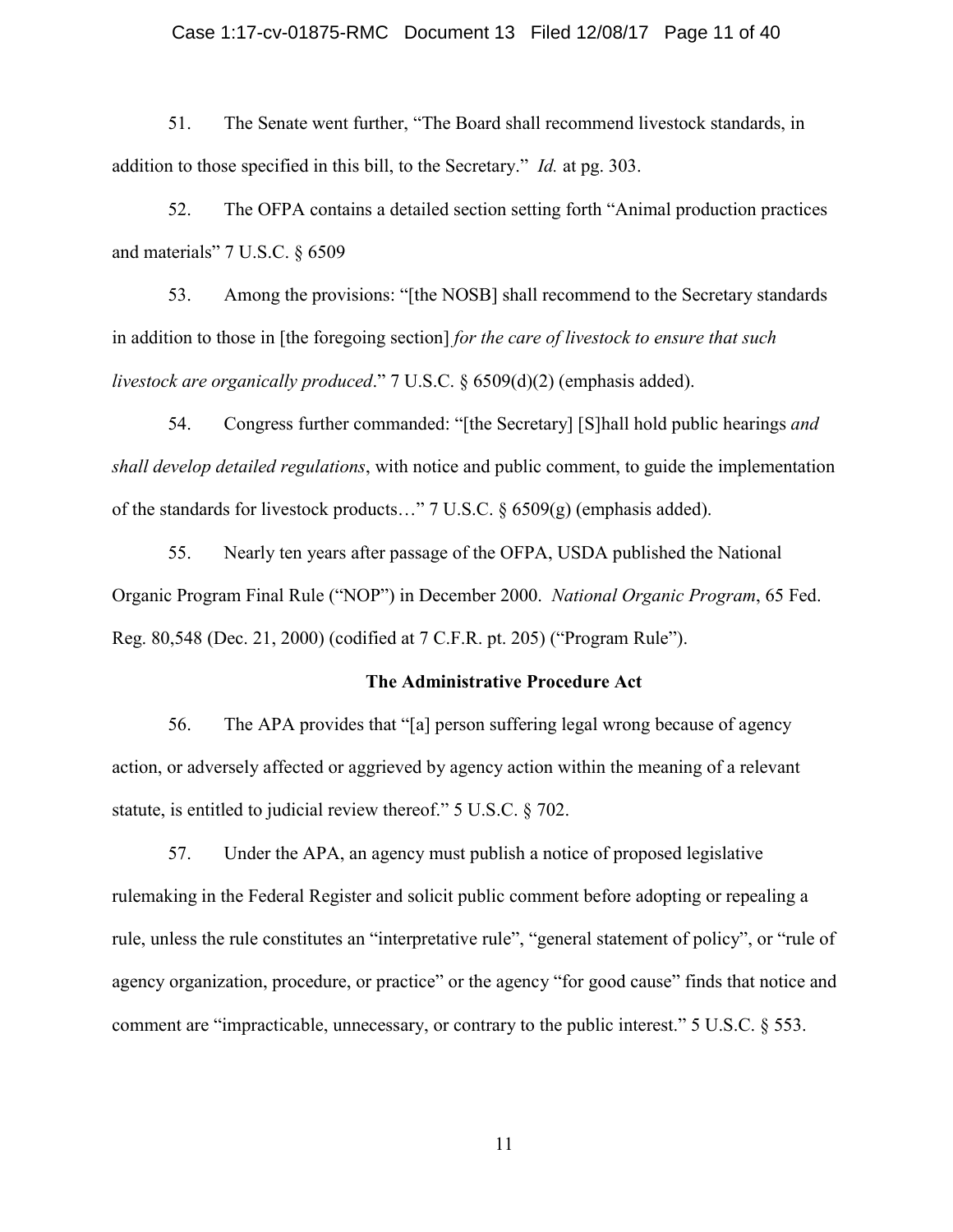#### Case 1:17-cv-01875-RMC Document 13 Filed 12/08/17 Page 12 of 40

58. The APA defines "rule making" as the "agency process for formulating, amending, or repealing a rule." *Id*. § 551(5).

59. The APA defines "rule" to include "the whole or a part of an agency statement of general or particular applicability and future effect designed to implement, interpret, or prescribe law or policy." *Id*. § 551(4). 29.

60. Under the APA, a reviewing court shall "hold unlawful and set aside" agency action that is "arbitrary, capricious, an abuse of discretion, or otherwise not in accordance with law," *id*. § 706(2)(A), or that is "without observance of procedure required by law," *Id.* § 706(2)(D).

61. The APA also grants reviewing courts the power to "compel agency action unlawfully withheld or unreasonably delayed." *Id.* § 706(1).

## FACTUAL ALLEGATIONS

62. The OFPA is the first federal law to establish a voluntary nationwide system requiring full disclosure of farming and food processing practices and use of synthetic substances by any producer or handler of agricultural products. 7 U.S.C. § 6506.

### History of Organic Livestock Standards at the National Organic Program

63. In 1990, Congress expressly required that livestock production practices for organic livestock operations be developed by the Secretary, in consultation with the NOSB, and that public hearings be held to create a robust record.

64. In 2000, the National Organic Program was published, and USDA noted that additional development of livestock production standards was necessary. Since that time, USDA and NOSB have incrementally developed the management protocols and practice standards governing livestock on certified organic farms and have held many, on the record, public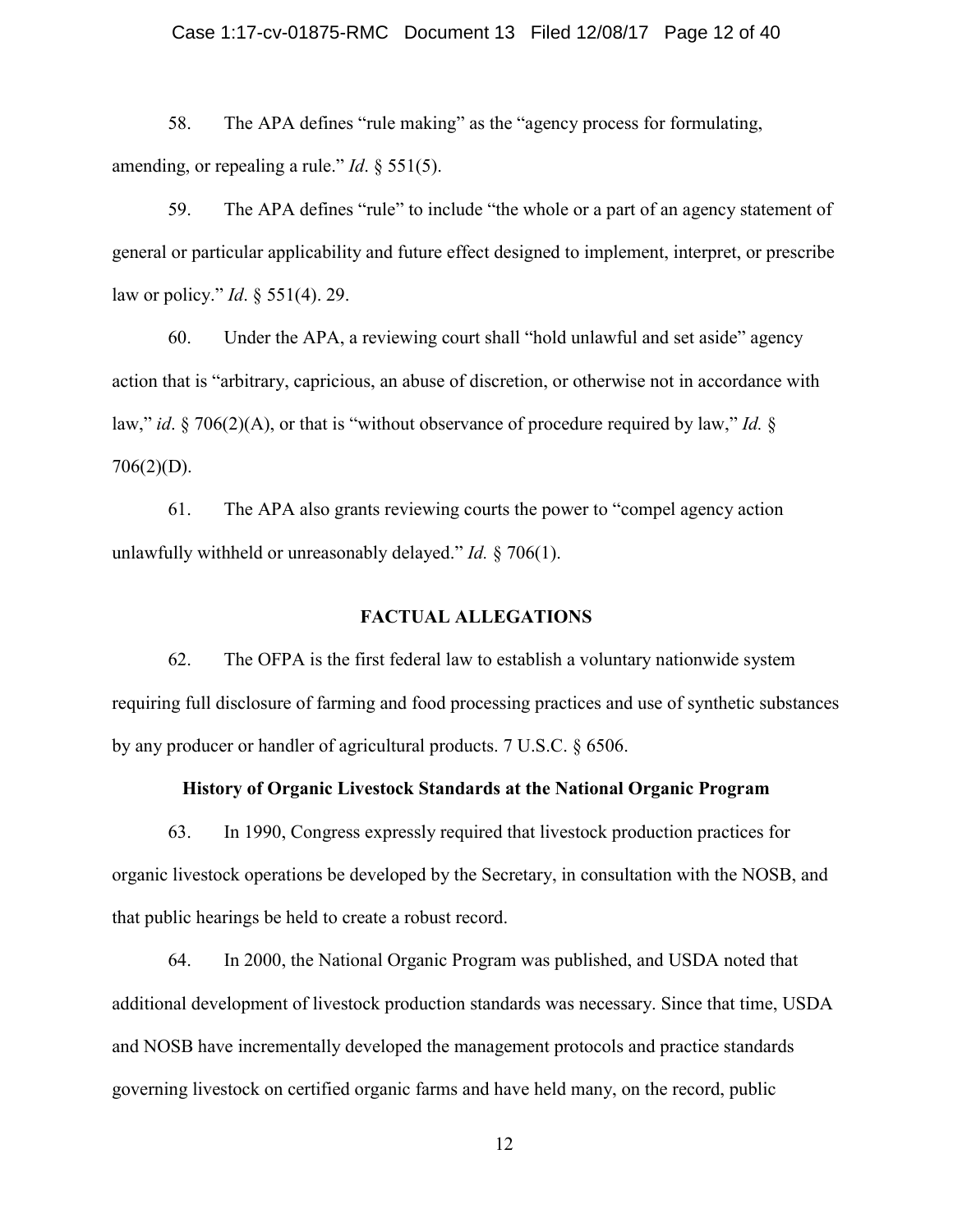#### Case 1:17-cv-01875-RMC Document 13 Filed 12/08/17 Page 13 of 40

meetings with experts and fact witnesses and developed and published many drafts and substantive recommendations for public comment. *See e.g.* 82 Fed. Reg. at 7045 (reviewing federal register notices of hearings on organic livestock regulations)*.*

65. At the time of publication of the National Organic Program, the Secretary acknowledged that many livestock production questions remained unanswered: "We anticipate that additional NOSB recommendations and public comment will be necessary *for the development of space requirements*." 65 Fed. Reg. at 80573 (emphasis added). "The NOP will work with the NOSB to develop additional guidance for managing ruminant production operations." *Id.* "We will continue to explore with the NOSB specific conditions under which certain species could be temporarily confined to enhance their well-being." *Id.*

66. Shortly thereafter, the NOSB began soliciting public comments on livestock production practices at public meetings.

67. In 2001, the NOSB recommended that the NOP issue more detailed standards for ruminant livestock. *Available at https://www.ams.usda.gov/sites/default/files/media/Recommendations on Pasture.pdf* (last

visited Sept. 12, 2017)

68. In 2002, the NOSB made a recommendation for poultry including outdoor access, stating that outdoor access should include open air and direct access to sunshine. In addition, the May 2002 recommendation stated that access to soil is necessary to meet the intent of the NOP's requirement for outdoor access for poultry. *Available at* 

*https://www.ams.usda.gov/sites/default/files/media/Recommended Clarification on Access to Outdoors Poultry.pdf* (last visited Sept. 12, 2017).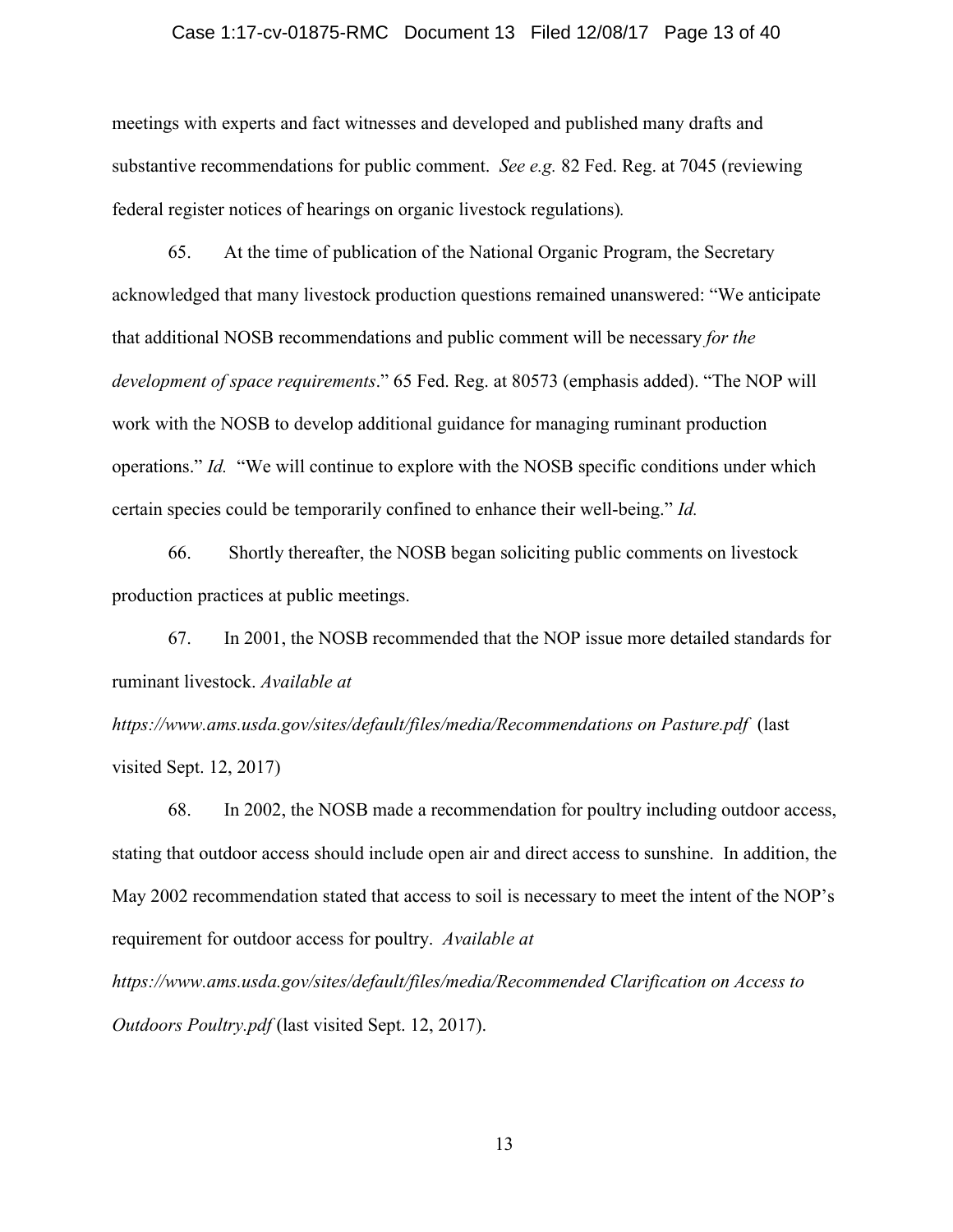#### Case 1:17-cv-01875-RMC Document 13 Filed 12/08/17 Page 14 of 40

69. In 2002, the USDA's Agricultural Marketing Service ("AMS") issued an administrative appeal decision that reversed a certifying agent's denial of certification of a poultry operation. The original denial found the while the operation had covered concrete "porches" it did not have "outdoor access" for its birds because the floor was concrete. The appeal decision reversed this finding. 81 Fed. Reg. at 21980 (discussion of case).

70. According to the Secretary in 2016, "This Decision served to address a factspecific enforcement issue. Some certifying agents used this appeal decision to grant certification to poultry operations using porches to provide outdoor access. Thereafter, certification and enforcement actions have remained inconsistent and contributed to wide variability in living conditions for organic poultry, as well as consumer confusion about the significance of the organic label with regard to outdoor access." 81 Fed. Reg. at 21980.

71. In March 2005, the NOSB made recommendations regarding the temporary confinement of livestock. On October 24, 2008, AMS published a proposed rule on access to pasture for ruminant livestock, 73 Fed. Reg. 63584, and published the final rule, *Access to Pasture (Livestock)* on February 17, 2010. 75 Fed. Reg. at 7154. According to AMS, this rule was based on several NOSB recommendations regarding ruminant livestock feed and living conditions. *Id.* at 7154-55; 7183-85.

72. Between 2009 and 2011, the NOSB issued a series of recommendations on livestock production practices that incorporated prior NOSB recommendations that AMS had not addressed. A November 5, 2009 NOSB recommendation suggested revisions and additions to the livestock health care practice standards and living conditions standards.

73. On October 13, 2010, USDA published draft guidance, *Outdoor Access for Organic Poultry*, (NOP 5024) for public comment. The draft guidance advised certifying agents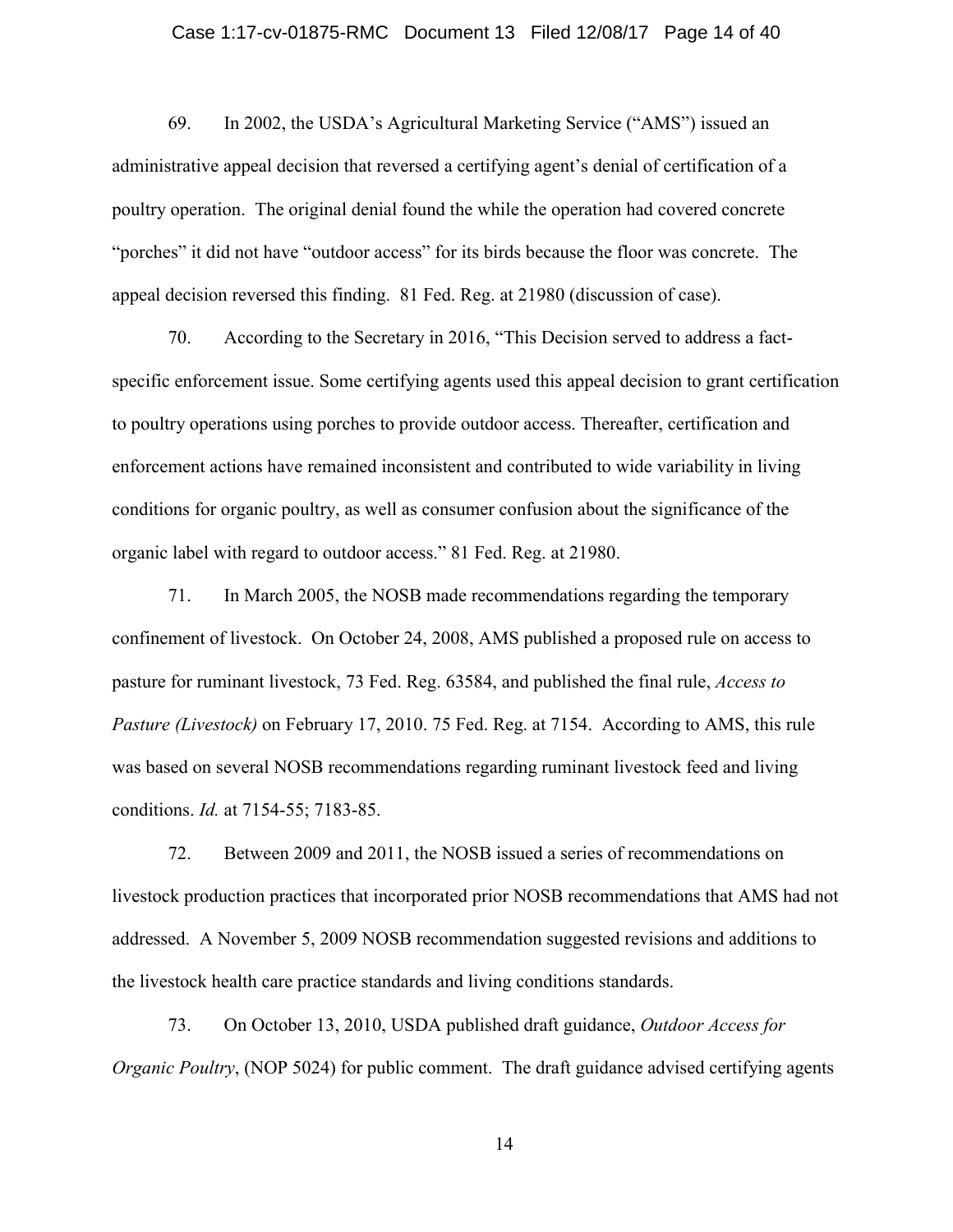#### Case 1:17-cv-01875-RMC Document 13 Filed 12/08/17 Page 15 of 40

to use the 2002 and 2009 NOSB recommendations as the basis for certification decisions regarding outdoor access for poultry.

74. On May 6, 2011, USDA stated that, "Based upon the comments received, the NOP is not finalizing the draft guidance, "NOP 5024—Outdoor Access for Poultry". The NOP intends to initiate a separate rulemaking on the outdoor access requirements for poultry in 2011." *Available at https://www.regulations.gov/document?D=AMS-NOP-10-0048-0001* (last visited September 12, 2017).

75. In October 2010, the NOSB passed a recommendation to allow the administration of drugs in the absence of illness to prevent disease or alleviate pain stating such a change would improve the welfare of organic livestock.

76. In March 2010, the USDA's Office of Inspector General conducted an audit of the NOP and issued a report entitled, *Oversight of the National Organic Program.* The Report found inconsistent treatment of outdoor access questions for livestock by accredited certifying agents and noted that AMS "agreed that additional guidance would be beneficial." *Oversight of the National Organic Program,* OIG Audit Report No. 01601-03-Hy at pg. 22 ("OIG Report") *Available at* https://www.usda.gov/oig/webdocs/01601-03-HY.pdf (last visited September 12, 2017).

77. On December 2, 2011, the NOSB unanimously adopted a Recommendation entitled "*Animal Welfare and Stocking Rates*" that combined its prior work on animal space requirements and handling, with its prior recommendations regarding animal welfare, handling, transport, and slaughter. *Welfare provisions are available at*

*https://www.ams.usda.gov/sites/default/files/media/NOP%20Livestock%20Final%20Rec%20Ani mal%20Welfare%20and%20Stocking%20Rates.pd ; Handling provisions are available at*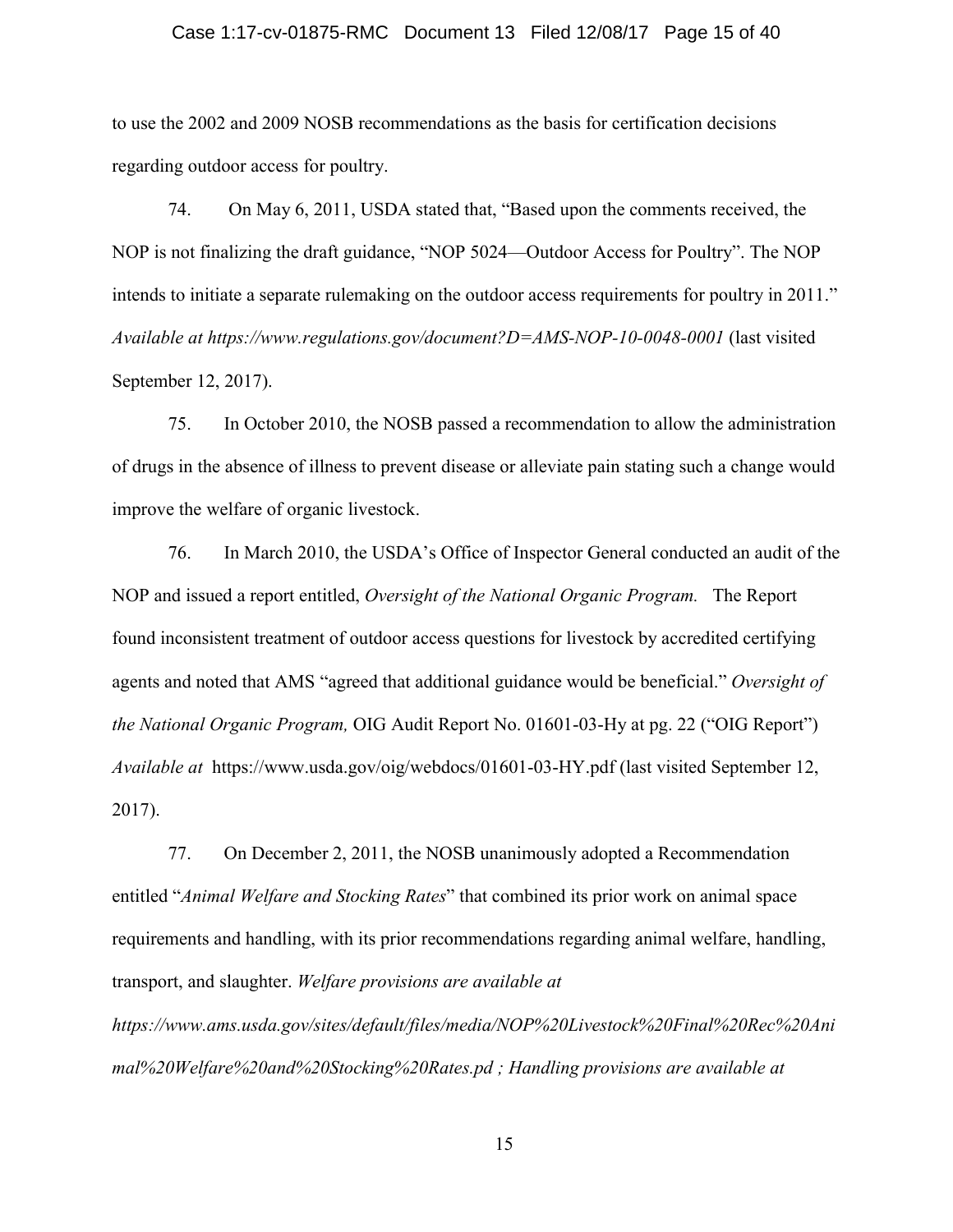#### Case 1:17-cv-01875-RMC Document 13 Filed 12/08/17 Page 16 of 40

*https://www.ams.usda.gov/sites/default/files/media/NOP Livestock Final Rec Animal Handling and Transport to Slaughter.pdf* (last visited on September 12, 2017).

78. On March 21, 2012, the Secretary acknowledged the NOSB recommendation on animal welfare and said it would conduct assessments of its regulatory burdens and particularly how certifying agents would monitor and enforce the proposed welfare requirements. Available at https://www.ams.usda.gov/sites/default/files/media/recommendationsga.pdf (last visited September 12, 2017).

79. In total, between 1994 and 2011 NOSB made nine recommendations regarding livestock health and welfare in organic production.

80. The NOSB invited public testimony on animal raising practices on approximately eleven occasions between 2001 and 2012, among them were specific instances of public comment opportunities appearing in Federal Register Notices: 67 Fed. Reg. 19375 (April 19, 2002); 74 Fed. Reg. at 46411 (September 9, 2009); 75 Fed. Reg. at 57194 (September 20, 2010); and 76 Fed. Reg. at 62336 (October 7, 2011).

81. In contrast, the USDA has published just two final rules regarding livestock since the passage of the OFPA in 1990 and its implementation in December 2000. 71 Fed. Reg. 32803 (June 7, 2006) (in response to a court order); 75 Fed. Reg. 7154 (February 17, 2010).

82. It is against this overwhelming record of substantive activity that the USDA's brief rulemaking in June 2017 and new legal position on the OFPA and the Organic Livestock Rule must be weighed.

#### The Proposed Organic Livestock Rule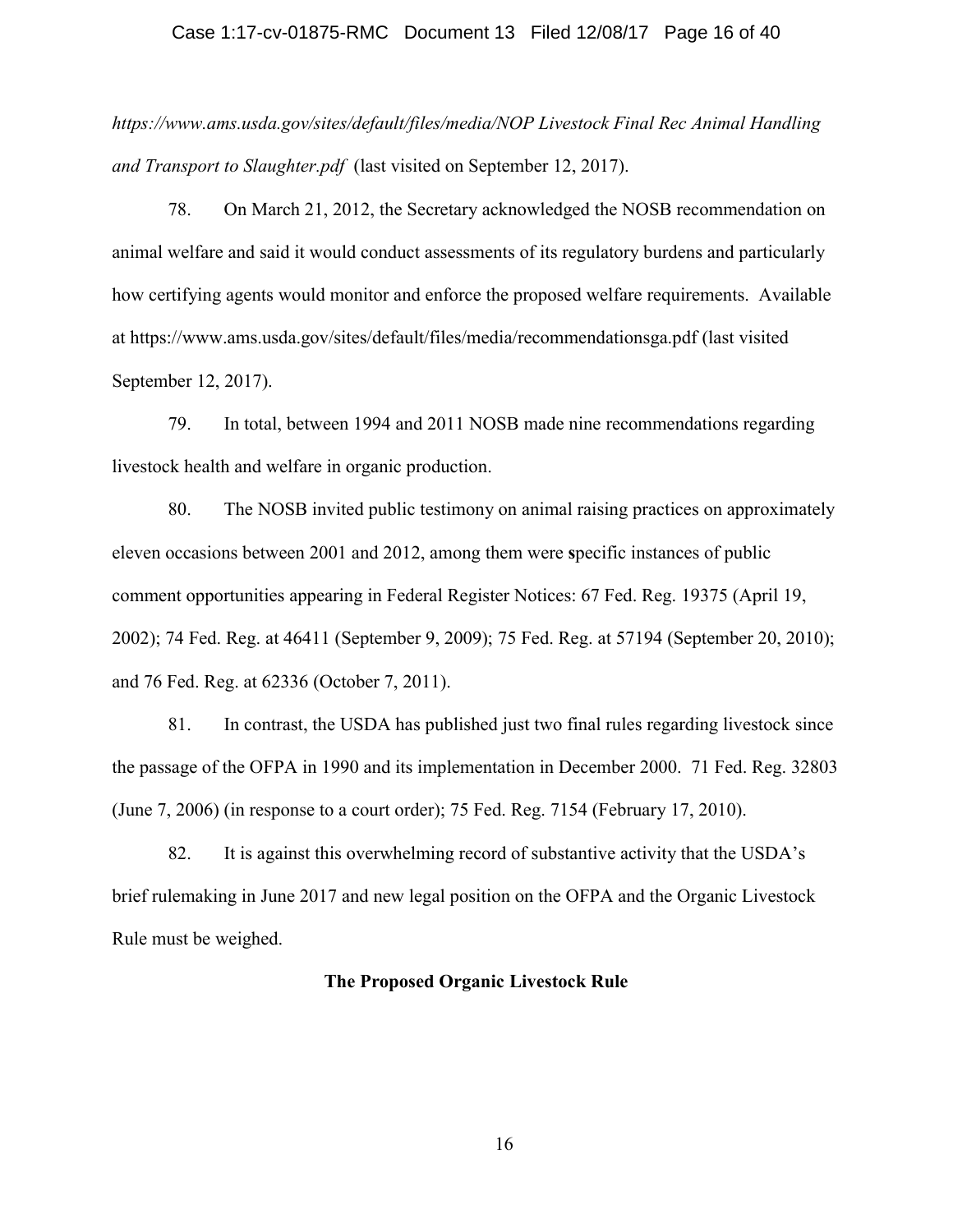83. On April 16, 2016, the Secretary proposed the *Organic Livestock and Poultry Practices Rule* ("the Proposed Organic Livestock Rule") in an extremely detailed 54-page publication. 81 Fed. Reg. at 21,956-22,009 (April 13, 2016).

84. The Secretary estimated that 4,177 currently certified foreign and domestic livestock operations will be subject to the amendments. 81 Fed. Reg. at 22004

85. The Secretary said, "AMS is proposing this rulemaking to maintain consumer confidence in the high standards represented by the USDA organic seal." 81 Fed. Reg. at 21980.

86. The Secretary said, "[T]he provisions for outdoor access for poultry have a long history of agency and NOSB actions and are a focal issue [here]." 81 Fed. Reg. at 21957.

87. The Secretary said, "AMS has determined that the current USDA organic regulations (7 CFR part 205) covering livestock health care practices and living conditions need additional specificity and clarity to better ensure consistent compliance by certified organic operations and to provide for more effective administration of the National Organic Program (NOP) by AMS. \* \* \* By facilitating improved compliance and enforcement of the USDA organic regulations, the proposed regulations would better satisfy consumer expectations that organic livestock meet a uniform and verifiable animal welfare standard." *Id.* 

88. The Secretary said, "Potentially affected entities include \* \* \* Existing livestock farms and slaughter facilities that are currently certified organic under the USDA organic regulations. Certifying agents accredited by USDA to certify organic livestock operations and organic livestock handling facilities. *Id.* 

89. The Secretary proposed regulatory language for all *mammalian livestock*: "The producer of an organic livestock operation must establish and maintain year-round livestock living conditions which accommodate the health and natural behavior of animals, including: (1)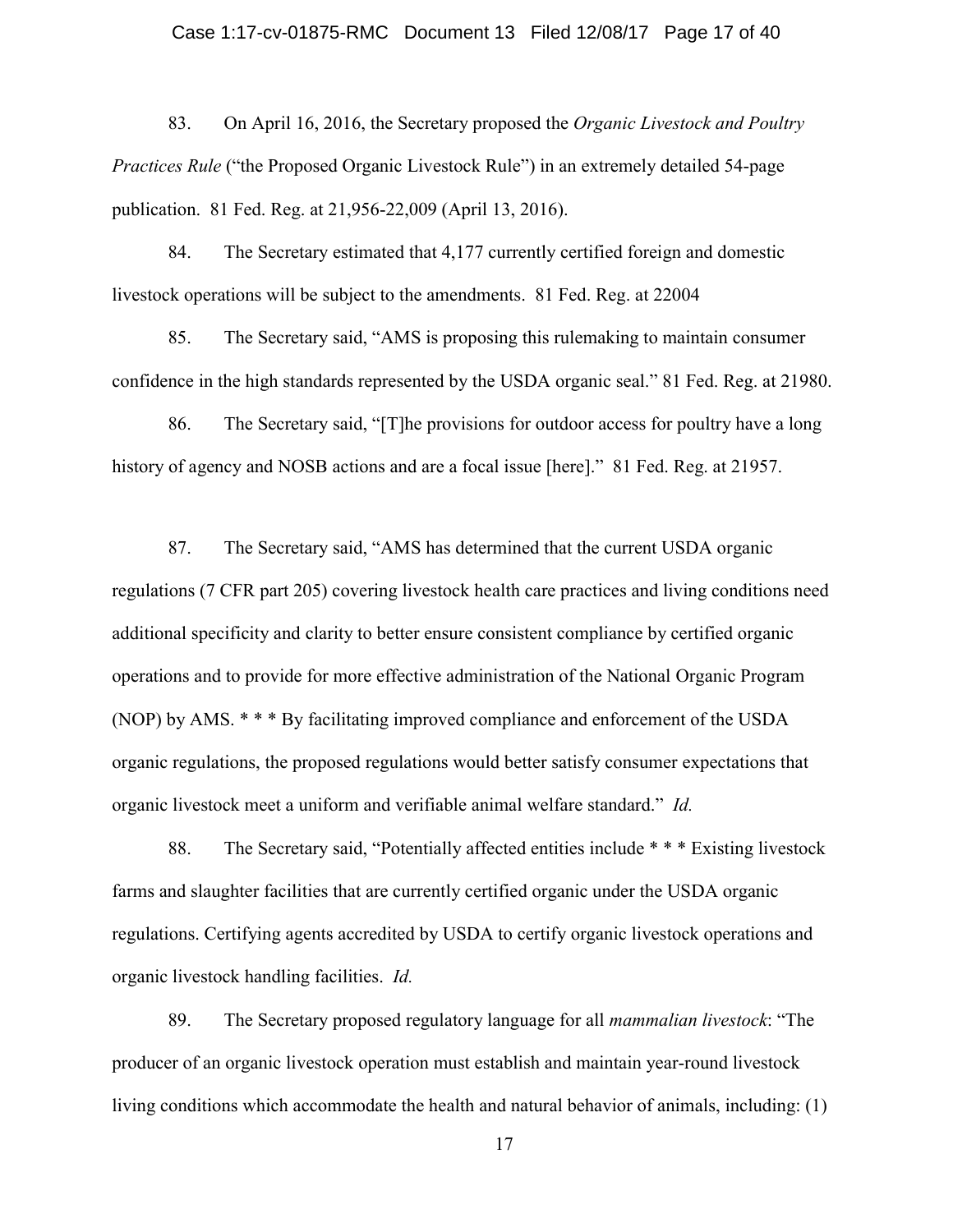#### Case 1:17-cv-01875-RMC Document 13 Filed 12/08/17 Page 18 of 40

Year-round access for all animals to the outdoors, soil, shade, shelter, exercise areas, fresh air, clean water for drinking, and direct sunlight, suitable to the species, its stage of life, the climate, and the environment…" 81 Fed. Reg. at 22006.

90. The Secretary proposed regulatory language for all *poultry*: "An organic poultry operation must establish and maintain year-round poultry living conditions which accommodate the health and natural behavior of poultry, including: Year-round access to outdoors; shade; shelter; exercise areas; fresh air; direct sunlight; clean water for drinking; materials for dust bathing; adequate outdoor space to escape from predators and aggressive behaviors suitable to the species, its stage of life, the climate and environment. 81 Fed. Reg. at 22007.

91. The Secretary assessed consumer expectations: "We believe that organic consumers generally have high regard for animal welfare-friendly products." 81 Fed. Reg. at 21988.

92. The Secretary said, "We believe that the space and outdoor access requirements in this proposed rule would enable consumers to better differentiate the animal welfare attributes of organic eggs and maintain demand for these products." 81 Fed. Reg. at 21988.

93. The Secretary considered consumer expectations and the impact of extended implementation periods. "Conversely, a 10-year implementation period could erode consumer demand for organic eggs if the organic label requirements do not keep pace with growing consumer preferences for more stringent outdoor living conditions. Prolonging the disparity in organic egg production practices and the resulting consumer confusion would be detrimental to the numerous organic egg producers who could readily comply with this proposed rule." 81 Fed. Reg. at 21986.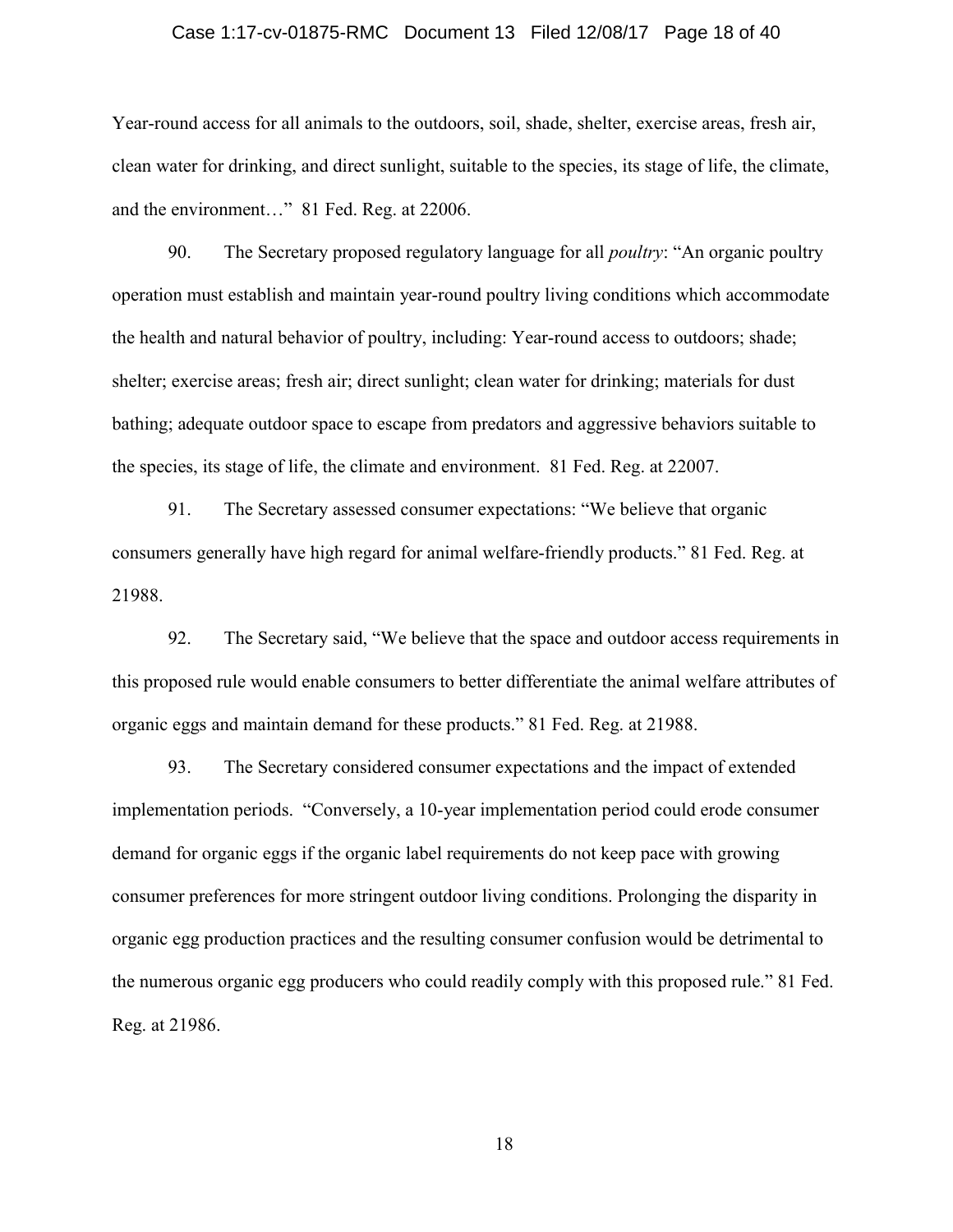#### Case 1:17-cv-01875-RMC Document 13 Filed 12/08/17 Page 19 of 40

94. The Secretary specifically concluded: "This proposed rule will maintain consumer trust in the value and significance of the USDA organic seal, particularly on organic livestock products. Clear and consistent standards for organic livestock practices, especially maximum stocking density and outdoor access for poultry, are needed and broadly anticipated by most livestock producers, consumers, trade groups, certifying agents, and OIG. This action completes the process, as intended by OFPA and reiterated in the USDA organic regulations, to build more detailed standards for organic livestock. By resolving the ambiguity about outdoor access for poultry, this action furthers an objective of OFPA: Consumer assurance that organically produced products meet a consistent standard. 81 Fed. Reg. at 21998.

95. The Proposed Organic Livestock Rule received more than 6500 comments and an overwhelming number of commenters supported the proposed rule.

#### The Final Organic Livestock Rule

96. On January 19, 2017, the USDA issued a 51-page final rule containing extremely detailed standards for production of animals on organic farms entitled *Organic Livestock and Poultry Practices*. 82 Fed. Reg. at 7042-92 (January 19, 2017).

97. The Secretary said, "Based on recommendations from the Office of Inspector General and the National Organic Standards Board, AMS determined that the current USDA organic regulations covering livestock care and production practices and living conditions needed additional specificity and clarity to better ensure consistent compliance by certified organic operations and to provide for more effective administration of the National Organic Program (NOP) by AMS." 82 Fed. Reg. at 7042.

98. The Secretary said, "The provisions in this rule on outdoor access for organic poultry have a significant history of AMS actions that are based on National Organic Standards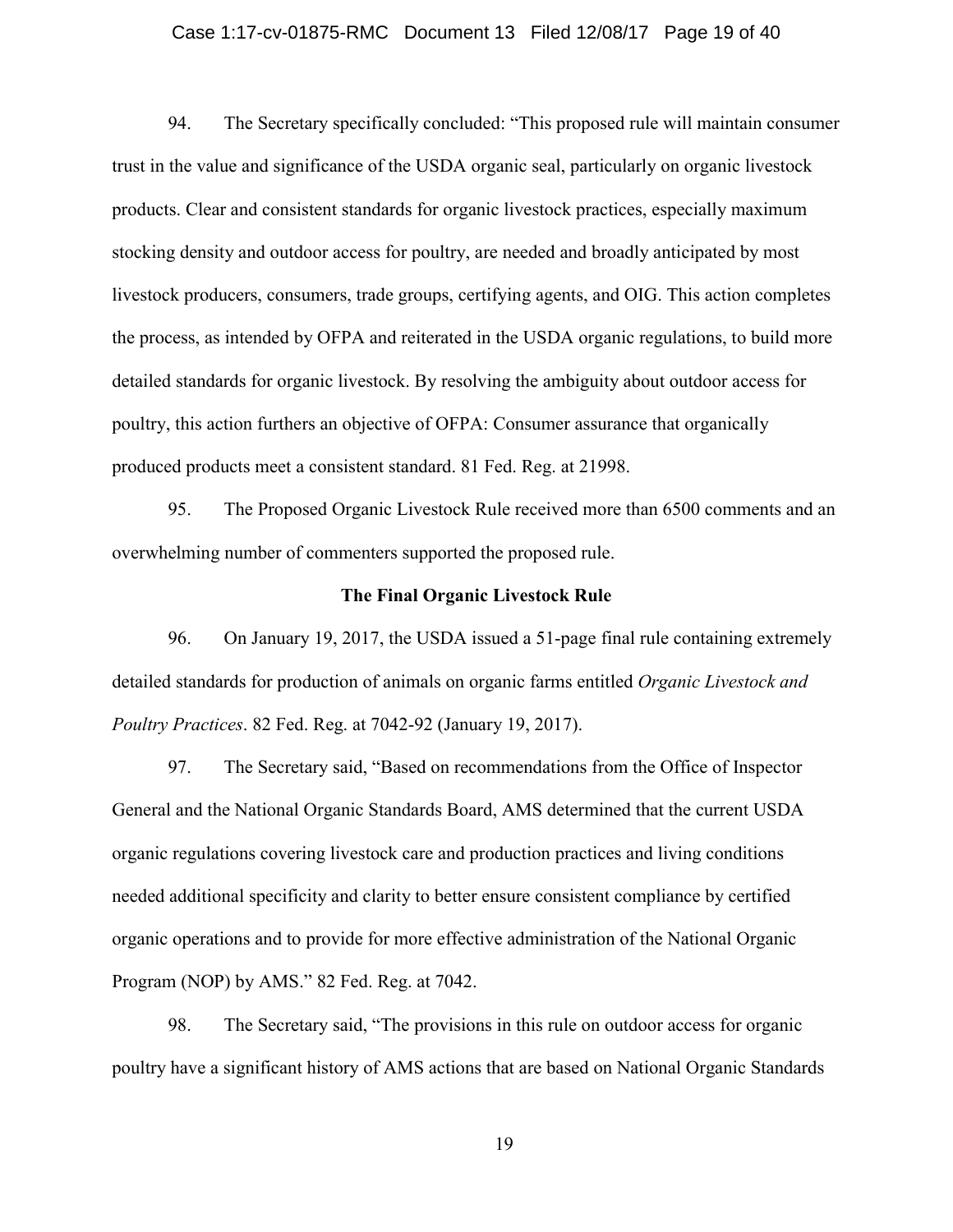#### Case 1:17-cv-01875-RMC Document 13 Filed 12/08/17 Page 20 of 40

Board (the NOSB) recommendations. Outdoor access is a prominent issue in this final rule." 82 Fed. Reg. 7043.

99. The Secretary said, "To assist with this rulemaking, the NOSB developed a series of recommendations to further clarify organic livestock and poultry care and production practices, transport, slaughter, and living conditions, including outdoor access for poultry. The NOSB deliberations on these recommendations revealed that there is considerable support for these recommendations within the organic community and consumers have specific expectations for organic livestock care, which includes outdoor access for poultry." *Id.*

100. The Secretary said, "This rule would continue the process initiated with the Access to Pasture rulemaking to establish clear and comprehensive requirements for all organic livestock, consistent with recommendations provided by USDA's Office of Inspector General and nine separate recommendations from the NOSB." 82 Fed. Reg. at 7044.

101. The Secretary dropped specific space requirements for turkeys from the final rule in part because of the "absence of an NOSB recommendation." 82 Fed. Reg. at 7066.

102. The Secretary recognized the OFPA mandated notice and comment rulemaking for livestock standards and said, "Section 6509(g) directs the Secretary to develop detailed regulations through notice and comment rulemaking to implement livestock production standards. \* \* \* [T]he statute contemplated that the assurance of organic integrity for livestock products would require more specific guidelines and provided the authority for that future regulatory activity." *Id.* 

103. The Secretary said, "The NOSB deliberated and made the recommendations described in this proposal at public meetings announced [in the Federal Register] on:

- a. April 19, 2002;
- b. September 9, 2009;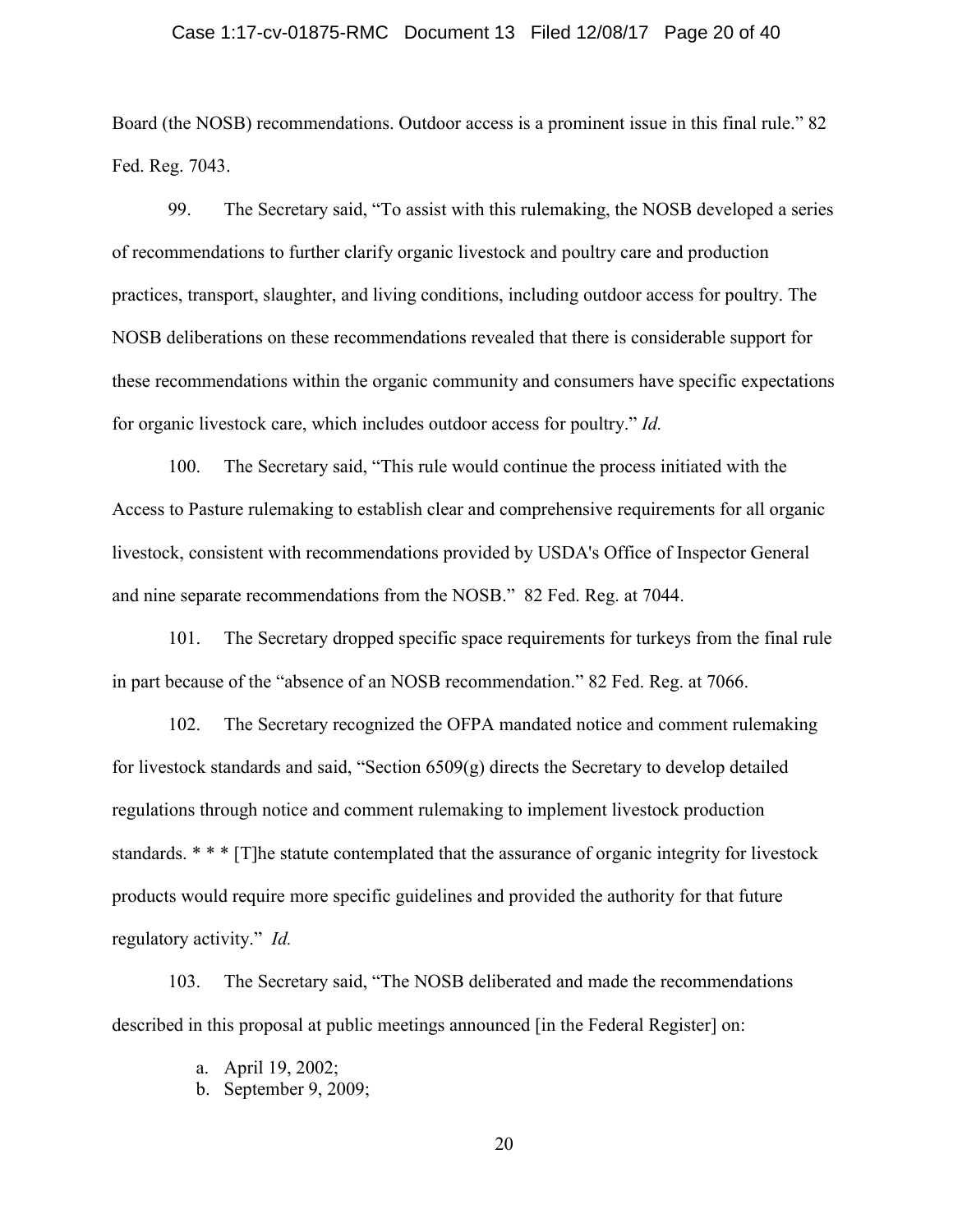- c. September 20, 2010;
- d. October 7, 2011."

104. The record demonstrates a deep collaboration between the NOP and the NOSB and repeated and ongoing efforts to gather the necessary information and make the best decisions.

# The Three Delay Rules and the New Proposed Livestock Rule and the Proposed Additional Rulemaking

105. President Trump was inaugurated at noon on Friday, January 20, 2017. Later that day, White House Chief of Staff Reince Priebus issued a "Memorandum for the Heads of Executive Departments and Agencies" ("Priebus Memorandum"). The Priebus Memorandum was published in the Federal Register on Tuesday, January 24, 2017. 82 Fed. Reg. 8346 (Jan. 24, 2017).

106. Among other things, the Priebus Memorandum purports to direct agencies that have promulgated "regulations that have been published in the [Federal Register] but have not taken effect" to "temporarily postpone their effective date for 60 days from the date of the memorandum." *Id*. The Priebus Memorandum further states that agencies should exclude from delay such regulations that OMB has determined should be excluded because of their impact on "health, safety, financial, or national security matters, or otherwise..." *Id*.

## The First Administrative Stay--60 Days

107. The Organic Livestock Rule was originally set to take effect on March 20, 2017. On February 9, 2017 the effective date was delayed to May 19, 2017. 82 Fed. Reg. at 9967 (February 9, 2017). ("First Delay Rule").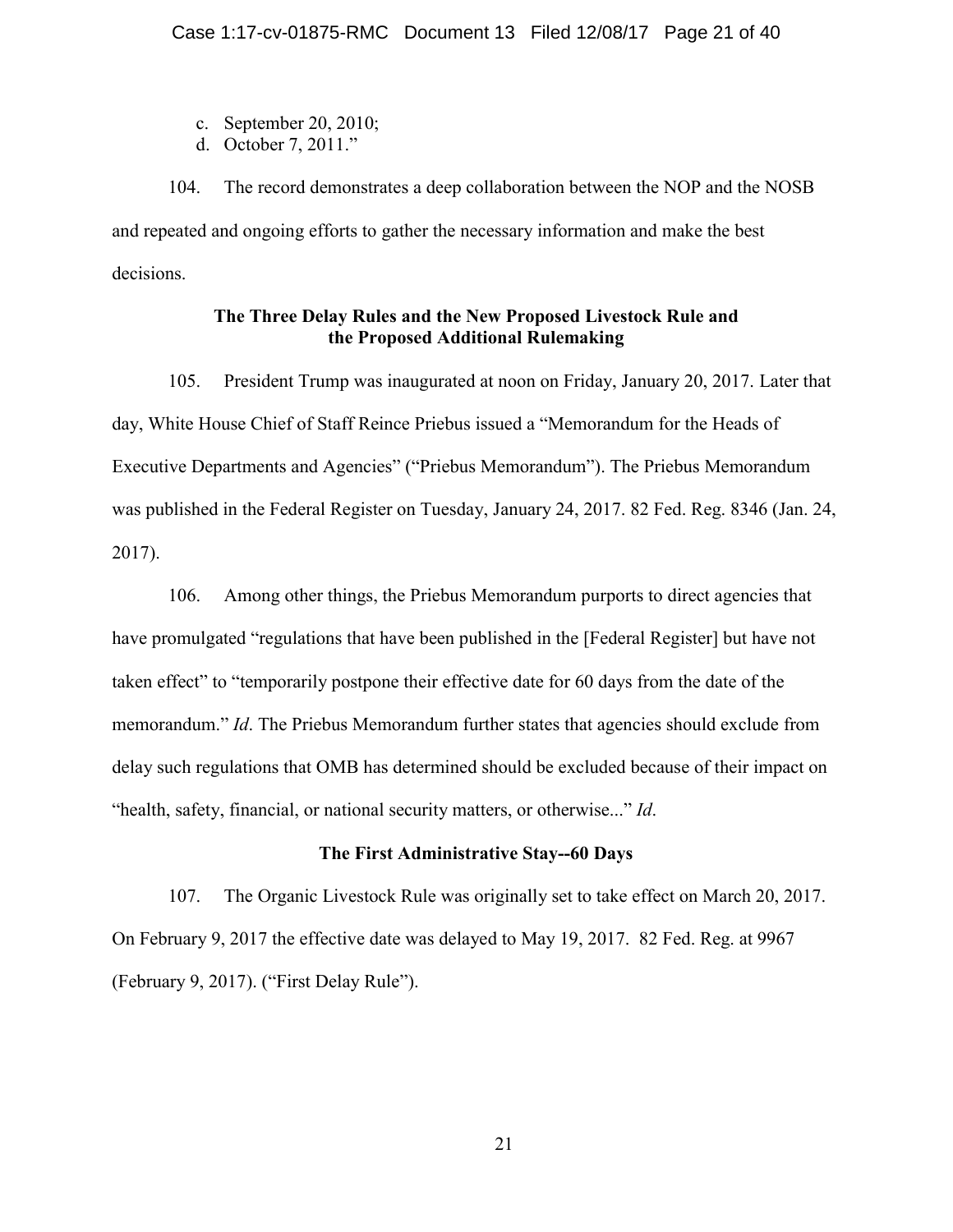#### Case 1:17-cv-01875-RMC Document 13 Filed 12/08/17 Page 22 of 40

108. The USDA claimed the First Delay Rule was undertaken to comply with the Priebus Memorandum.82 Fed. Reg. at 9967. The Priebus memorandum is not an independent legal source of agency authority for delay of any provision of a duly published and finalized rule.

109. The First Delay Rule was not exempt from notice and comment requirements under the APA. It was a final rule that amended an existing, important and duly promulgated regulation.

110. USDA also claimed the First Delay Rule was exempt from notice and comment under the APA because it was "impracticable, unnecessary, or contrary to the public interest pursuant to 5 U.S.C. 553(b)(B)." No factual explanation was given. Because the final rule's effective date was delayed, there was no reason that notice and comment could not be received, and as further delay is imposed until May 2018, the unexplained impracticability of receiving comments in February 2017 appears incorrect. 82 Fed. Reg. at 9967.

111. At a minimum, comment should have been received on whether the Priebus memorandum applied to duly vetted and promulgated organic standards at all. Organic standards only affect those parties that voluntarily choose to market such products and impose no duty or obligation on persons that do not. Thus, organic standards, like the Organic Livestock Rule, affect only those parties that opt-in to the program and no person's business is adversely affected by governmental fiat.

112. Thus, had USDA received comment it could have, and should have, seriously considered whether the Organic Livestock Rule fell into the category in the Priebus memorandum of rules that are inappropriate for delay.

113. The Priebus memorandum specifically directed agency heads to consider whether "any regulations" should be excluded from the 60-day delay for "some other reason" than health,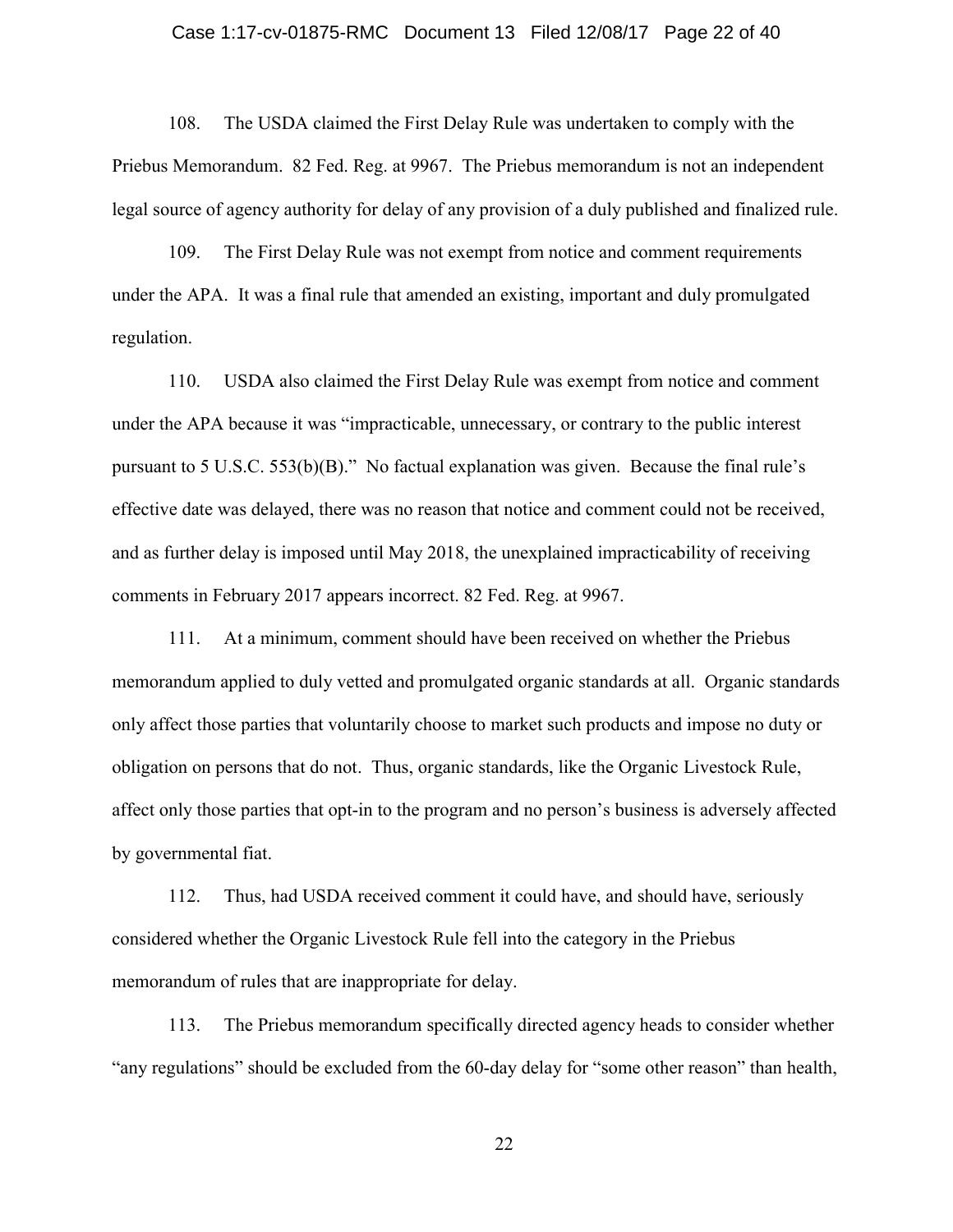#### Case 1:17-cv-01875-RMC Document 13 Filed 12/08/17 Page 23 of 40

safety, financial, and national security reasons. 82 Fed. Reg. at 8346. The memorandum further directed that the OMB Director would determine whether an exclusion was appropriate. *Id.*

114. Had the USDA sought comment, it could have fulfilled the duty to inform the OMB director of the organic rule's status, and the failure to seek comment foreclosed the possibility that OMB would have let the Organic Livestock Rule move forward on schedule.

115. On April 28, 2017, three hundred and thirty-four (334) certified organic livestock and poultry producers with estimated revenue of \$1.95 billion dollars sent a letter to the Secretary requesting immediate implementation of the Organic Livestock Rule. The producers said, "As organic farmers, our very survival is dependent upon the trust that we have built with the American consumer. We are proud to be delivering a product that meets the highest standards possible and is in line with consumer expectations of what the USDA organic label means. The decision to become certified organic is voluntary, if consumers lose confidence in the organic seal it will have catastrophic impacts throughout the industry." *Available at https://www.regulations.gov/document?D=AMS-NOP-17-0031-0006*.

116. The NOSB conducted its semi-annual public meeting on April 19-21, 2017. 81 Fed. Reg. at 85205 (Nov. 25, 2016) (meeting notice). During the meeting the NOSB voted unanimously to recommend that the final rule not be delayed any longer and be released and become effective at the conclusion of the 60-day delay period established in the Secretary's First Delay Rule. (transcripts available at:

https://www.ams.usda.gov/sites/default/files/media/TranscriptsNOSBApril2017.pdf)

117. The USDA ignored this request.

### The Second Administrative Stay--180 Days

118. On May 10, 2017, USDA issued another stay of the effective date, this time to November 14, 2017. 82 Fed. Reg. at 21,677 (May 10, 2017) (the Second Delay Rule)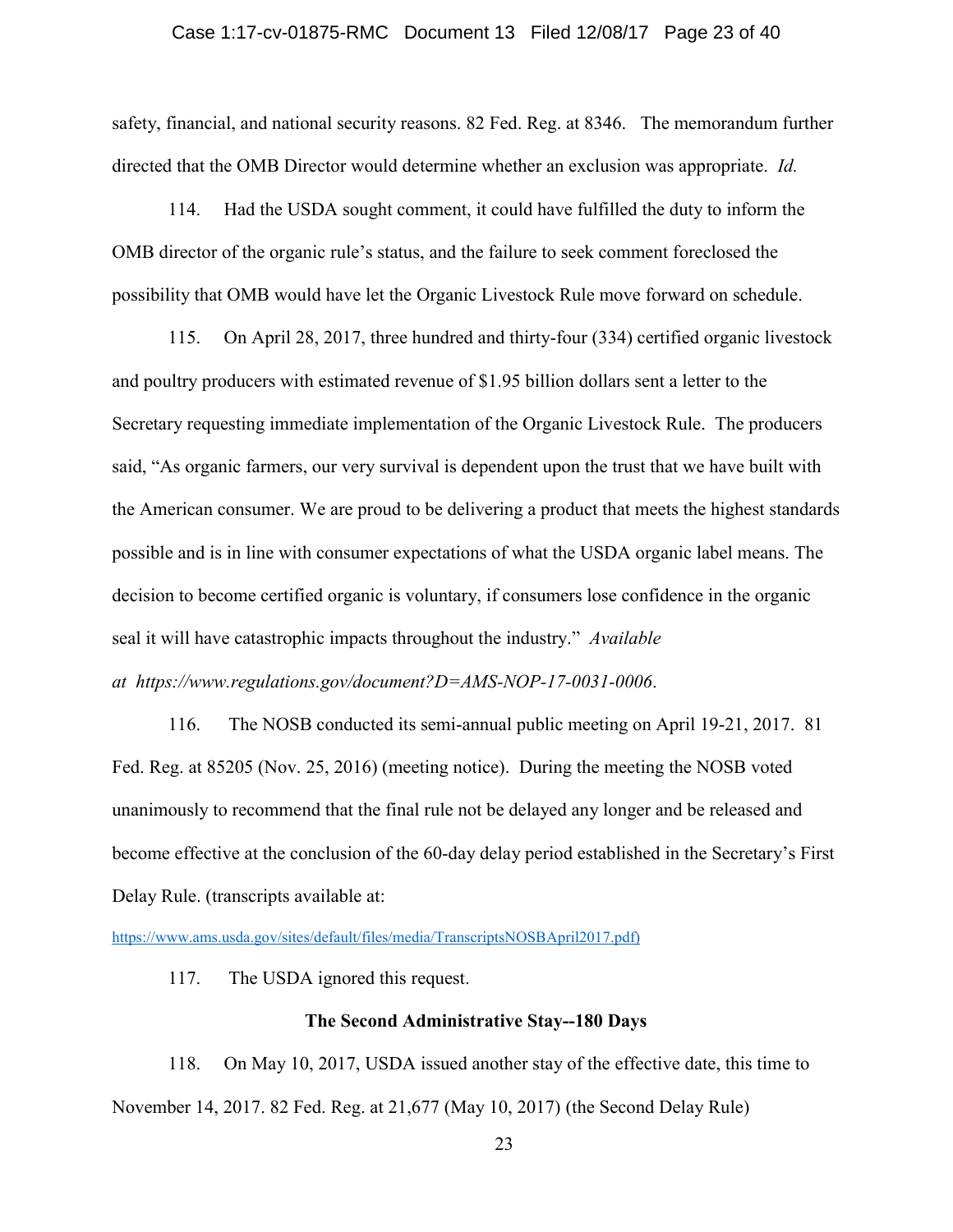#### Case 1:17-cv-01875-RMC Document 13 Filed 12/08/17 Page 24 of 40

119. The Second Delay Rule was entitled "Final rule; delay of effective date," was published without prior notice or an opportunity for public comment, or any meaningful consultation with the NOSB, and delayed the effective date of the Organic Livestock Final Rule by an additional 180 days. 82 Fed. Reg. at 21677.

120. USDA claimed, "Because there are significant policy and legal issues addressed within the final rule that warrant further review by USDA, AMS is delaying the effective date of this rule by 180 days…" 82 Fed. Reg. at 21677.

121. USDA again claimed, "good cause" existed for waiving notice and comment and further claimed the 180-day stay was exempt from notice and comment under the APA because it was "impracticable, unnecessary, or contrary to the public interest pursuant to 5 U.S.C.

553(b)(B)." *Id.*

122. The Second Delay Rule was not exempt from notice and comment requirements under the APA or for any of the reasons cited by USDA. It was a final rule that unlawfully amended an existing, important and duly promulgated regulation without notice and comment.

#### The New Proposed Rule

123. That same day, USDA published the New Proposed Rule with four procedural options. The four options presented were:

- a. Let the Organic Livestock Rule become effective on November 14, 2017;
- b. Suspend the Organic Livestock Rule indefinitely;
- c. Further delay the effective date of the Organic Livestock Rule; or
- d. Withdraw the Organic Livestock Rule.

#### 82 Fed. Reg. at 21742 (May 10, 2017).

124. The New Proposed Rule posited no substantive inquiry, identified no deficiency in the existing administrative record made over approximately ten years, identified no outstanding issue of law, fact or policy, and did not mention the NOSB's role or its view on the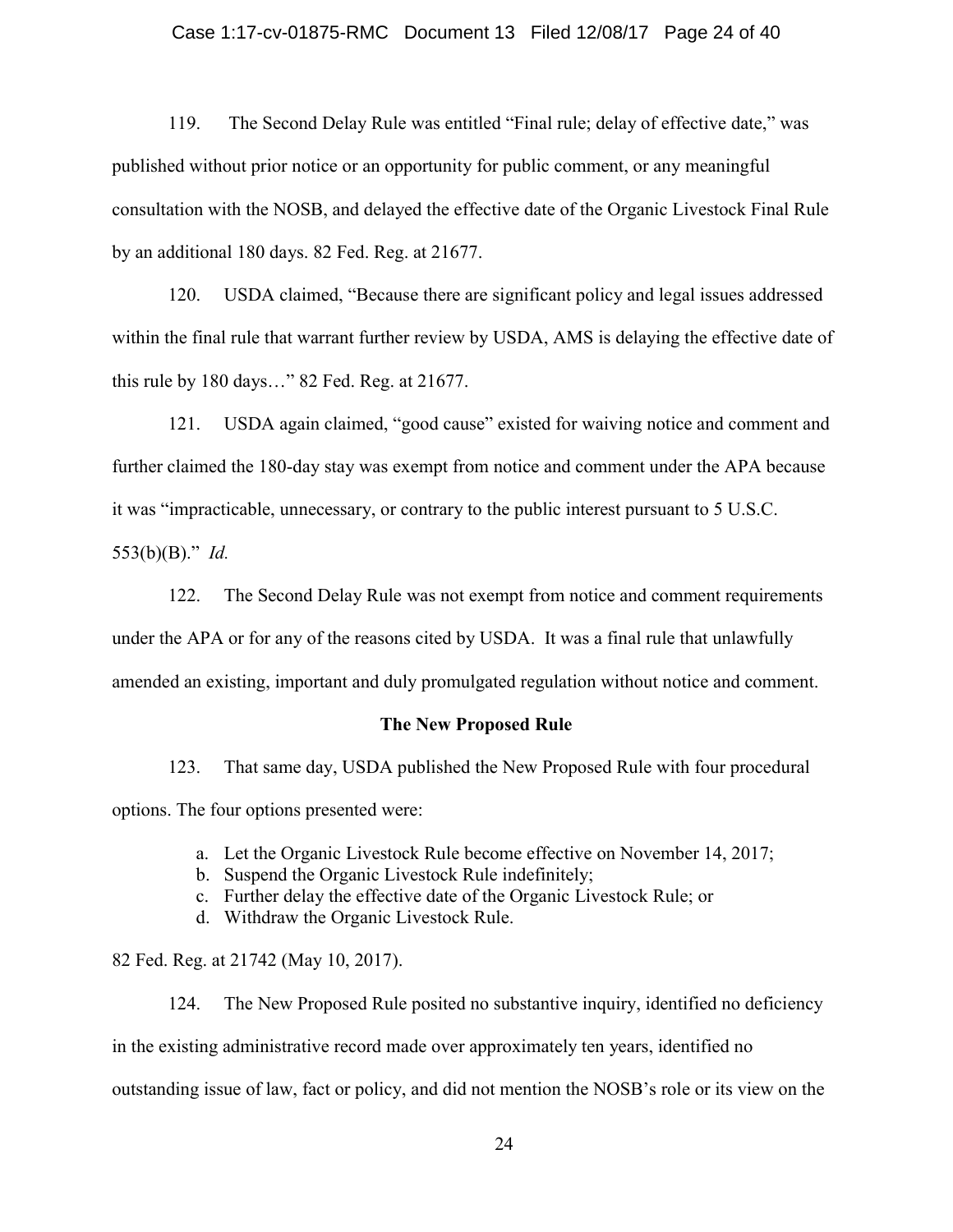#### Case 1:17-cv-01875-RMC Document 13 Filed 12/08/17 Page 25 of 40

proposed rule. Options (b) and (c) posited indefinite further delay. Option (d) posited unwinding and erasing years of public process by mere fiat. *Id.* 

125. USDA asked solely whether the published final Organic Livestock Rule should be implemented as published, further delayed or permanently withdrawn. 82 Fed. Reg. at 21742 (asking solely for comment on the four options).

126. No further guidance as to the goal of the rulemaking was offered except a single sentence: "USDA is asking the public to comment on the possible actions USDA should *take in regards to the disposition of the FR*." *Id.*

#### The Third Administrative Stay--180 Days

127. On November 14, 2017, USDA issued another stay of the effective date, this time to May 14, 2018. The stay was styled "Final rule; delay of effective date." ("Third Delay Rule") 82 Fed. Reg. 52643.

128. The Third Delay Rule was published without any meaningful consultation with the NOSB in contravention of the consultation requirements set forth in the OFPA.

129. The third proposed effective date is more than 14 months after the original effective date of the final rule has passed. *Id*. at 52643.

130. The comments received in the 30-day comment period regarding the New Proposed Rule reportedly exceeded 47,000. 82 Fed. Reg. 52643.

131. AMS acknowledged that "more than 34,600" comments supported immediate implementation of the Organic Livestock Rule. *Id*. at 52643.

132. Upon information and belief, the full administrative record will disclose closer to 45,000 comments supported Option 1.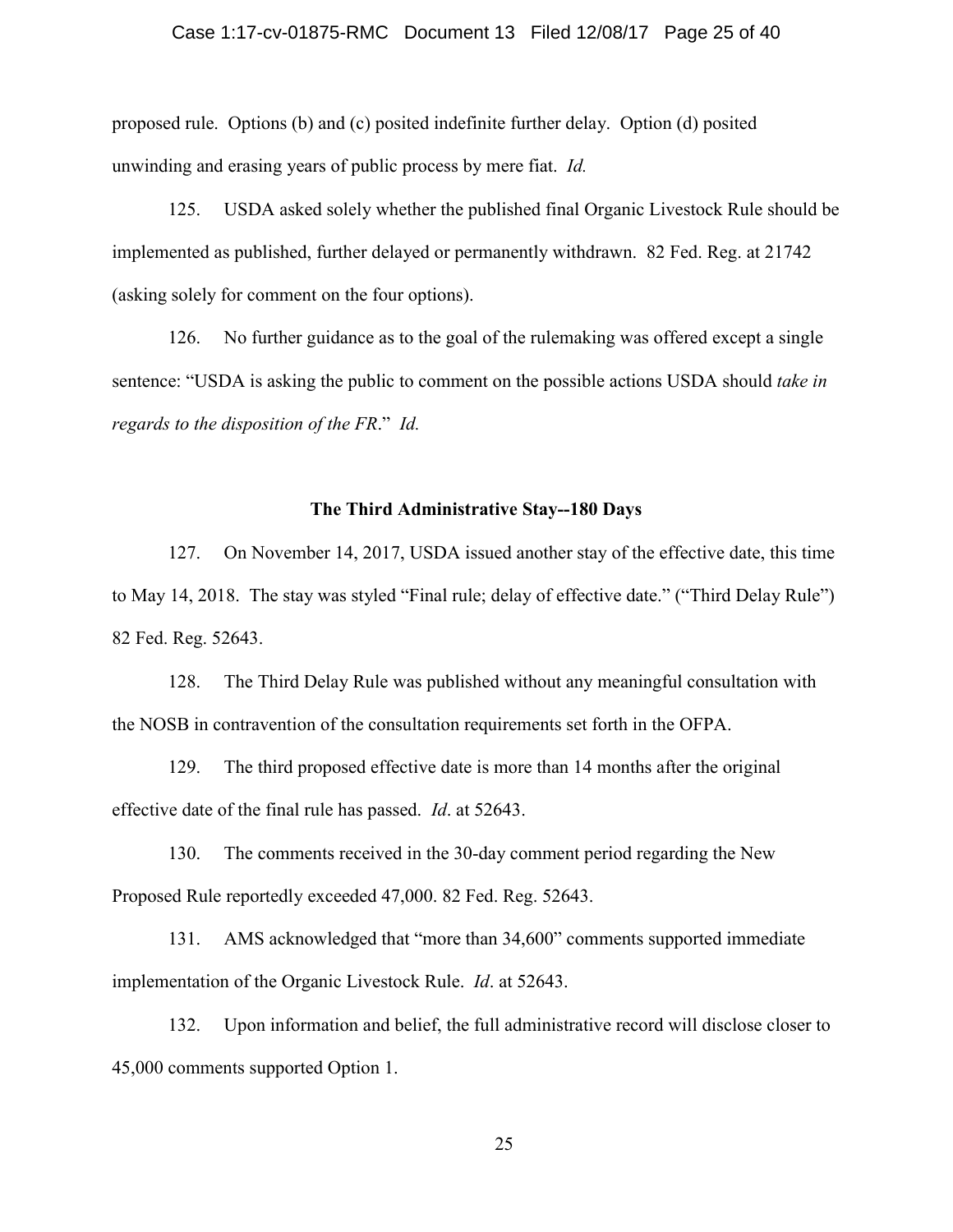#### Case 1:17-cv-01875-RMC Document 13 Filed 12/08/17 Page 26 of 40

133. Regarding the commenters supporting its selection of Option 3, USDA stated "…only one chose ''Option 3: Delay." 82 Fed. Reg. 52643.

134. Citation to a single comment out of more than 47,000 comments is insufficient to constitute a rational or non-arbitrary basis for extending, for a third time, the effective date of a duly published and properly promulgated final rule.

135. The Third Delay Rule failed to comply with the APA's notice and comment requirements because the USDA did not meaningfully disclose the scope and intent of its inquiry with the New Proposed Rule and the choice of further delay can only be understood by examining the purpose for which the delay is purportedly required.

136. The rationale adopted for further delay is not rooted in the record made during the pendency of the New Proposed Rule. USDA instead appears to have revisited whatever might have existed in the prior record regarding Executive Orders 12866 and 13563. "In the course of reviewing the record for the Organic Livestock Rule final rule, AMS discovered a significant, material error in the mathematical calculations of the benefits estimates." Based on this, USDA concluded: "It is not appropriate for AMS to allow a final rule to become effective based on a record containing such a material error." 82 Fed. Reg. 52643-44.

137. While contesting the existence of any flaw and whether it constitutes a sufficient factual foundation, or triggers legal authority, to delay a published rule, Plaintiff contends that if a flaw exists, it is harmless error and not prejudicial.

138. In addition, the question whether the OFPA authorizes organic livestock production practices like those published in the Organic Livestock Rule is a purely legal one that was fully vetted and examined in the Organic Livestock Rule. Nothing new has been cited or identified.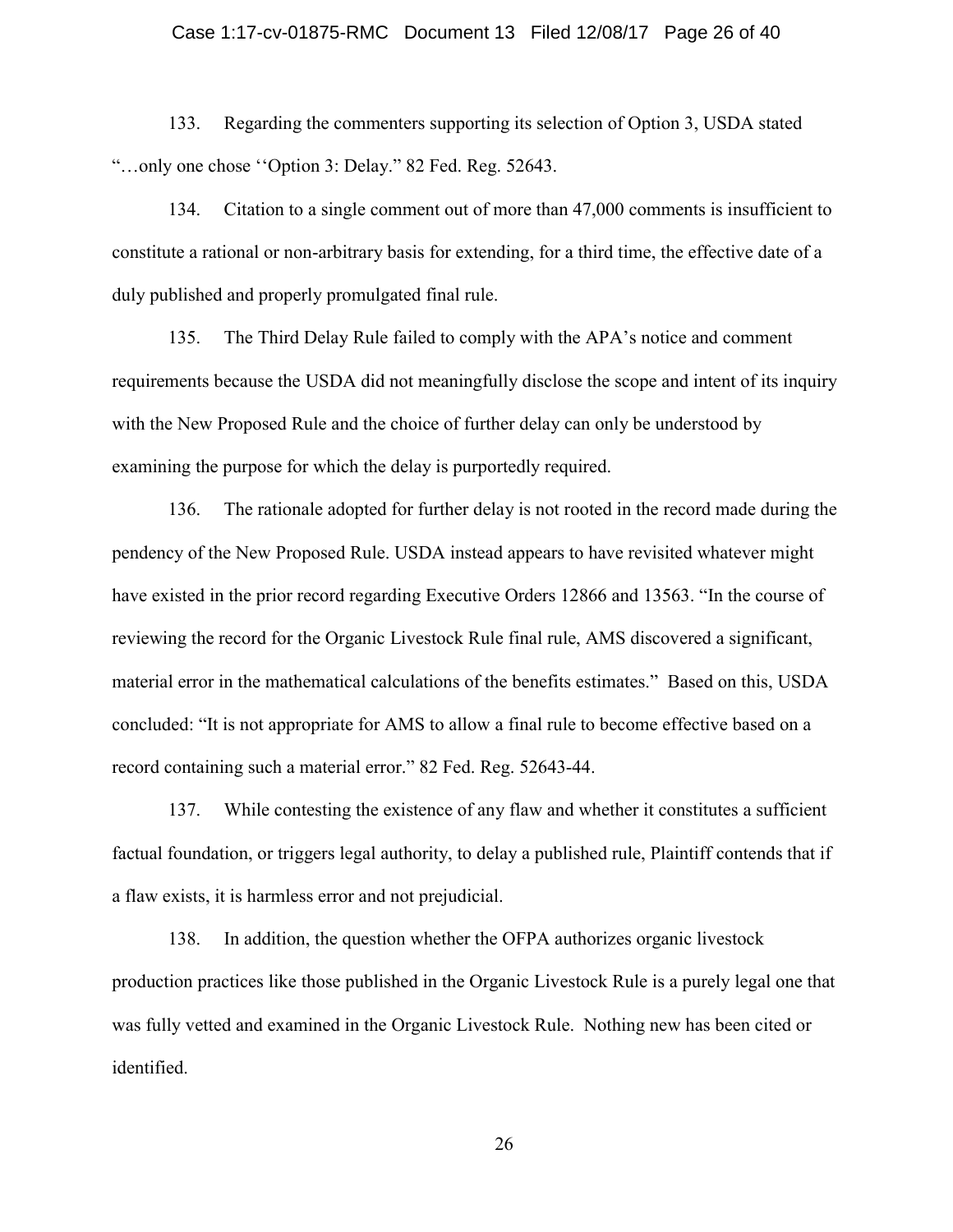#### Case 1:17-cv-01875-RMC Document 13 Filed 12/08/17 Page 27 of 40

139. In the Organic Livestock Rule USDA said, "Several comments argued that USDA does not have sufficient regulatory authority under OFPA to publish final rules for livestock living conditions and animal welfare as described in the proposed rule. They argued that the livestock section of OFPA only provides authority to prepare regulations regarding feeds and animal health care issues." [USDA response follows]. 82 Fed. Reg. at 7043.

140. Each of the three delay rules is a final rule, and is subject to review by this court. Each of the delay rules is not justified by the terms of the APA, the OFPA, or the Executive Orders cited in the Third Delay Rule.

#### Impact on Plaintiff and Plaintiff's Members

141. Plaintiff and its members are injured by the challenged actions because, as organic market participants and consumers, USDA deprived them of procedural and substantive rights, prevented them from meaningfully participating in an important rulemaking process, and further harmed Plaintiff's members by suddenly halting the implementation of the Organic Livestock Rule after Plaintiff's members had relied on its adoption to correct consumer confusion and inconsistent applications of the organic regulations to livestock operations. In addition, the deprivation of consultation with the NOSB harms Plaintiff and its members by depriving them of their substantive in

142. Plaintiff and its members have been and will continue to be injured by the USDA's decision to issue the Delay Rules and any proposed new rulemaking. Plaintiff has expended significant resources for many years to support the collaborative process between the NOSB and NOP on developing detailed organic production standards for livestock and poultry. Plaintiff's membership includes many parties whose agricultural activities are governed by the standards on livestock and poultry production, including egg production, and have made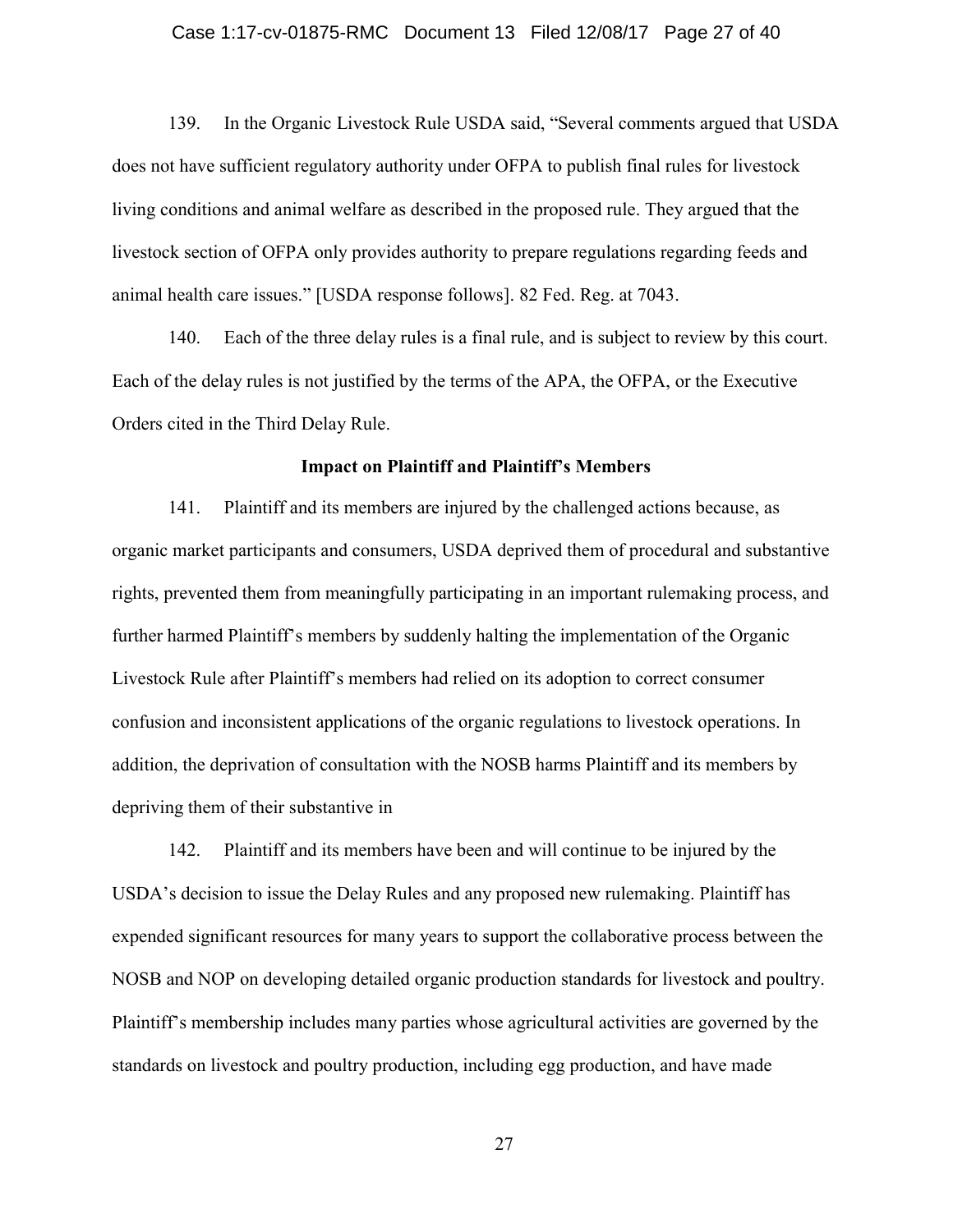#### Case 1:17-cv-01875-RMC Document 13 Filed 12/08/17 Page 28 of 40

investments in reliance on and in anticipation of the implementation of the now delayed final rule.

143. Because of the Delay Rules, Plaintiff has diverted—and will continue to divert staff time and other resources to efforts that would have been unnecessary had the Organic Livestock Rule been timely implemented. This diversion diminishes Plaintiff's ability to carry out other responsibilities.

144. Further, three declarations are attached to and incorporated in this Complaint and the statements made therein are fully realleged herein. Each declarant provides insight into the risk of irreparable harm arising from the loss of consumer trust in the federal program upon a record in the last ten months that subverts the nearly 10-year process that comports with the OFPA's unique public-private partnership requirements. *See Exhibit A: Declaration of Pete and Gerry's Organics; Exhibit B: Declaration of National Cooperative Grocers; and Exhibit C: Declaration of Accredited Certifiers Association.*

### FIRST CAUSE OF ACTION VIOLATION OF THE APA

145. Each foregoing allegation is re-alleged in this paragraph.

146. The USDA published the Organic Livestock Rule on January 19, 2017 in accordance with the OFPA and the APA with an effective date of March 20, 2017. 5 U.S.C. § 552(a)(1)(D); 7 U.S.C. § 6503(c); 7 U.S.C. § 6509(d)(2); 7 U.S.C. § 6509(g); 7 U.S.C.  $§ 6518(k)(1); 7 U.S.C. § 6518(a).$  No party sought reconsideration.

147. The Proposed Organic Livestock rule and the final Organic Livestock Rule set forth sufficient detail to demonstrate the required analysis was in accordance with the agency's obligations under Executive Order 12866, 58 Fed. Reg. 51,735 (Sept. 30, 1993) and Executive Order 13563, 76 Fed. Reg. 3821 (Jan. 21, 2011).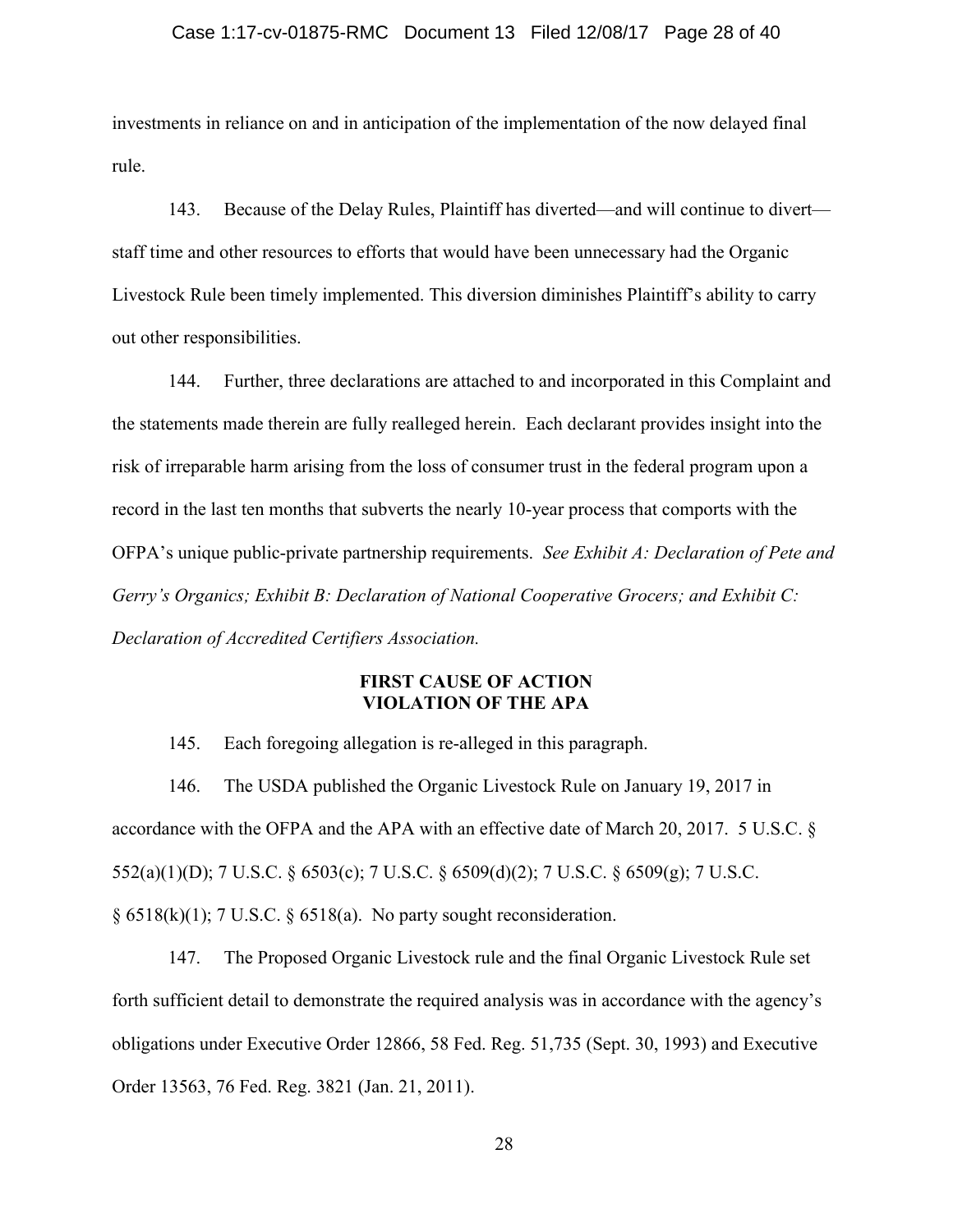#### Case 1:17-cv-01875-RMC Document 13 Filed 12/08/17 Page 29 of 40

148. A "rule" is "the whole or a part of an agency statement of general or particular applicability and future effect designed to implement, interpret, or prescribe law or policy." 5 U.S.C. § 551(4). The "effective" date and "implementation" dates based thereon that are set in the Final Organic Livestock Rule are measures "to implement…law or policy."

149. The First, Second and Third Delay Rules are subject to notice and comment rulemaking because they amend the "effective date" and thus all follow-on implementation dates in the duly promulgated, final Organic Livestock Rule and consequentially alter the legal rights of parties affected by the programmatic changes in the final rule, including Plaintiff's members.

150. The First, Second and Third Delay Rules are each separately designated by USDA as "final rules" and each standing alone constitutes the consummation of the agency's deliberative process to block and to continue to block implementation of the Organic Livestock Rule and are thus each separately subject to immediate judicial review;

151. USDA published the First and Second Delay Rules amending the Organic Livestock Rule's effective date and implementation dates without publishing a notice of proposed rulemaking or providing an opportunity for public comment in violation of 5 U.S.C. § 553.

152. USDA published the Third Delay Rule amending the Organic Livestock Rule's effective date and implementation dates after publishing a notice of proposed rulemaking that was deficient under the APA because it failed to fairly disclose that USDA intended to conduct a *de facto* reconsideration of the completed proceeding that resulted in the Organic Livestock Rule, and thus deprived Plaintiff and Plaintiff's members of adequate notice and a meaningful opportunity for public comment in violation of 5 U.S.C. § 553.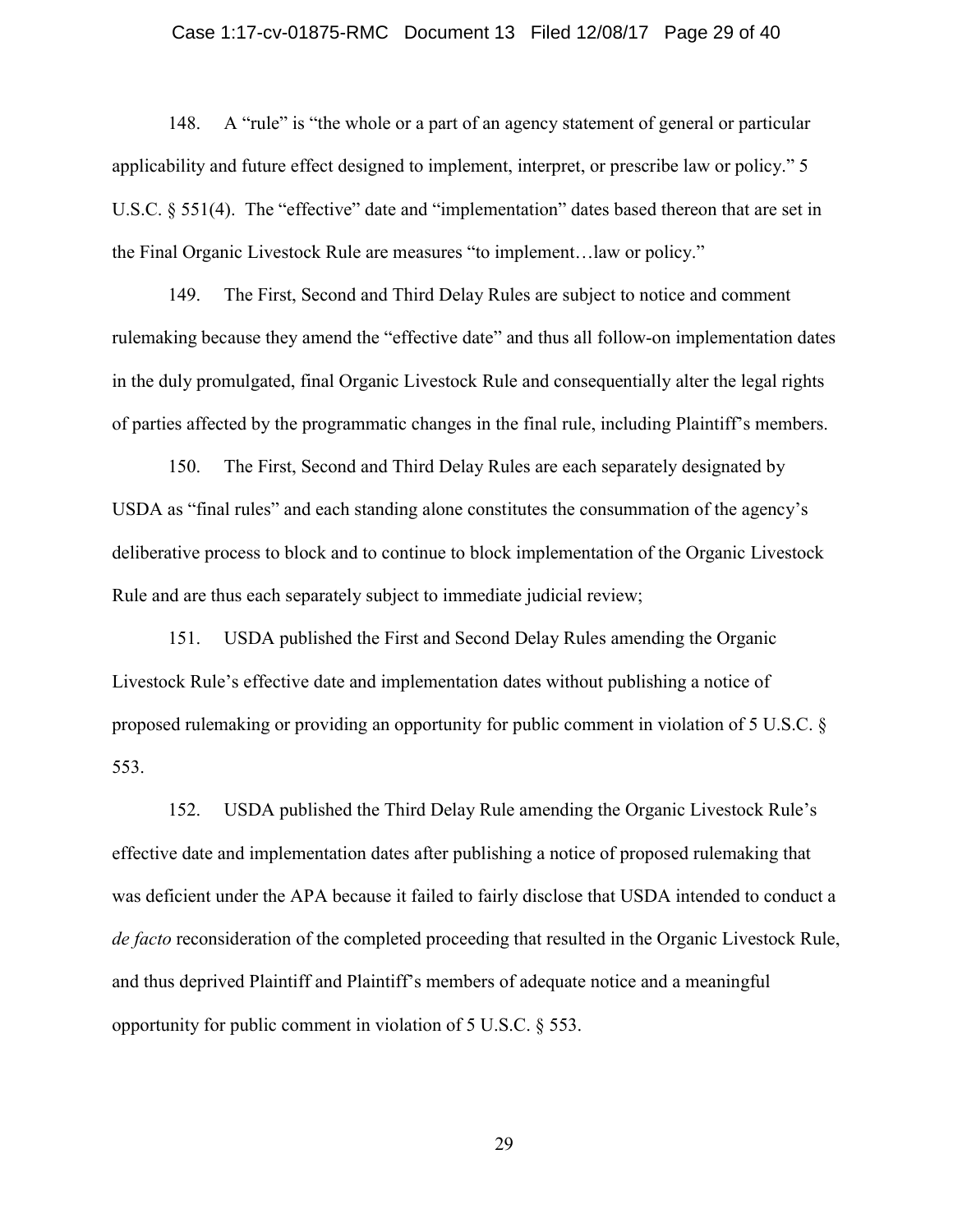#### Case 1:17-cv-01875-RMC Document 13 Filed 12/08/17 Page 30 of 40

153. The substantive matters considered, and the rationale advanced for further delay (the Third Delay Rule), are not a logical outgrowth of the rulemaking noticed by the USDA because each was fully and fairly addressed in the completed rulemaking and are ripe for immediate review in this court.

154. Nothing cited in the record demonstrates the USDA's rationale for the Third Delay Rule is meritful and on the face of the Proposed Livestock Rule, and the final Organic Livestock Rule, the analysis conducted under Executive Orders 12866 and 13563 was *not*  deficient. Equally, the same two documents demonstrate the agency thoroughly assessed and properly concluded the OFPA fully authorizes the provisions in the Organic Livestock Rule. Each of these issues is ripe for review now, in this case. There is no purpose to further development of the record by additional notice and comment rulemaking because it will not alter this court's analysis--which must determine whether the existing, published Organic Livestock Rule may be delayed three times (two of the delay rules have no supporting record) on the instant record, not a record made in the future.

155. The single comment cited by USDA in support of the Third Delay Rule did not, upon information and belief, make the statutory construction argument, flawed Executive Order analysis, or other substantive arguments referenced by the USDA.

156. None of the exceptions to notice and comment in the APA are applicable to the First and Second Delay rules.

157. The Delay rules are each and together a significant and unlawful modification of the livestock production standards that were the finalized and published in January 2017.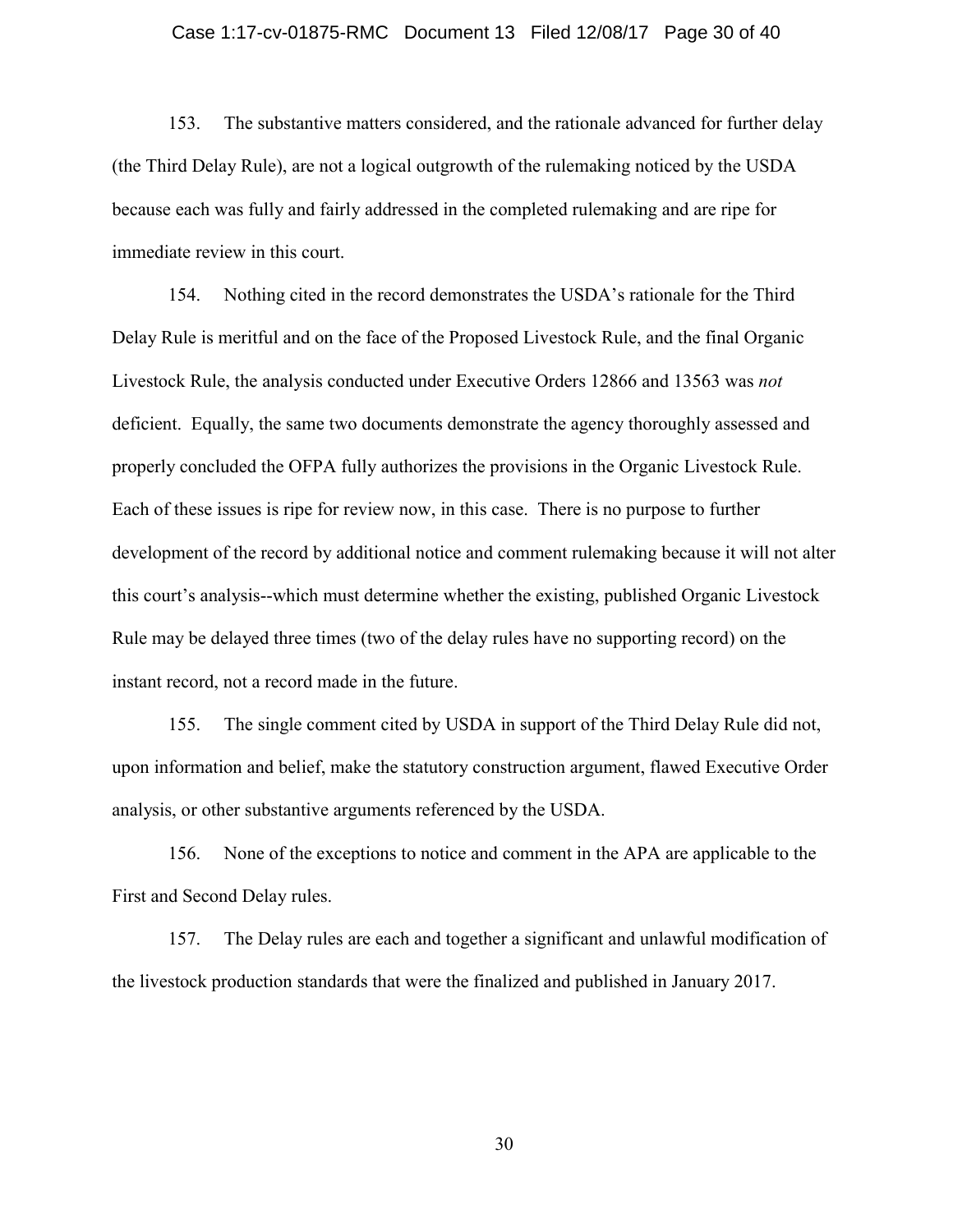#### Case 1:17-cv-01875-RMC Document 13 Filed 12/08/17 Page 31 of 40

158. The First, Second, and Third Delay Rules are "arbitrary, capricious, an abuse of discretion, or otherwise not in accordance with law," *id.* § 706(2)(A), and were published "without observance of procedure required by law," *id.* § 706(2)(D).

## SECOND CAUSE OF ACTION VIOLATION OF THE APA FOR ACTION UNLAWFULLY WITHHELD

159. Each foregoing allegation is re-alleged in this paragraph.

160. The USDA published the Organic Livestock Rule on January 19, 2017 pursuant to Congressional mandates set forth in the OFPA and in accordance with the APA. 5 U.S.C. § 552(a)(1)(D); 7 U.S.C. § 6503(c); 7 U.S.C. § 6509(d)(2); 7 U.S.C. § 6509(g); 7 U.S.C.  $\S 6518(k)(1)$ ; 7 U.S.C.  $\S 6518(a)$ .

161. The Proposed Organic Livestock rule and the final Organic Livestock Rule set forth sufficient detail to demonstrate the required analysis was conducted in accordance with and discharged the agency's obligations under Executive Order 12866, 58 Fed. Reg. 51,735 (Sept. 30, 1993) and Executive Order 13563, 76 Fed. Reg. 3821 (Jan. 21, 2011).

162. A "rule" is "the whole or a part of an agency statement of general or particular applicability and future effect designed to implement, interpret, or prescribe law or policy." 5 U.S.C. § 551(4). The "effective" date and "implementation" dates set in the Final Organic Livestock Rule inescapably are measures "to implement \* \* \* law or policy."

163. The definition of "agency action" includes a "failure to act." *Id.* § 551(13).

164. USDA published the Delay Rules on February 9, 2017 and May 10, 2017 and now November 20, 2017 respectively and the Organic Livestock Rule is farther from becoming effective than it ever has been. Presently the Organic Livestock Rule will not become effective until a new rulemaking is conducted and completed—a proceeding that is not yet begun and does not appear in any of the agency's published workplans and may never occur.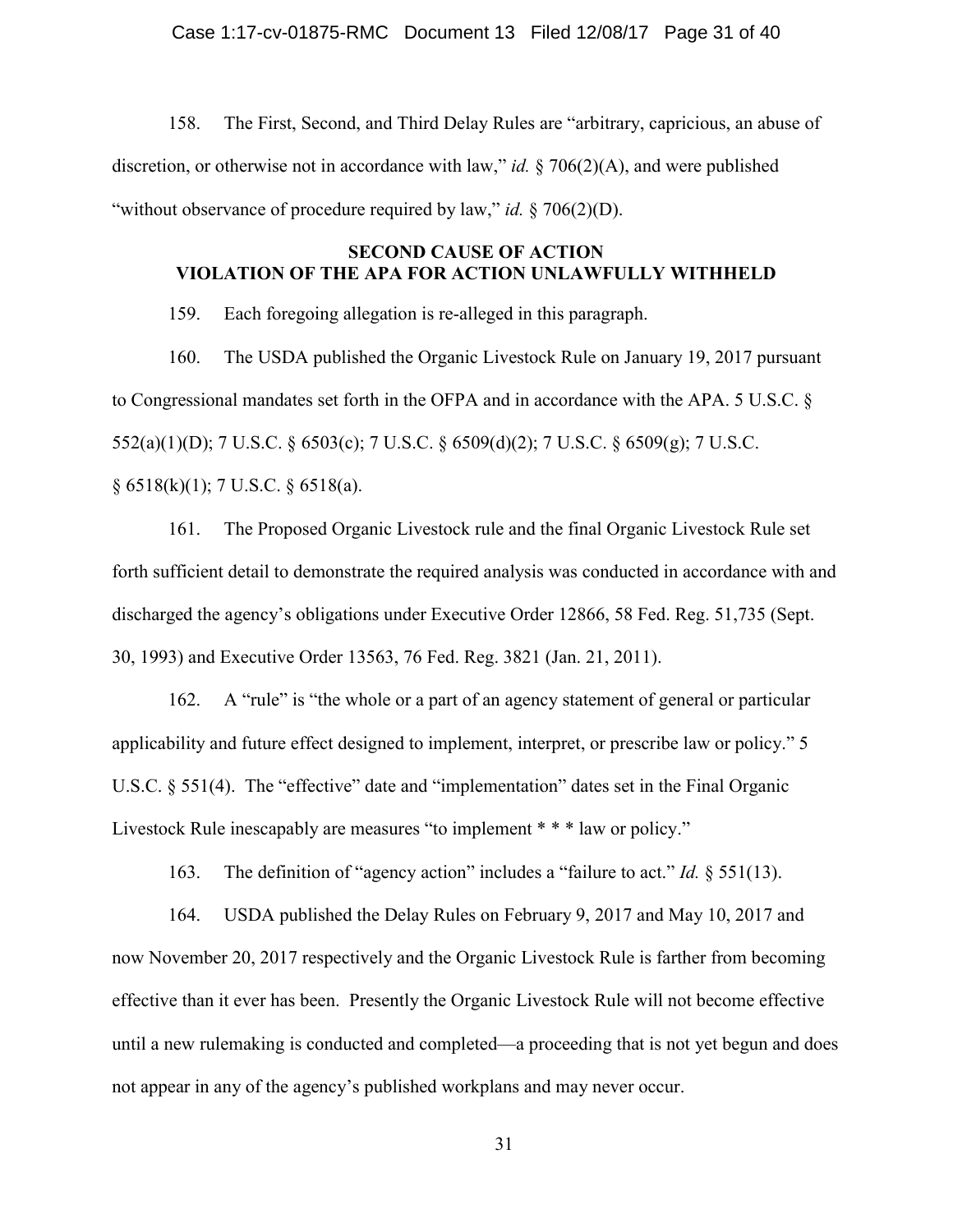#### Case 1:17-cv-01875-RMC Document 13 Filed 12/08/17 Page 32 of 40

165. Under the approach taken by USDA over the last 10 months, where fixed-period delays are renewed just prior to expiration, the delay is indefinite. The tactic of serial, fixedperiod delays forever prevents implementation and may be argued by Defendants as creating mootness that would insulate the tactic from, and improperly evade, judicial review.

166. The Delay Rules have the effect of blocking the Organic Livestock Rule in its entirety and adversely altering the legal rights of affected parties, including certified organic farmers, certifying agents, organic meat processors and consumers of organic products, including Plaintiff's members, for which they have no adequate remedy at law.

167. USDA's extension of the "effective date" three times and failure to timely implement the Organic Livestock Rule upon the effective date set forth in the Organic Livestock Rule constitutes an unlawful "failure to act" pursuant to 5 U.S.C. § 551(13); 5 U.S.C. § 702, 706(1).

## THIRD CAUSE OF ACTION VIOLATION OF THE APA: THE USDA FAILED TO EXPLAIN ITS DEPARTURE FROM PRIOR CONCLUSIONS

168. The allegations set forth above are incorporated by reference.

169. USDA published the Organic Livestock Rule on January 19, 2017 pursuant to Congressional mandates set forth in the OFPA and in accordance with its authority under the APA. 5 U.S.C. § 552(a)(1)(D); 7 U.S.C. § 6503(c); 7 U.S.C. § 6509(d)(2); 7 U.S.C. § 6509(g); 7 U.S.C. § 6518(k)(1); 7 U.S.C. § 6518(a).

170. The Proposed Organic Livestock rule and the final Organic Livestock Rule set forth sufficient detail to demonstrate the required analysis was conducted in accordance with and discharged the agency's obligations under Executive Order 12866, 58 Fed. Reg. 51,735 (Sept. 30, 1993) and Executive Order 13563, 76 Fed. Reg. 3821 (Jan. 21, 2011)

171. At the time of publication of the proposed organic livestock rule in April 2016,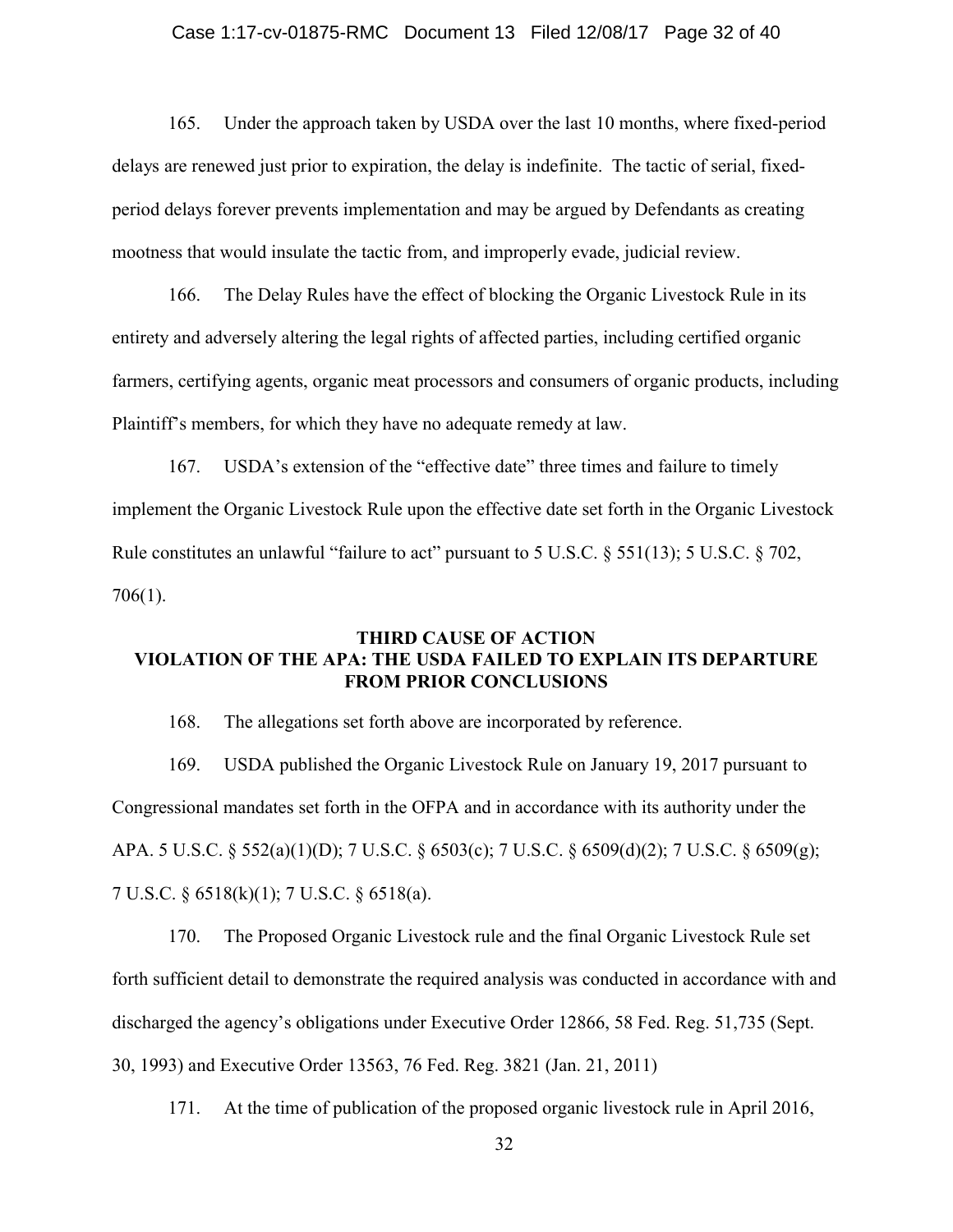#### Case 1:17-cv-01875-RMC Document 13 Filed 12/08/17 Page 33 of 40

and the final organic livestock rule in January 2017, USDA made repeated, extensive and unequivocal statements regarding the need for the Organic Livestock Rule, that its publication comported with duties imposed on the Secretary by the OFPA to adopt detailed regulations for organic livestock standards by notice and comment rulemaking, and that it developed those standards in collaboration with, and based upon, the recommendations of the NOSB.

172. The proposed rule and final rule cited to the approximately 10-year record of study, public testimony, NOSB recommendations and revised recommendations as support for the proposals therein. During this ten-year period, and during the rulemaking itself, USDA was comfortable with its legal authority and its analysis and the NOSB's proposals, and the suggestion that it will really "get it right" if only another rulemaking is undertaken, is unsupported and undermined by the record.

173. In stark contrast to the record, just a few short months after publishing the Organic Livestock Rule, USDA issued the first two Delay Rules and the New Proposed Rule claiming nothing more than, "Because there are significant policy and legal issues addressed within the FR that warrant further review by USDA the public is being asked to comment on which of the following four actions [should be taken]" 82 Fed. Reg. at 21742. The options are:

- a. Let the Organic Livestock Rule become effective on November 14, 2017;
- b. Suspend the Organic Livestock Rule indefinitely;
- c. Further delay the effective date of the Organic Livestock Rule of 2017; or
- d. Withdraw the Organic Livestock Rule.

174. The Third Delay Rule now posits additional rulemaking to cure purported errors that USDA has uncovered *in the original record* made in the Organic Livestock Rule proceeding. Further delay on the grounds advanced in the Third Delay Rule is unjustified and is a sudden and inexplicable departure from USDA's prior interpretation of the OFPA and its prior conclusions about the importance of the Congressional directive to develop detailed standards for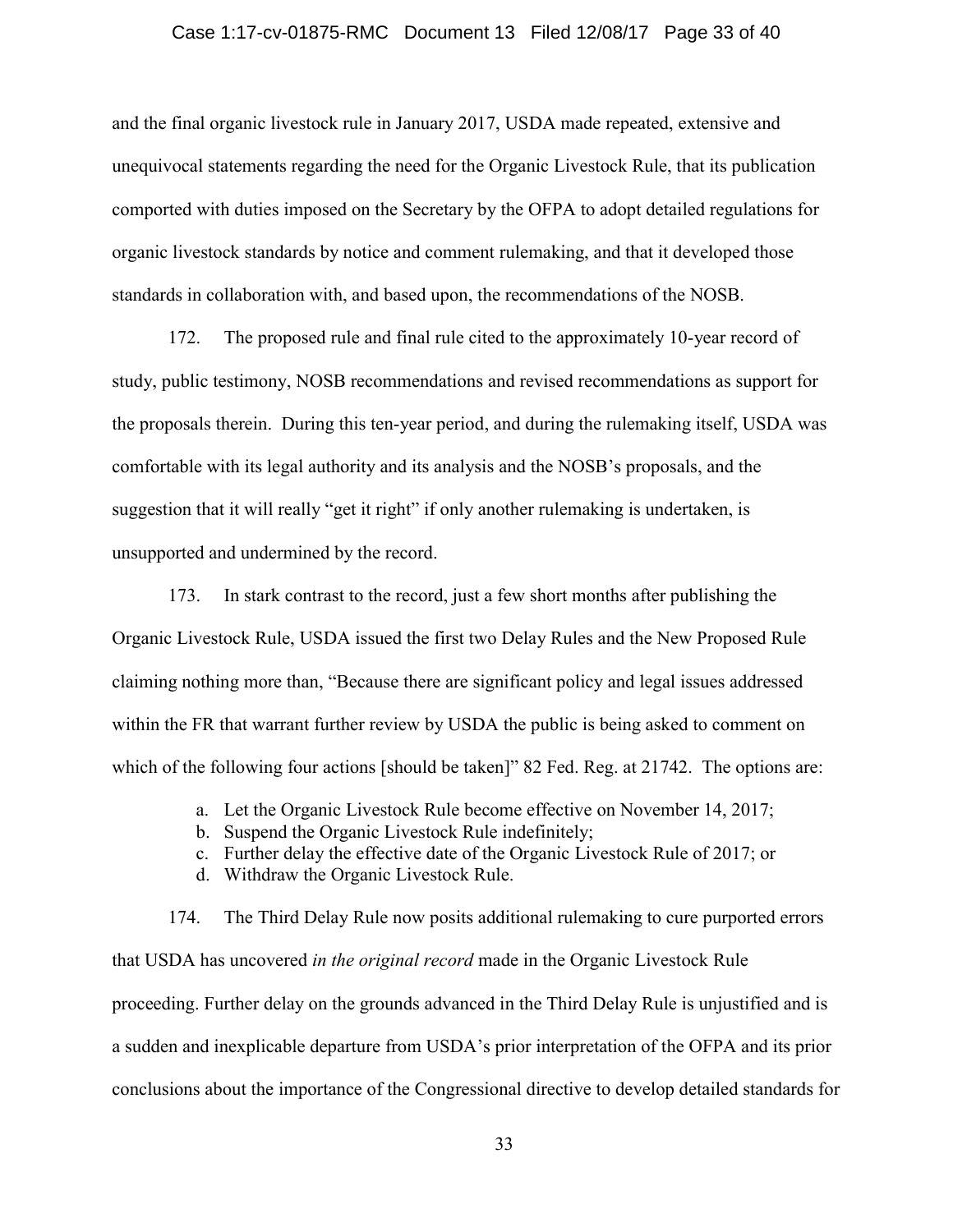#### Case 1:17-cv-01875-RMC Document 13 Filed 12/08/17 Page 34 of 40

certified organic livestock and poultry producers, and the need for additional specificity and clarity to better ensure consistent compliance by certified organic operations and to provide for more effective administration of the National Organic Program.

175. None of the measures adopted in the Organic Livestock Rule are novel in the context of organic livestock production requirements, and during the rulemaking USDA repeatedly noted that the final provisions are actually in the nature of clarification of the existing regulations. The concerns expressed after January 2017 nowhere explain what in the Organic Livestock Rule is unauthorized by the OFPA or why the prior position of USDA was incorrect.

176. Serially renewed fixed-periods of delay posit indefinite delay in bringing the National Organic Program regulations into full compliance with Congressional intent as expressed in the OFPA and the recommendations appearing in the USDA's OIG Audit Report, and those of the NOSB, and is the legal equivalent of an irrational and sudden departure from past policy.

177. The purported need to conduct additional rulemaking is a red herring because the statutory authority question was fully vetted in the Organic Livestock Rule and there is no legal authority cited in support of USDA's contention that a "do over" is necessary because it failed to properly complete the analysis under Executive Order 12866 and Executive Order 13563.

178. Taken together, the three Delay Rules constitute a reversal of the policy position taken in January 2017 when the Organic Livestock Rule was published and are "arbitrary, capricious, an abuse of discretion, or otherwise not in accordance with law," in violation of 5 U.S.C.  $\S 706(2)(A)$ .

## FOURTH CAUSE OF ACTION VIOLATION OF THE OFPA

179. Each foregoing allegation is re-alleged in this paragraph.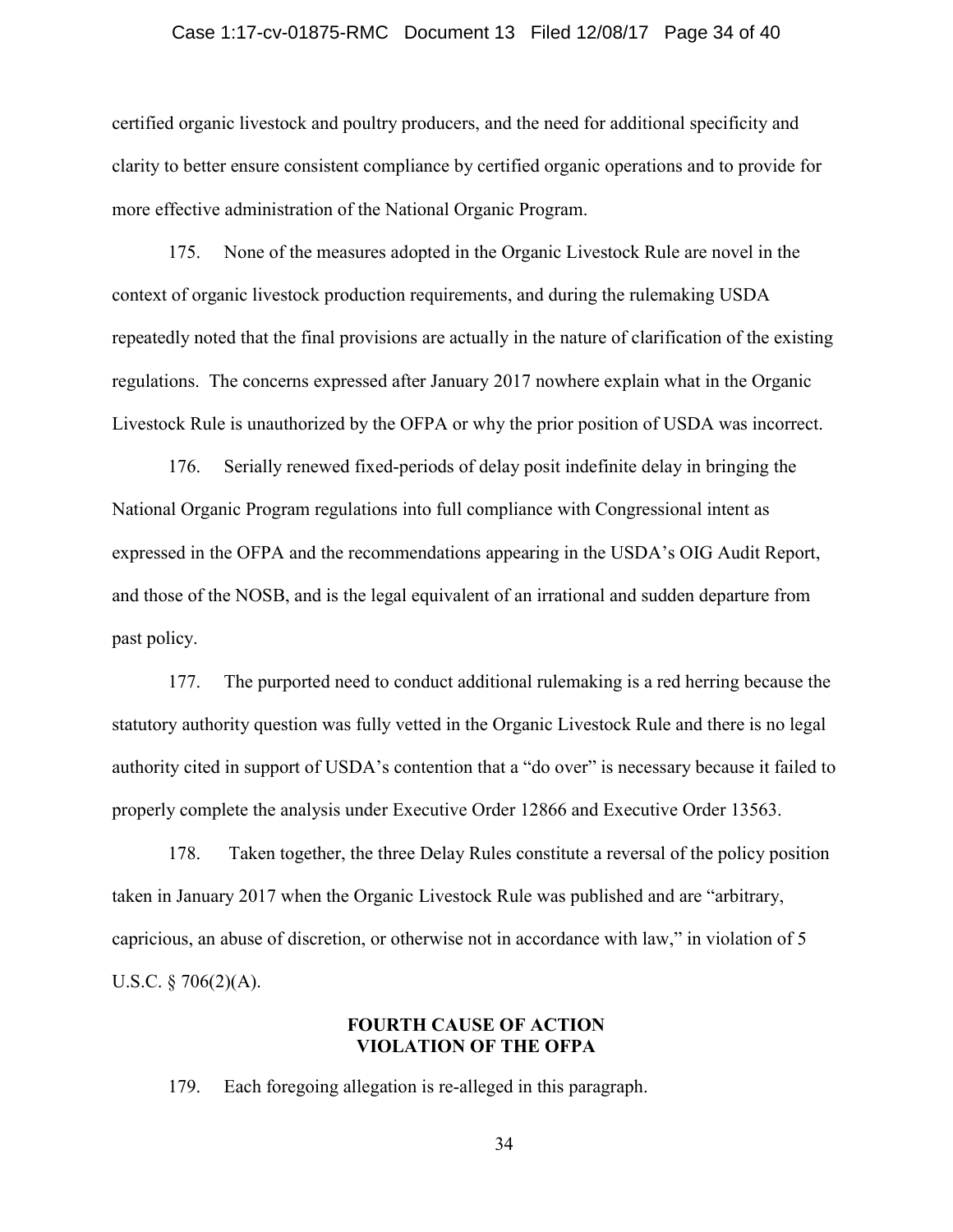#### Case 1:17-cv-01875-RMC Document 13 Filed 12/08/17 Page 35 of 40

180. USDA published the Organic Livestock Rule on January 19, 2017 pursuant to Congressional mandates set forth in the OFPA and in accordance with its authority under the APA. 5 U.S.C. § 552(a)(1)(D); 7 U.S.C. § 6503(c); 7 U.S.C. § 6509(d)(2); 7 U.S.C. § 6509(g); 7 U.S.C. § 6518(k)(1); 7 U.S.C. § 6518(a).

181. The Proposed Organic Livestock rule and the final Organic Livestock Rule set forth sufficient detail to demonstrate the required analysis was conducted in accordance with and discharged the agency's obligations under Executive Order 12866, 58 Fed. Reg. 51,735 (Sept. 30, 1993) and Executive Order 13563, 76 Fed. Reg. 3821 (Jan. 21, 2011)

182. The OFPA imposes unique pre-rulemaking duties on the USDA that are in addition to the procedural assurances in the APA. The duties require the Secretary to consult with the NOSB prior to promulgating final rules like the three Delay Rules.  $7 \text{ U.S.C. }$   $\&$  6503(c); 7 U.S.C. § 6509(d)(2); 7 U.S.C. § 6509(g); 7 U.S.C. § 6518(k)(1); 7 U.S.C. § 6518(a).

183. The USDA's failure to consult the NOSB *prior to* publication of each of the three Delay Rules violated the statutory duty to "consult with the National Organic Standards Board…" 7 U.S.C. § 6503(c).

184. Continued delay is contrary to the USDA's statutory duty to "develop detailed regulations" regarding organic livestock production practices because delay blocks *all of*  provisions, and each delay further unwinds a duly promulgated rule that properly discharged the statutory duty to develop the required "detailed regulations". 7 U.S.C. § 6509 (g).

185. The First, Second and Third Delay rules are each final rules that block duly developed and promulgated organic regulations and for which the NOSB unlawfully was not consulted.

186. The USDA has failed to discharge its duties under the OFPA.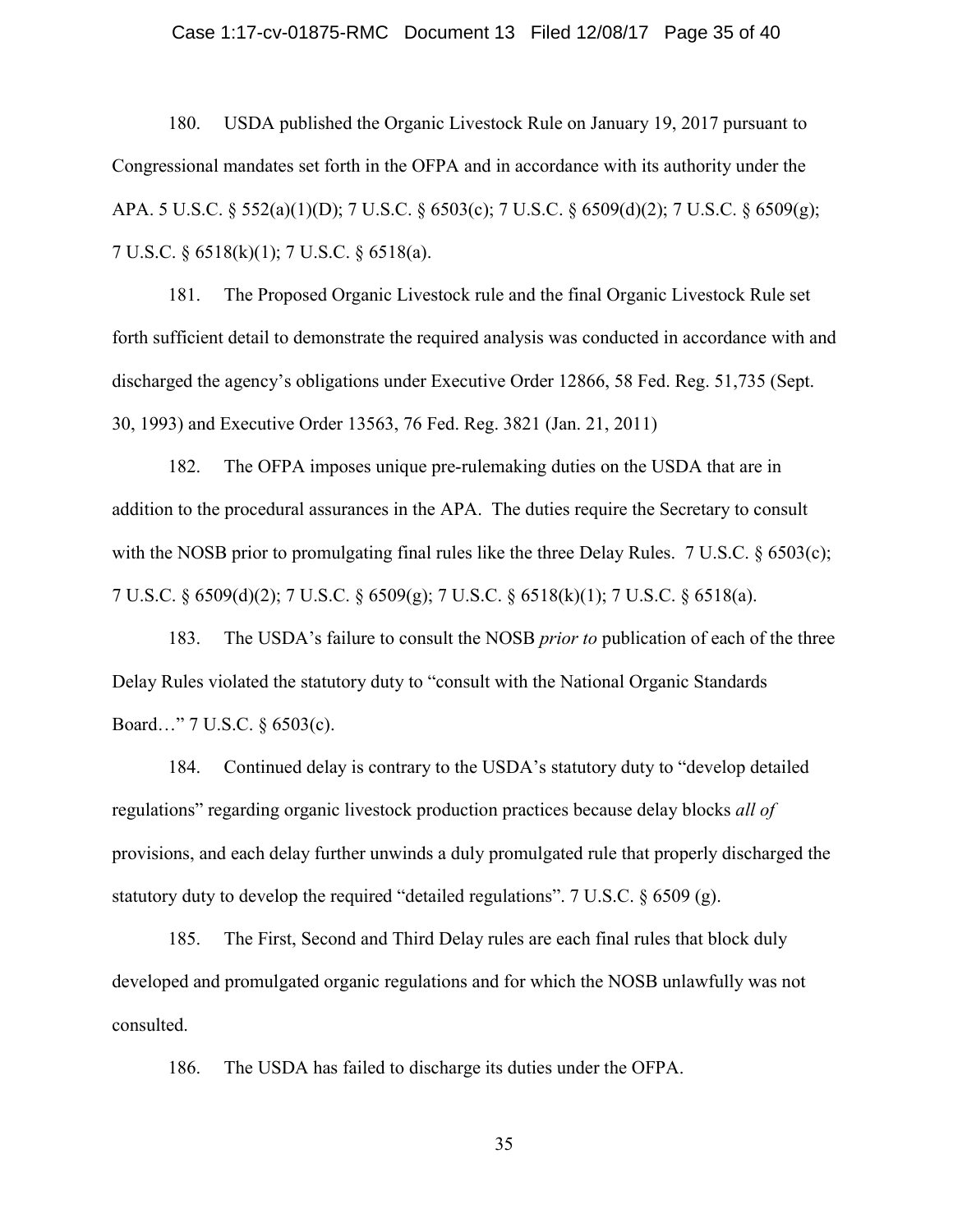187. The USDA's ongoing failure to implement the Final Organic Livestock Rule erases ten years of collaborative effort with the NOSB and unlawfully blocks a rule based on series of NOSB recommendations that comported with the NOSB's duties.

188. The First, Second and Third Delay rules contravene the USDA's duty to consult the NOSB prior to taking action, and are *ultra vires* and in direct conflict with the OFPA.

## FIFTH CAUSE OF ACTION DECLARATORY JUDGMENT THAT THE OFPA AUTHORIZES THE ORGANIC LIVESTOCK RULE and EXECUTIVE ORDERS 12866 AND 13563 DO NOT COMPEL FURTHER DELAY

189. Each forgoing allegation is re-alleged in this paragraph.

190. Following publication of the Third Delay Rule, there is now an immediate, live dispute between the parties regarding whether the OFPA authorizes the Organic Livestock Rule. Plaintiff and the USDA in January believe it does.

191. Additionally, there is now an immediate, live dispute between the parties whether the analysis conducted pursuant to Executive Order 12866 and Executive Order 13563 was so flawed as to compel continued delay and a need for further rulemaking.

192. The USDA repeatedly said in its Third Delay Rule that it must conduct further rulemaking to answer a question of statutory construction--whether USDA has "statutory authority to promulgate the Organic Livestock Rule." *Id*. at 52643.

193. This is an abrupt change from January 2017. But there is no need for additional rulemaking because, as USDA acknowledges, the question is whether the Organic Livestock Rule should become "effective" and fully implemented. *Id.* at 52644 ("delay" to allow USDA to make a "final decision on the direction of the OLPP.") Accordingly, it is the published Organic Livestock Rule that must be measured against the text of the OFPA. The Third Delay Rule does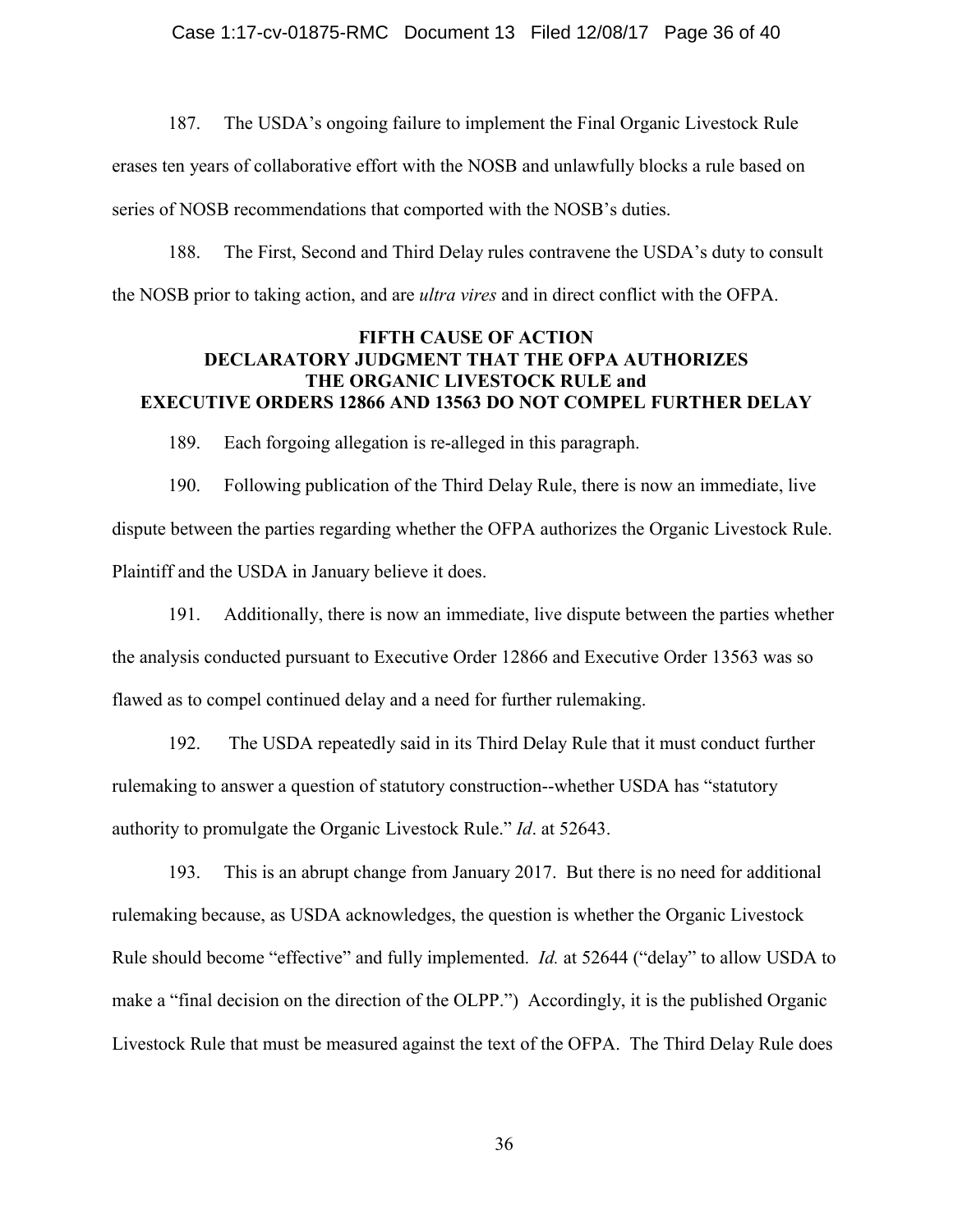#### Case 1:17-cv-01875-RMC Document 13 Filed 12/08/17 Page 37 of 40

not identify any part of the Organic Livestock Rule that is unauthorized and cannot be used as a springboard to further delay to undertake an unnecessary rulemaking.

194. The specific statutory authority question posed in the Third Delay Rule to justify further delay was asked and expressly answered in the affirmative in January 2017 in the Organic Livestock Rule. 82 Fed. Reg. at 7043-44. The analysis in the existing record is the starting point for this court, not something to be supplanted by some future record as USDA suggests.

195. The question of whether the OFPA authorizes the Organic Livestock Rule is ripe and ready for disposition.

196. Similarly, a strong and reviewable record demonstrating compliance with the duties required under Executive Orders 12866 and 13563 appears in the proposed rule, 81 Fed. Reg. at 21980-998, *and* in the final Organic Livestock Rule. 82 Fed. Reg. at 7082-84 (sections devoted exclusively to the required analysis).

197. No entity sought reconsideration of the Organic Livestock Rule on these, or other grounds.

198. Although the record does not support a finding that USDA failed to complete its duty under the Executive Orders, this court is in the best position to determine if the Third Delay Rule is justified by this contention and should assess not only whether error occurred, but whether the error, if any, was harmless. 5 U.S.C. § 706

199. The Executive Order issue identified in the Third Delay Rule cannot justify the First and Second Delay rules which were issued prior to USDA's purported discovery of this issue.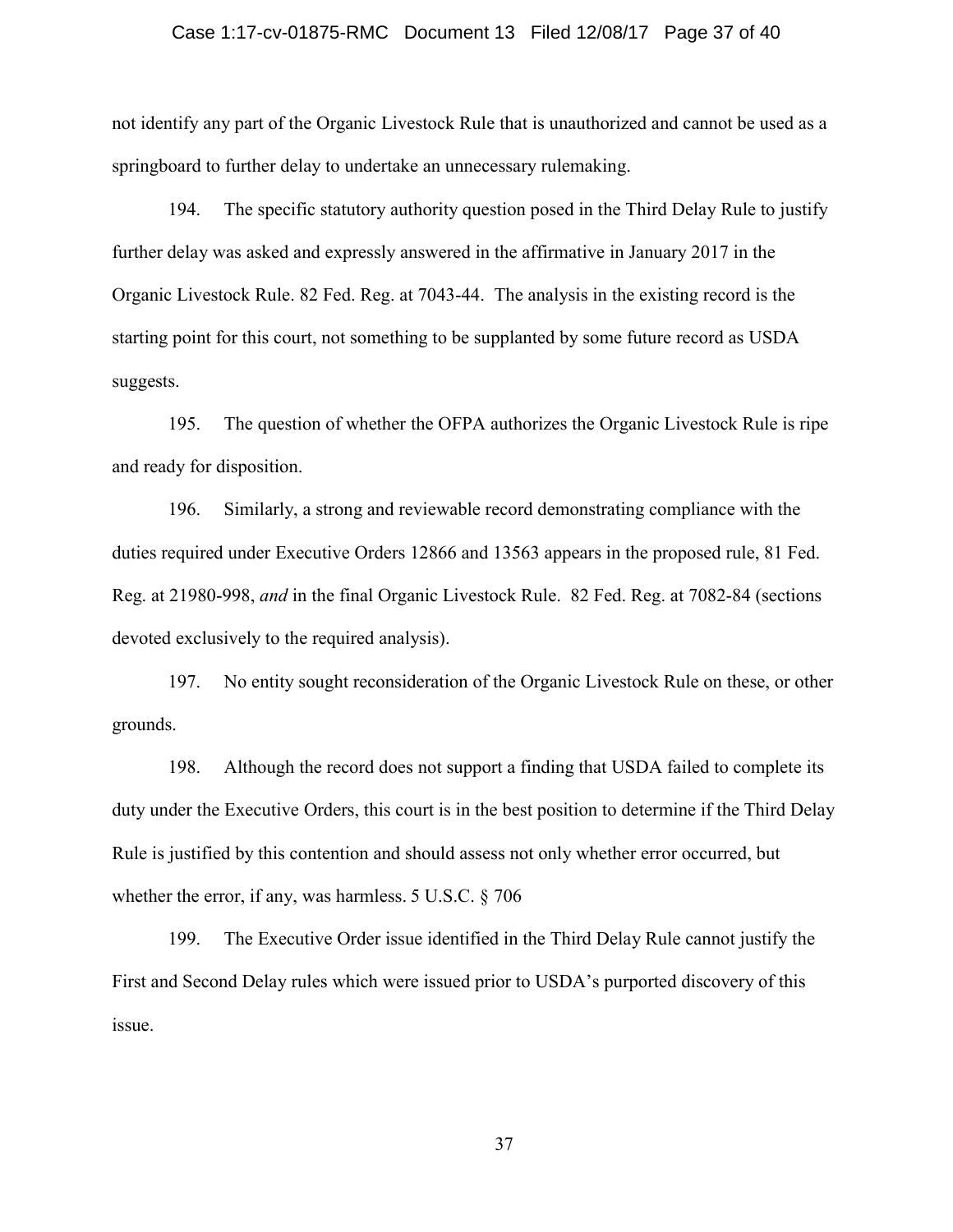#### Case 1:17-cv-01875-RMC Document 13 Filed 12/08/17 Page 38 of 40

200. There is no need to conduct additional rulemaking to assess whether a mistake was made in the prior administrative record. The Organic Livestock Rule is published and any concerns that it is not authorized by the record, or by legal authority, can be evaluated and fairly addressed in this litigation.

201. Resolution of these questions will conserve judicial, agency and party resources as it will answer questions that USDA claims underpins its Third Delay Rule—if the OFPA question is answered affirmatively, the need for rulemaking and follow-on litigation dissipates. Likewise, if a flawed analysis under the Executive Orders does not authorize implementation delay, or if there was no error, then the same benefit applies.

### REQUEST FOR RELIEF

For the foregoing reasons, Plaintiff respectfully requests that this Court:

202. Declare USDA's First, Second and Third Delay Rules were each published "without observance of procedure required by law," in violation of the APA, 5 U.S.C. § 706(2)(D) and are void *ab initio;*

203. Declare USDA's First, Second and Third Delay Rules are "arbitrary, capricious, an abuse of discretion, or otherwise not in accordance with law," in violation of the APA, 5 U.S.C. §706(2)(A) and are void *ab initio*;

204. Declare the First, Second and Third Delay Rules are in violation of the OFPA's mandatory consultation requirements and are "arbitrary, capricious, an abuse of discretion, or otherwise not in accordance with law," in violation of the APA, 5 U.S.C. §706(2)(A) and are void *ab initio*;

205. Declare the First, Second and Third Delay Rules are *ultra vires* under the OFPA's mandatory consultation provisions and are void *ab initio*;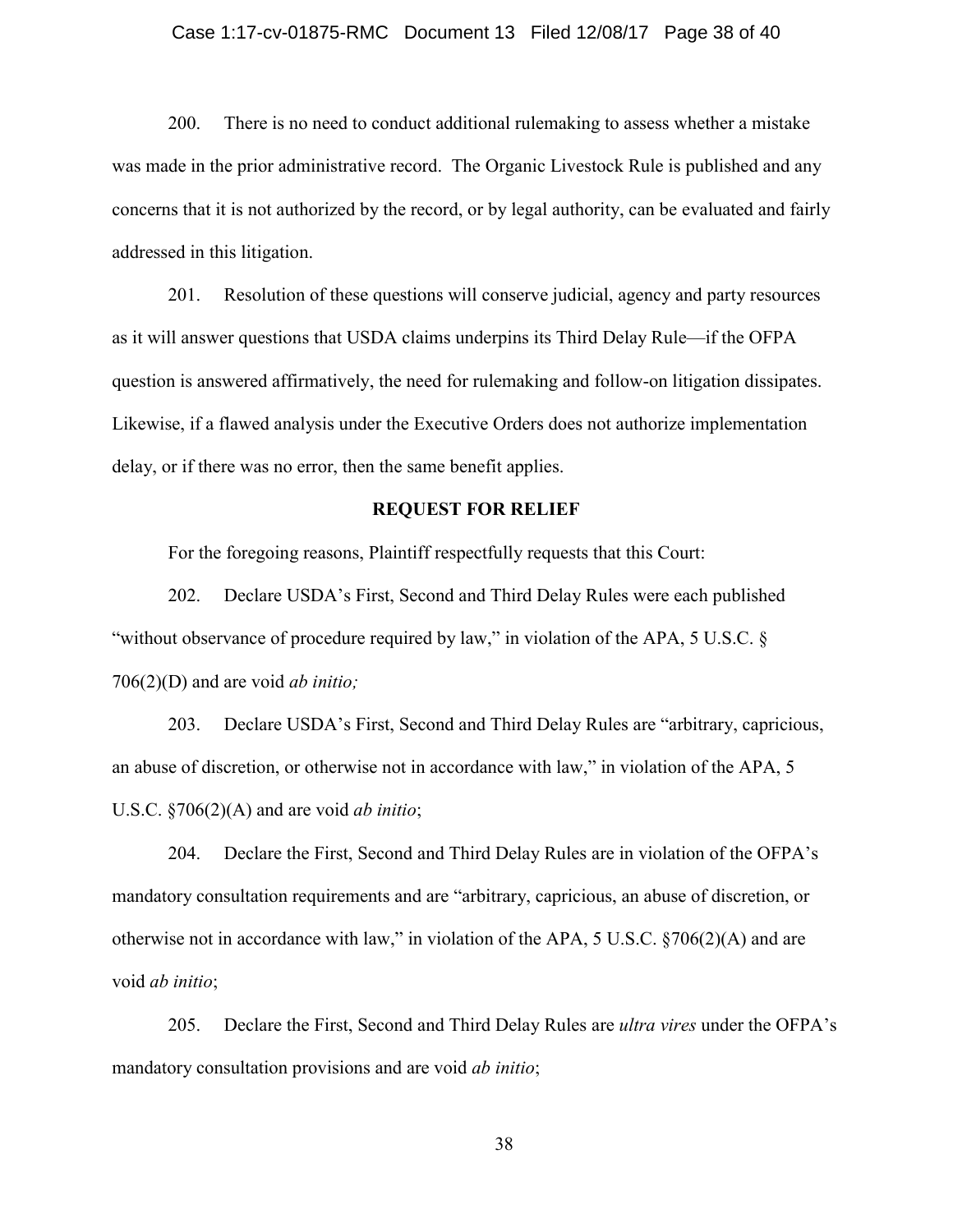#### Case 1:17-cv-01875-RMC Document 13 Filed 12/08/17 Page 39 of 40

206. Declare the purported error in the analysis conducted under Executive Orders 12866 and 13563 identified in the Third Delay Rule is non-existent, or if it exists, that it is harmless and not prejudicial;

207. Vacate the First, Second and Third Delay Rules *ab initio* and issue an Order that the Organic Livestock Rule is "effective" as of a date appearing therein, following a court proceeding to adjust the implementation dates to avoid prejudice to any party;

208. Declare the Organic Livestock Rule does not violate or exceed the authority of the agency under the OFPA;

209. Enjoin USDA from further delay in implementation of the Organic Livestock Rule;

210. Award Plaintiff its reasonable attorneys' fees, costs and expenses associated with this litigation pursuant to the Equal Access to Justice Act, 28 U.S.C. § 2412 or other authority; and

211. Grant Plaintiff such other injunctive and/or declaratory relief as the Court deems just and equitable.

Respectfully Submitted:

 /s/ William J. Friedman William J. Friedman (*admitted pro hac vice*) 107 S. West St. Alexandria, VA 22314 Tel.: 571.217.2190 Email: pedlarfarm@gmail.com

/s/ Andrea M. Downing Andrea M. Downing Wade, Grimes, Friedman,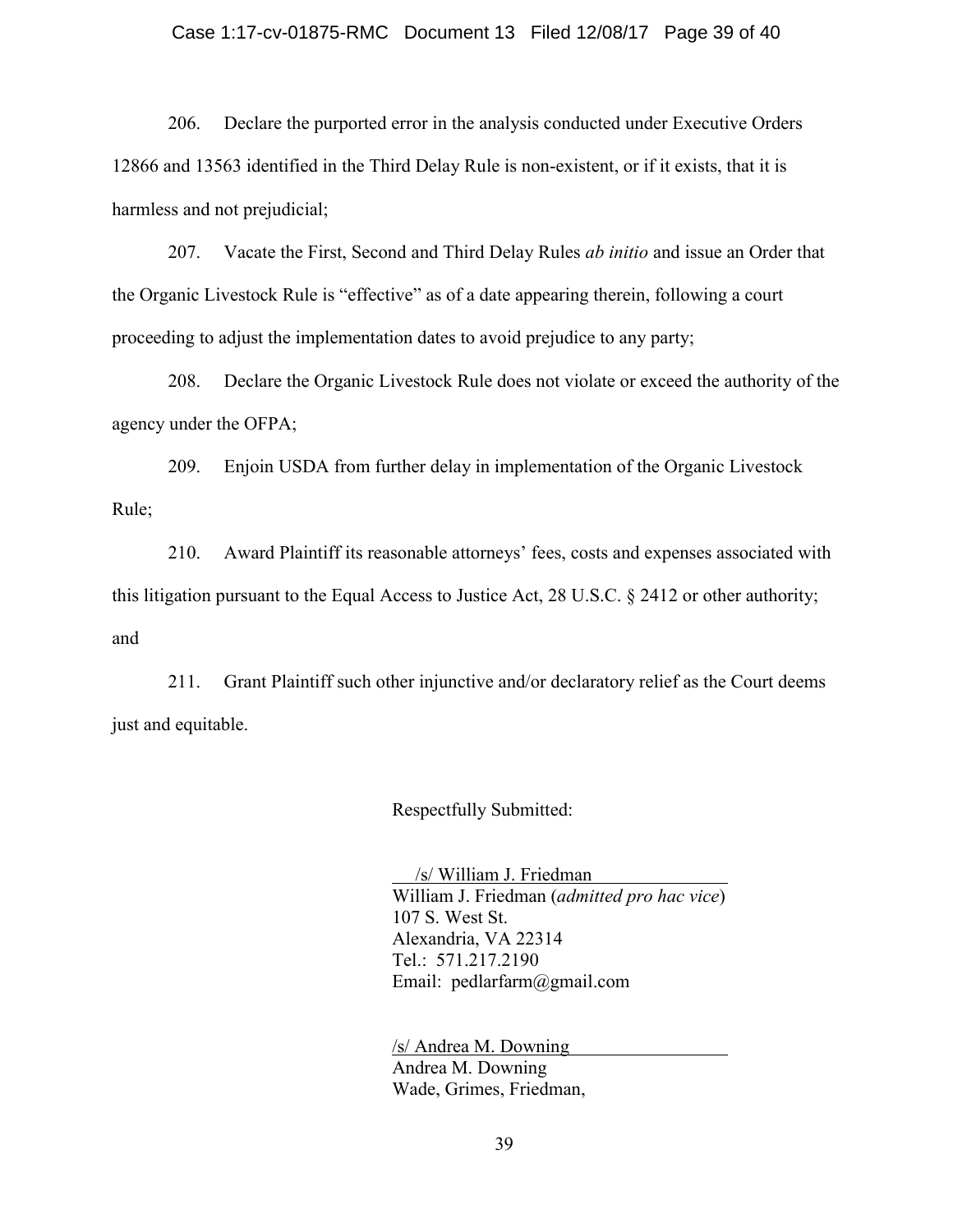Meinken & Leischner, PLLC 616 North Washington Street Alexandria, Virginia 22314 (t) 703-836-9030  $(f)$  703-683-1543 downing@oldtownlawyers.com

Counsel for OTA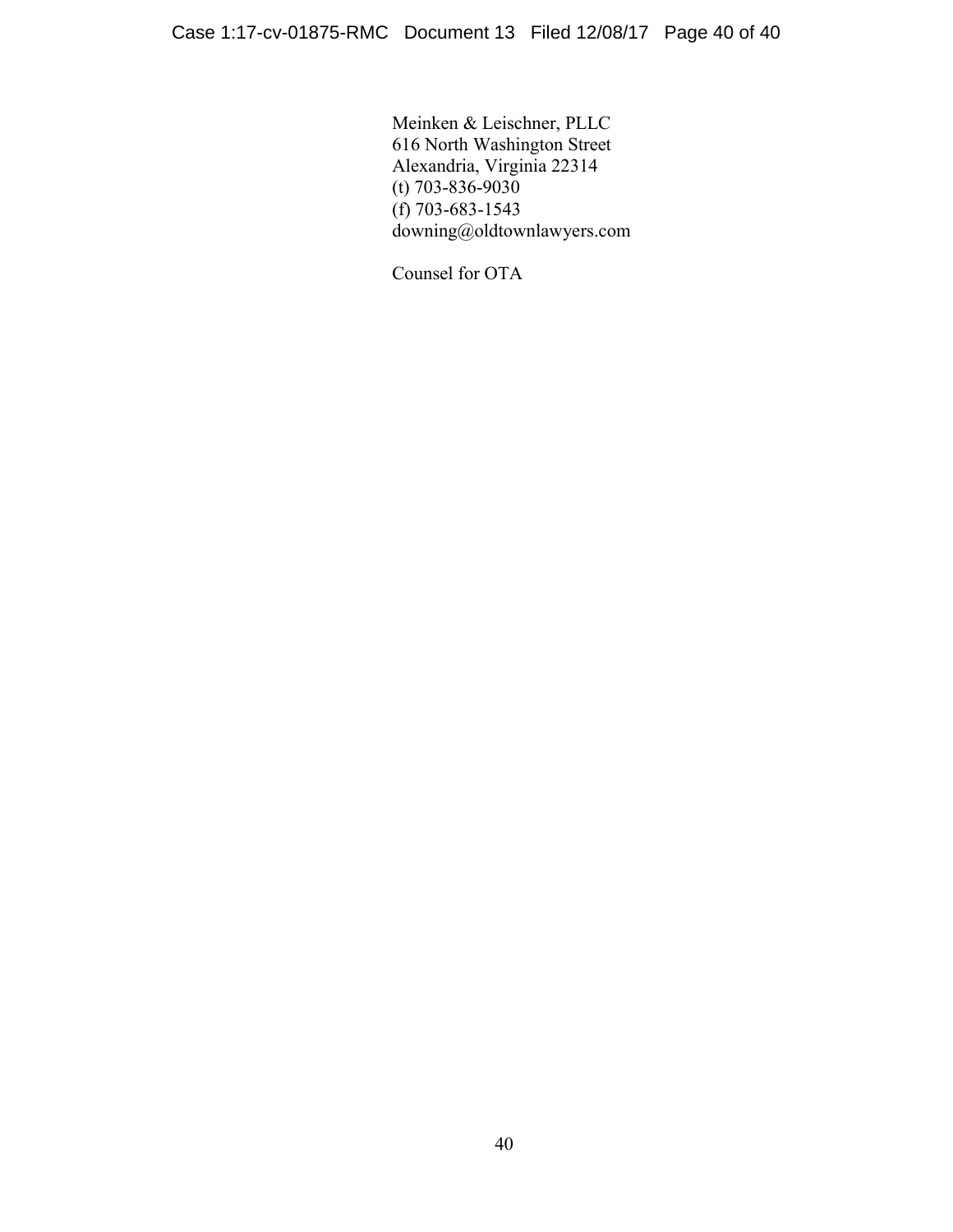|    | Case 1:17-cv-01875-RMC Document 13-1 Filed 12/08/17 Page 1 of 3                          |                                                                                             |  |  |  |  |  |  |
|----|------------------------------------------------------------------------------------------|---------------------------------------------------------------------------------------------|--|--|--|--|--|--|
|    |                                                                                          |                                                                                             |  |  |  |  |  |  |
| 1  | William J. Friedman (DC Bar. No. 117050)                                                 |                                                                                             |  |  |  |  |  |  |
| 2  | 107 S. West St.<br>Alexandria, VA 22314                                                  |                                                                                             |  |  |  |  |  |  |
| 3  | Tel.: 571.217.2190<br>Email: pedlarfarm@gmail.com                                        |                                                                                             |  |  |  |  |  |  |
| 4  |                                                                                          |                                                                                             |  |  |  |  |  |  |
| 5  | <b>Attorney for Plaintiff</b>                                                            |                                                                                             |  |  |  |  |  |  |
| 6  |                                                                                          |                                                                                             |  |  |  |  |  |  |
| 7  | UNITED STATES DISTRICT COURT<br>FOR THE DISTRICT OF COLUMBIA                             |                                                                                             |  |  |  |  |  |  |
| 8  |                                                                                          |                                                                                             |  |  |  |  |  |  |
| 9  | <b>ORGANIC TRADE ASSOCIATION,</b>                                                        | <b>Civil Case No.</b>                                                                       |  |  |  |  |  |  |
| 10 | Plaintiff,                                                                               |                                                                                             |  |  |  |  |  |  |
| 11 | v.                                                                                       | <b>DECLARATION OF</b><br><b>JESSE LAFLAMME AND PETE</b>                                     |  |  |  |  |  |  |
| 12 | AND GERRY'S ORGANICS LLC in<br>SONNY PERDUE, et al.,<br>support of PLAINTIFF'S           |                                                                                             |  |  |  |  |  |  |
| 13 | Defendants.                                                                              | COMPLAINT FOR DECLARATORY<br><b>AND INJUNCTIVE RELIEF</b>                                   |  |  |  |  |  |  |
| 14 |                                                                                          |                                                                                             |  |  |  |  |  |  |
| 15 |                                                                                          |                                                                                             |  |  |  |  |  |  |
| 16 |                                                                                          |                                                                                             |  |  |  |  |  |  |
| 17 | Pursuant to 28 U.S.C. § 1746 I, declare:                                                 |                                                                                             |  |  |  |  |  |  |
| 18 |                                                                                          |                                                                                             |  |  |  |  |  |  |
| 19 | 1. I am Jesse LaFlamme, I am the owner and CEO of Pete and Gerry's Organics LLC, based   |                                                                                             |  |  |  |  |  |  |
| 20 | in Monroe, New Hampshire.                                                                |                                                                                             |  |  |  |  |  |  |
| 21 |                                                                                          | 2. Pete and Gerry's Organic Eggs is the #1 selling organic egg brand in the country, and is |  |  |  |  |  |  |
| 22 |                                                                                          | sold in more than 9,600 retailers. We produce our eggs through a network of more than       |  |  |  |  |  |  |
| 23 |                                                                                          |                                                                                             |  |  |  |  |  |  |
| 24 | 100 independent family farms in 12 states. In 2003 the company was the first egg farm in |                                                                                             |  |  |  |  |  |  |
| 25 |                                                                                          | the country to earn the Certified Humane designation, and 2013 the company became the       |  |  |  |  |  |  |
| 26 | first animal agriculture business to earn B-Corp status.                                 |                                                                                             |  |  |  |  |  |  |
| 27 |                                                                                          |                                                                                             |  |  |  |  |  |  |
| 28 |                                                                                          |                                                                                             |  |  |  |  |  |  |
|    |                                                                                          |                                                                                             |  |  |  |  |  |  |
|    |                                                                                          |                                                                                             |  |  |  |  |  |  |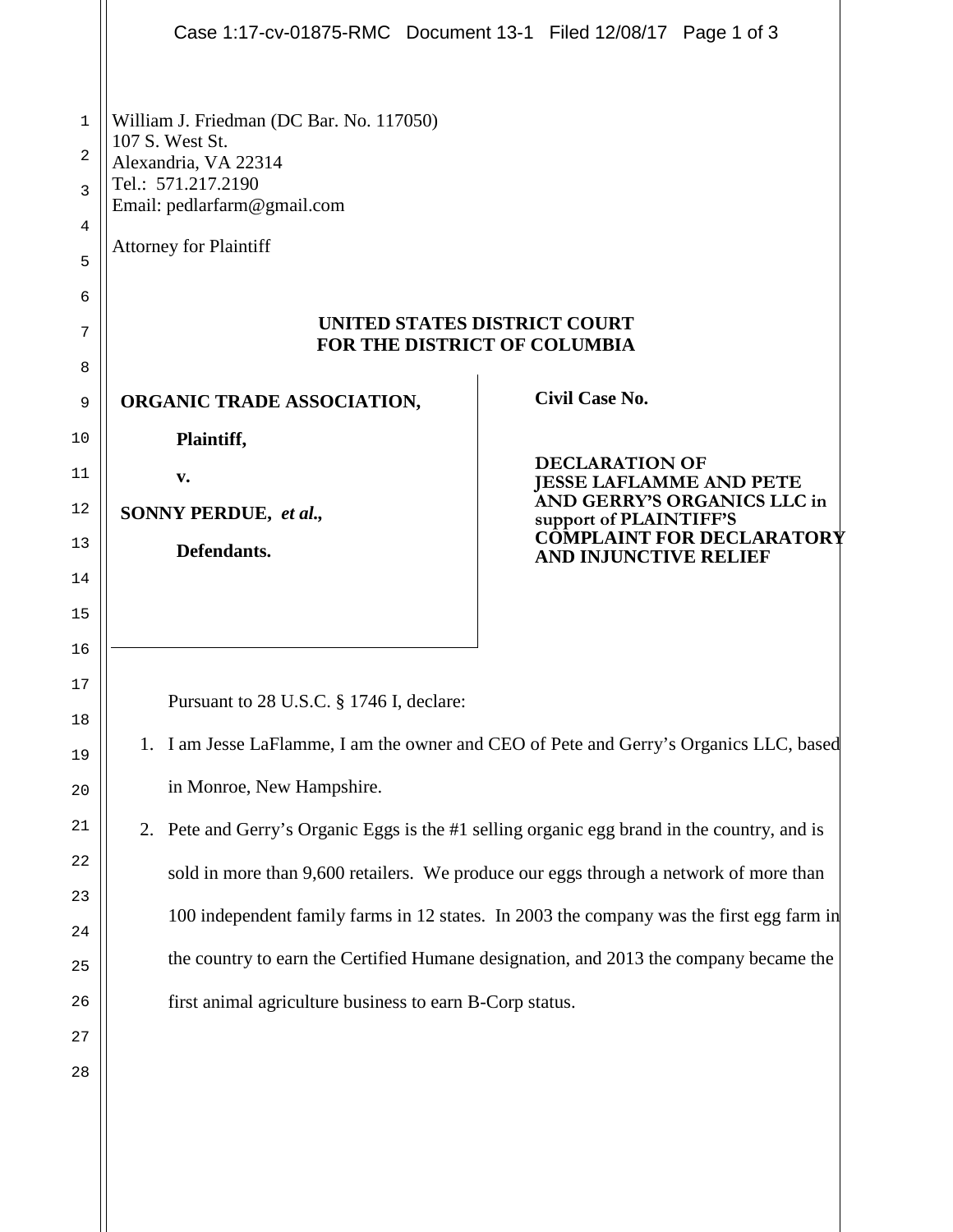### Case 1:17-cv-01875-RMC Document 13-1 Filed 12/08/17 Page 2 of 3

- 3. Animal welfare standards that include outdoor access, allowing animals to engage in natural behaviors, and other best animal husbandry practices are a main tenet of the organic foods production system that distinguishes organic from other agricultural production methods. The practices codified in the final rule were over a decade in the making. *Organic Livestock and Poultry Practices*, 82 Fed. Reg. at 7042-92 (published January 19, 2017) ("final rule"). The rulemaking was guided by the transparent regulatory process mandated by Congress in the Organic Foods Production Act. This unique regulatory process allows farmers, consumers, suppliers, retailers, and all entities of the organic industry to have a seat at the table in developing the USDA organic standards.
- 4. I have presented testimony at public meetings conducted by the National Organic Standards Board. ("NOSB").
- 5. The organic industry overall has experienced double digit growth annually over the last five years, achieving approximately \$43 billion in sales in 2015. The organic livestock and dairy sector represents approximately 17% of total organic sales and the organic dairy sector alone represents the second-largest and fastest-growing food segment in the industry.
- 6. The final *Organic Livestock and Poultry Practices* rule gives clarity for my business, all organic producers, and those seeking to enter the organic market on what practices are required to meet the animal welfare standards in order to be certified organic. A lack of clarity led to inconsistent practices amongst the industry. We strongly endorse the new rule, and feel it is critical for the integrity of the USDA Organic Program.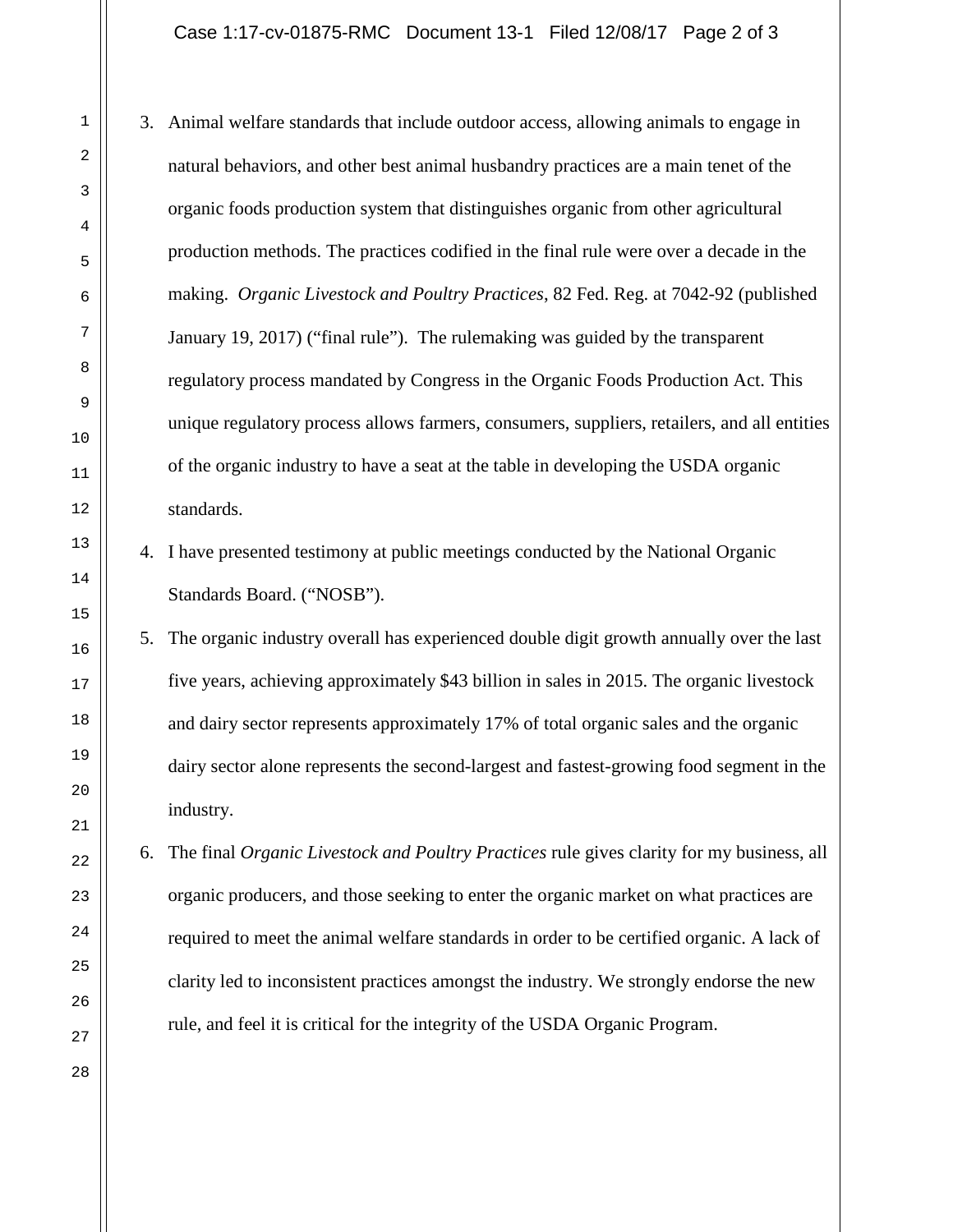Case 1:17-cv-01875-RMC Document 13-1 Filed 12/08/17 Page 3 of 3

- 7. Consumer trust and confidence in the USDA Organic seal are the foundation of our industry. The decision to become certified organic is voluntary, and meeting the high standards that consumers expect from the organic seal maintains a healthy and strong organic marketplace. A recent Consumer Reports survey found that 83% of consumers who frequently purchase organic products believe that organic eggs should come from hens that have access to the outdoors.
	- 8. We believe that the failure to implement the final rule, and its welfare provisions, will lead to irremediable damage to consumer trust in the USDA Organic seal because it will fall behind the consumer's expectations for egg production and thus our farmers will suffer severe financial setbacks.
- 9. We also believe that a flat refusal to implement, or continued and inexplicable delay will irremediably damage the public's trust and reliance on the National Organic Standards Board, a public-private partnership in which our industry has placed great reliance and faith.

I declare under penalty of perjury that the foregoing is true and correct.

Executed this \_12\_ day of September 2017.

Jesse Laflamme, CEO, Pete and Gerry's Organics LLC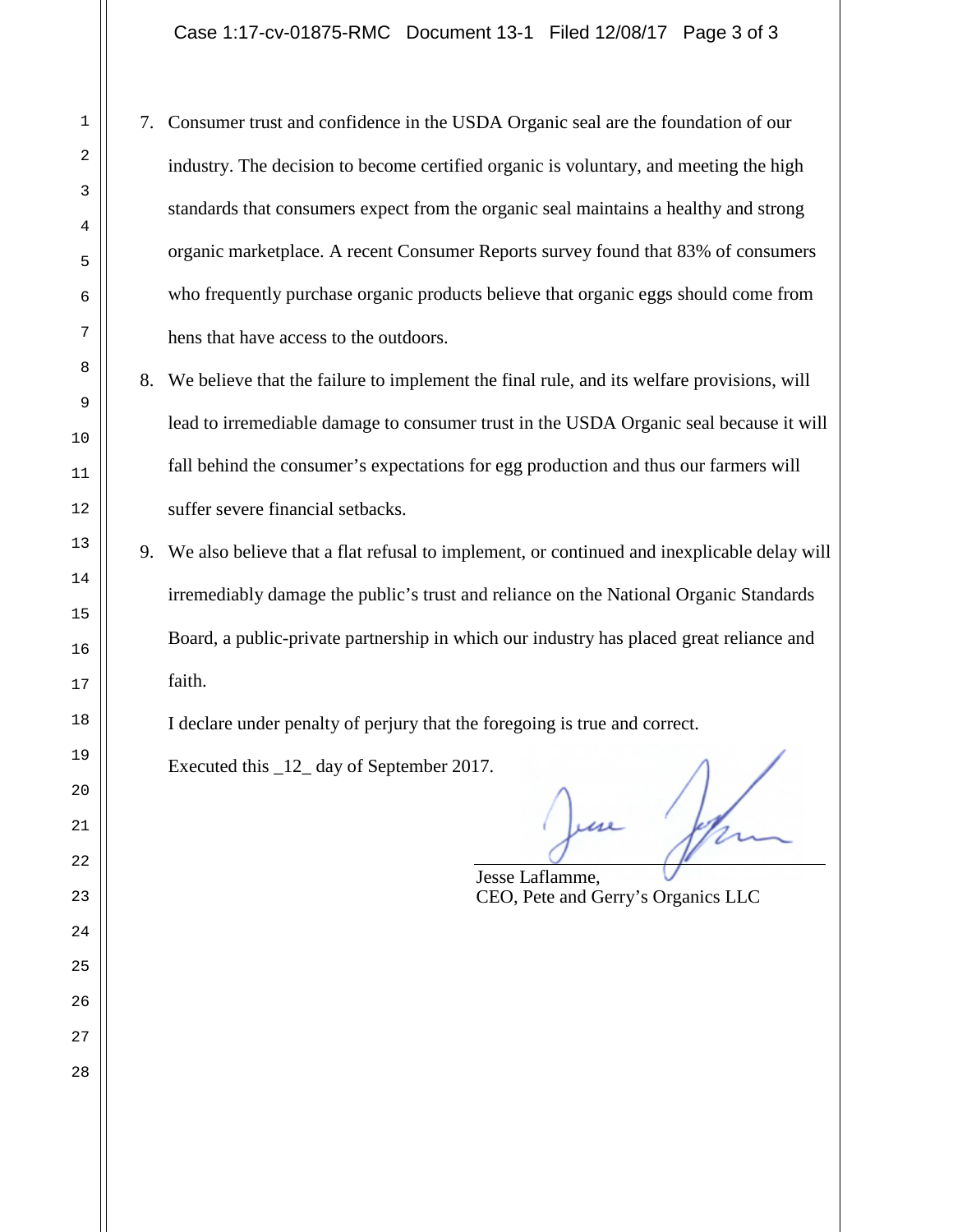|                                                                                                                                                                                                                                                                                                                                                                                                                                                                                                                | Case 1:17-cv-01875-RMC Document 13-2 Filed 12/08/17 Page 1 of 3 |  |  |  |  |  |  |
|----------------------------------------------------------------------------------------------------------------------------------------------------------------------------------------------------------------------------------------------------------------------------------------------------------------------------------------------------------------------------------------------------------------------------------------------------------------------------------------------------------------|-----------------------------------------------------------------|--|--|--|--|--|--|
| William J. Friedman (DC Bar. No. 117050)<br>107 S. West St.<br>Alexandria, VA 22314<br>Tel.: 571.217.2190<br>Email: pedlarfarm@gmail.com<br><b>Attorney for Plaintiff</b><br><b>UNITED STATES DISTRICT COURT</b><br>FOR THE DISTRICT OF COLUMBIA<br><b>Civil Case No.</b><br><b>ORGANIC TRADE ASSOCIATION,</b><br>Plaintiff,                                                                                                                                                                                   |                                                                 |  |  |  |  |  |  |
| v.                                                                                                                                                                                                                                                                                                                                                                                                                                                                                                             | <b>DECLARATION OF</b><br>ROBYNN SHRADER, NATIONAL               |  |  |  |  |  |  |
| CO+OP GROCERS, in support of<br>12<br>SONNY PERDUE, et al.,<br><b>PLAINTIFF'S COMPLAINT FOR</b>                                                                                                                                                                                                                                                                                                                                                                                                                |                                                                 |  |  |  |  |  |  |
| <b>DECLARATORY AND INJUNCTIVE</b><br>Defendants.<br><b>RELIEF</b>                                                                                                                                                                                                                                                                                                                                                                                                                                              |                                                                 |  |  |  |  |  |  |
|                                                                                                                                                                                                                                                                                                                                                                                                                                                                                                                |                                                                 |  |  |  |  |  |  |
|                                                                                                                                                                                                                                                                                                                                                                                                                                                                                                                |                                                                 |  |  |  |  |  |  |
| Pursuant to 28 U.S.C. § 1746 I, declare:<br>I am the Chief Executive Officer of the National Co+op Grocers. This statement is based<br>1.<br>on my personal knowledge and upon information and belief.<br>National Co+op Grocers ("NCG") is a business services cooperative for retail food co-<br>2.<br>ops located throughout the United States. We represent 146 food co-ops operating over<br>200 stores in 38 states with combined annual sales over \$2 billion and over 1.3 million<br>consumer-owners. |                                                                 |  |  |  |  |  |  |
|                                                                                                                                                                                                                                                                                                                                                                                                                                                                                                                |                                                                 |  |  |  |  |  |  |

Declaration of Robynn Shrader – OTA v. USDA1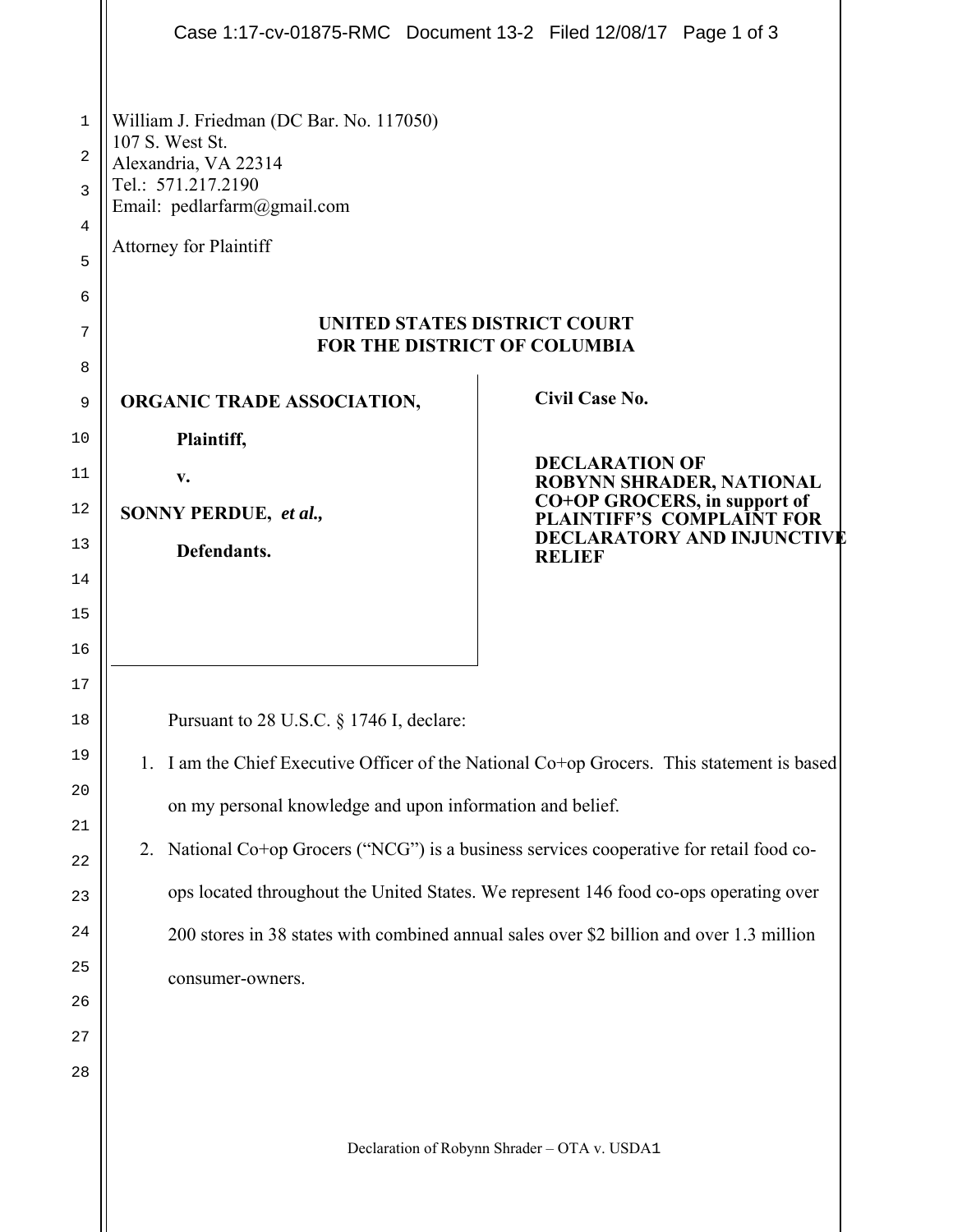Case 1:17-cv-01875-RMC Document 13-2 Filed 12/08/17 Page 2 of 3

- 3. NCG helps unify natural food co-ops in order to optimize operational and marketing resources, strengthen purchasing power, and ultimately offer more value to natural food co-op owners and shoppers everywhere.
	- 4. Through its partnerships with organic advocacy groups, NCG frequently presents expert opinion testimony at public meetings conducted by the National Organic Standards Board. ("NOSB").
	- 5. Our association, and its members frequently submit comments on proposed rules issued by the USDA's National Organic Program.
	- 6. NCG prioritizes implementing strong organic standards, because strong organic standards are imperative to the success of our business. Consumer confidence in the USDA Certified Organic seal is foundational to our industry. NCG recognizes organic as the gold standard of consumer food labels, because it represents a federally regulated guarantee that food has been produced in a transparent and sustainable way. On average, certified organic product comprises roughly 40% of NCG retail grocery stores' total annual sales.
	- 7. Our customers expect organic products to meet or exceed the organic standards, including animal welfare provisions for consistent, meaningful outdoor access and indoor space that allows animals to express natural behaviors. If the organic standards are not met, and thereby our customers lose faith in the organic standards and animal welfare provisions therein, this would be an irreparable harm to all cooperative stores that sell organic products.
- 8. We are familiar with and supported the final rule entitled, *Organic Livestock and Poultry Practices*, 82 Fed. Reg. at 7042-92 (published January 19, 2017) ("final rule").

Declaration of Robynn Shrader – OTA v. USDA2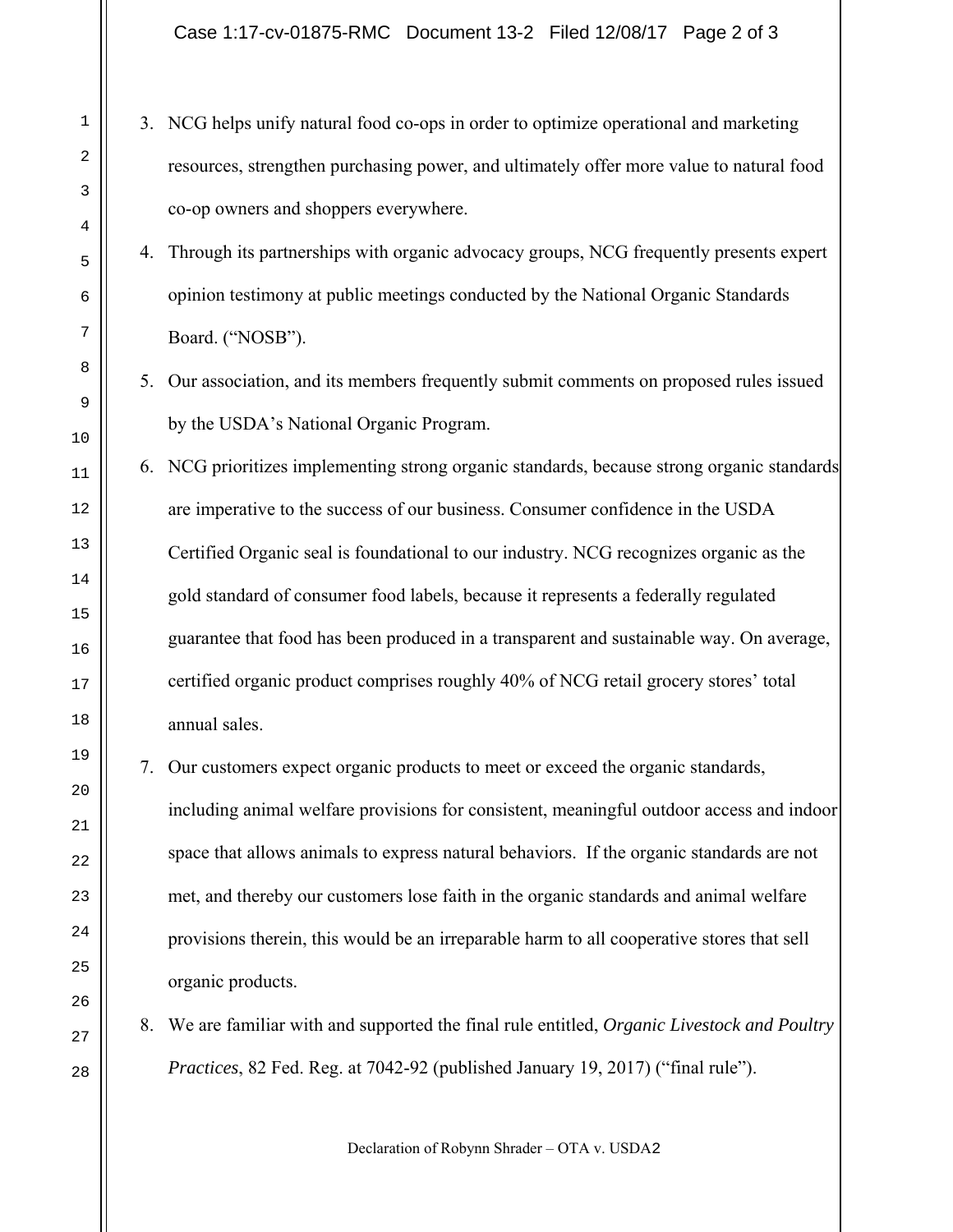1

2

3

4

5

6

7

8

9

10

11

12

13

14

15

16

17

18

19

20

21

22

23

24

25

26

27

28

9. When USDA issued its second delay of the final rule, we submitted a letter to Paul Lewis, Director, Standards Division at the USDA National Organic Program, that said, "While the vast majority of organic producers already adhere to strong animal welfare standards, this rule closes existing loopholes and levels the playing field for organic producers, ultimately ensuring that USDA Certified Organic can continue to meet evolving consumer expectations…Any further delay [of the final rule] could significantly erode consumer trust in the organic label, which is the basis not only for organic's double-digit sales growth, but also fosters a unique, consumer-driven marketplace that allows producers to earn an economically significant premium." 10. NCG continues to support immediate implementation of the final rule. 11. Withdrawing this final rule or continuing to delay its implementation harms and will continue to harm NCG and could lead to profound disruption to the marketplace for certified organic products by irretrievably damaging consumer trust in the USDA organic seal. I declare under penalty of perjury that the foregoing is true and correct. Executed this 13th day of September 2017. Hoym AcadeR Robynn Shrader, National Co+op Grocers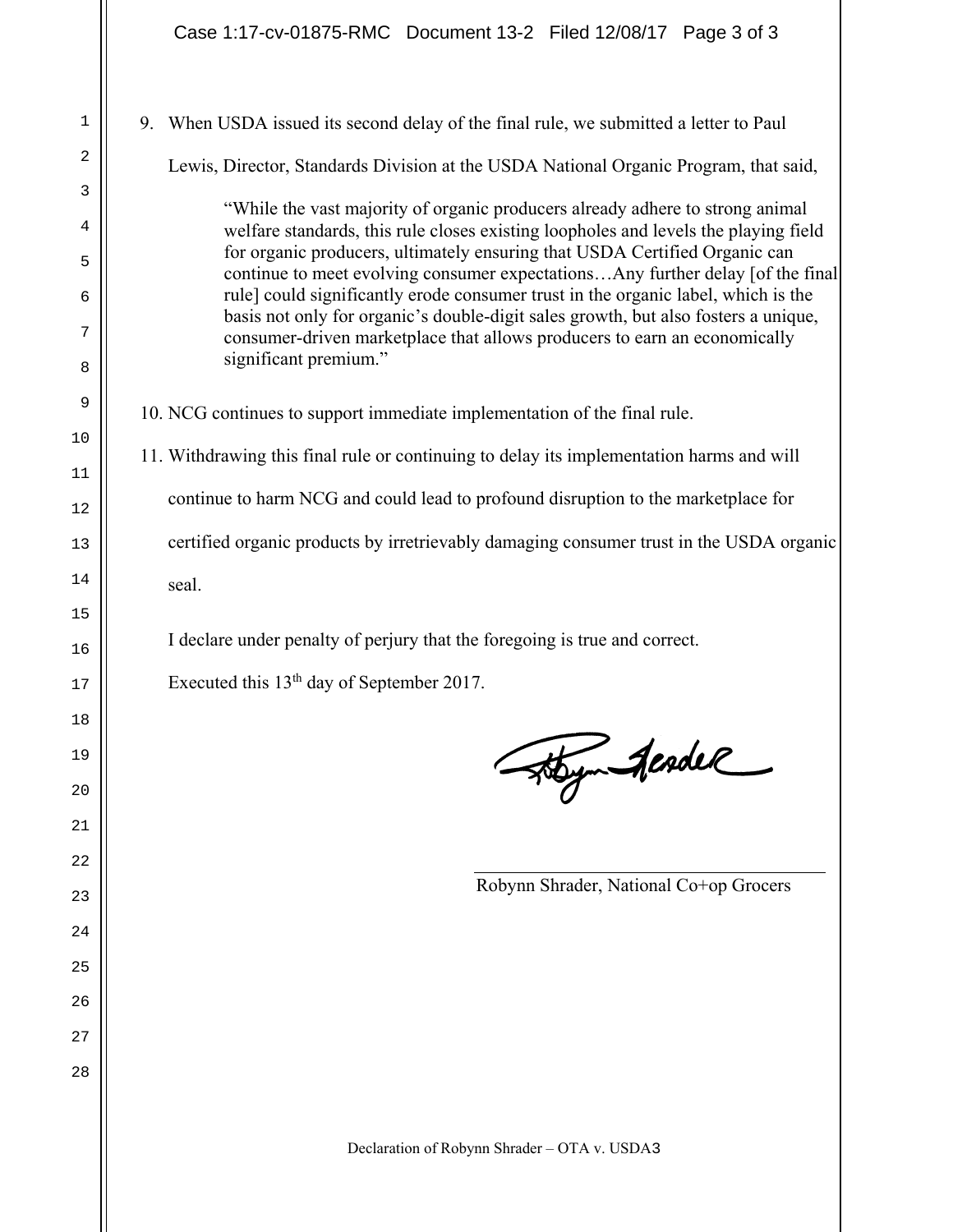|                          | Case 1:17-cv-01875-RMC  Document 13-3  Filed 12/08/17  Page 1 of 4                                                                                                  |                                                                  |                       |  |  |  |  |
|--------------------------|---------------------------------------------------------------------------------------------------------------------------------------------------------------------|------------------------------------------------------------------|-----------------------|--|--|--|--|
| 1<br>$\overline{2}$<br>3 | William J. Friedman ( <i>pro hac vice</i> pending)<br>107 S. West St.<br>Alexandria, VA 22314<br>Tel.: 571.217.2190<br>Email: pedlarfarm@gmail.com                  |                                                                  |                       |  |  |  |  |
| 4<br>5                   | <b>Attorney for Plaintiff</b>                                                                                                                                       |                                                                  |                       |  |  |  |  |
| 6<br>7<br>8              | UNITED STATES DISTRICT COURT<br><b>FOR THE DISTRICT OF COLUMBIA</b>                                                                                                 |                                                                  |                       |  |  |  |  |
| 9                        | ORGANIC TRADE ASSOCIATION,                                                                                                                                          |                                                                  | <b>Civil Case No.</b> |  |  |  |  |
| 10                       | Plaintiff,                                                                                                                                                          |                                                                  |                       |  |  |  |  |
| 11                       | V.                                                                                                                                                                  | <b>DECLARATION OF</b><br>KYLA SMITH, ACCREDITED                  |                       |  |  |  |  |
| 12                       | SONNY PERDUE, et al.,                                                                                                                                               | <b>CERTIFIER'S ASSOCIATION in</b><br>support of PLAINTIFF'S      |                       |  |  |  |  |
| 13                       | Defendants.                                                                                                                                                         | <b>COMPLAINT FOR DECLARATORY</b><br><b>AND INJUNCTIVE RELIEF</b> |                       |  |  |  |  |
| 14                       |                                                                                                                                                                     |                                                                  |                       |  |  |  |  |
| 15<br>16                 |                                                                                                                                                                     |                                                                  |                       |  |  |  |  |
| 17                       |                                                                                                                                                                     |                                                                  |                       |  |  |  |  |
| 18                       | Pursuant to 28 U.S.C. § 1746 I, Kyla Smith declare:                                                                                                                 |                                                                  |                       |  |  |  |  |
| 19                       |                                                                                                                                                                     |                                                                  |                       |  |  |  |  |
| 20                       | 1. I am the Board of Directors Chair of the Accredited Certifiers Association. This<br>statement is based on my personal knowledge and upon information and belief. |                                                                  |                       |  |  |  |  |
| 21                       | The Accredited Certifiers Association, Inc. ("ACA") is a $501(c)(3)$ non-profit educational<br>2.                                                                   |                                                                  |                       |  |  |  |  |
| 22                       | organization created to benefit the accredited organic certifier community and the organic                                                                          |                                                                  |                       |  |  |  |  |
| 23                       | industry. Our membership includes 53 accredited certification agencies.                                                                                             |                                                                  |                       |  |  |  |  |
| 24                       | 3. Each of our members undergoes a rigorous accreditation review by the USDA that                                                                                   |                                                                  |                       |  |  |  |  |
| 25                       | establishes each member's expertise and competence in the area of organic standards and                                                                             |                                                                  |                       |  |  |  |  |
| 26                       | certification systems. The federal accreditation requirements are set forth in 7 C.F.R.<br>Part 205, Subpart F "Accreditation of Certifying Agents."                |                                                                  |                       |  |  |  |  |
| 27                       |                                                                                                                                                                     |                                                                  |                       |  |  |  |  |
| 28                       |                                                                                                                                                                     |                                                                  |                       |  |  |  |  |
|                          |                                                                                                                                                                     |                                                                  |                       |  |  |  |  |

Declaration of Kyla Smith – OTA v. USDA1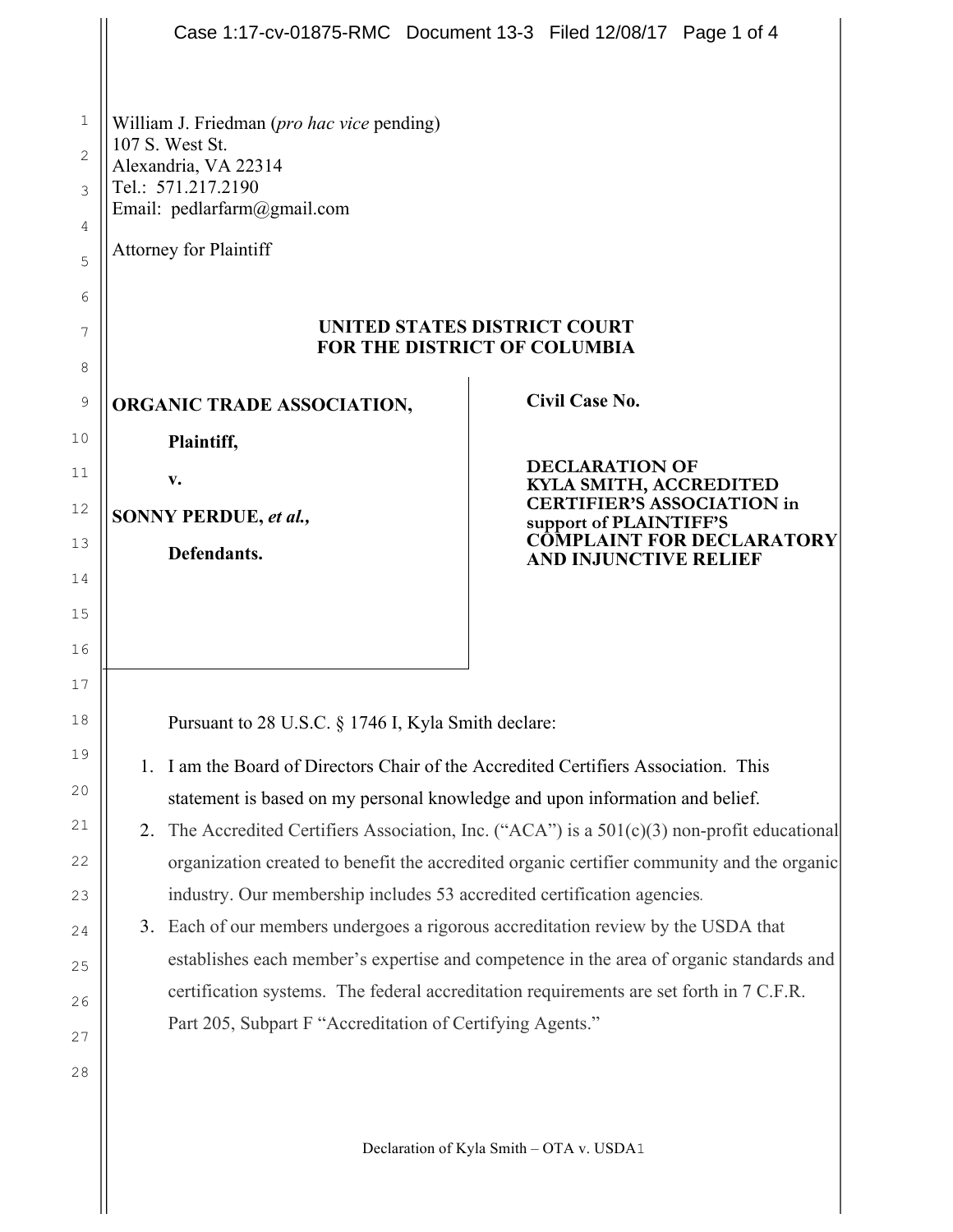# Case 1:17-cv-01875-RMC Document 13-3 Filed 12/08/17 Page 2 of 4

- 4. ACA's primary mission is to ensure the integrity and consistency of organic certification in the United States. Specific purposes include, developing uniform criteria for implementation of the USDA National Organic Program, certifier training, support and being a forum for discussion of issues impacting organic certification.
- 5. Our members are the front-line decision makers for implementation and application of organic production and handling standards across the entirety of the supply chain – from production to retail sale. We also address many questions from the purchasers of certified organic products throughout the supply chain, all the way to retail consumers.
- 6. Our members receive direct feedback from producers and handlers and purchasers of organic products.
- 7. Our association and its members believe that producers, handlers and consumers trust the USDA organic seal as an assurance of product identity in principal part because of consistent application of the organic requirements by accredited certifying agents in the field.
- 8. Our association, and its members frequently present expert opinion testimony at public meetings conducted by the National Organic Standards Board. ("NOSB").
- 9. Our association, and its members frequently submit comments on proposed rules issued by the USDA's National Organic Program.
- 10. Our association and its members are very familiar the final rule entitled, *Organic Livestock and Poultry Practices*, 82 Fed. Reg. at 7042-92 (published January 19, 2017)("final rule") and the *Organic Livestock and Poultry Practices Rule* 81 Fed. at 21,956-22,009 (published April 13, 2016)
- 11. These two publications captured the work product of many years of effort by the organic community and the National Organic Standards Board.
- 12. Among the key issues resolved by the final rule was the access to outdoors for poultry animals, whether grown for meat or eggs. The correct application of the existing standards on this point had been a source of some inconsistency amongst our members primarily due to an unfortunate enforcement decision issued by the USDA early in the history of the National Organic Program.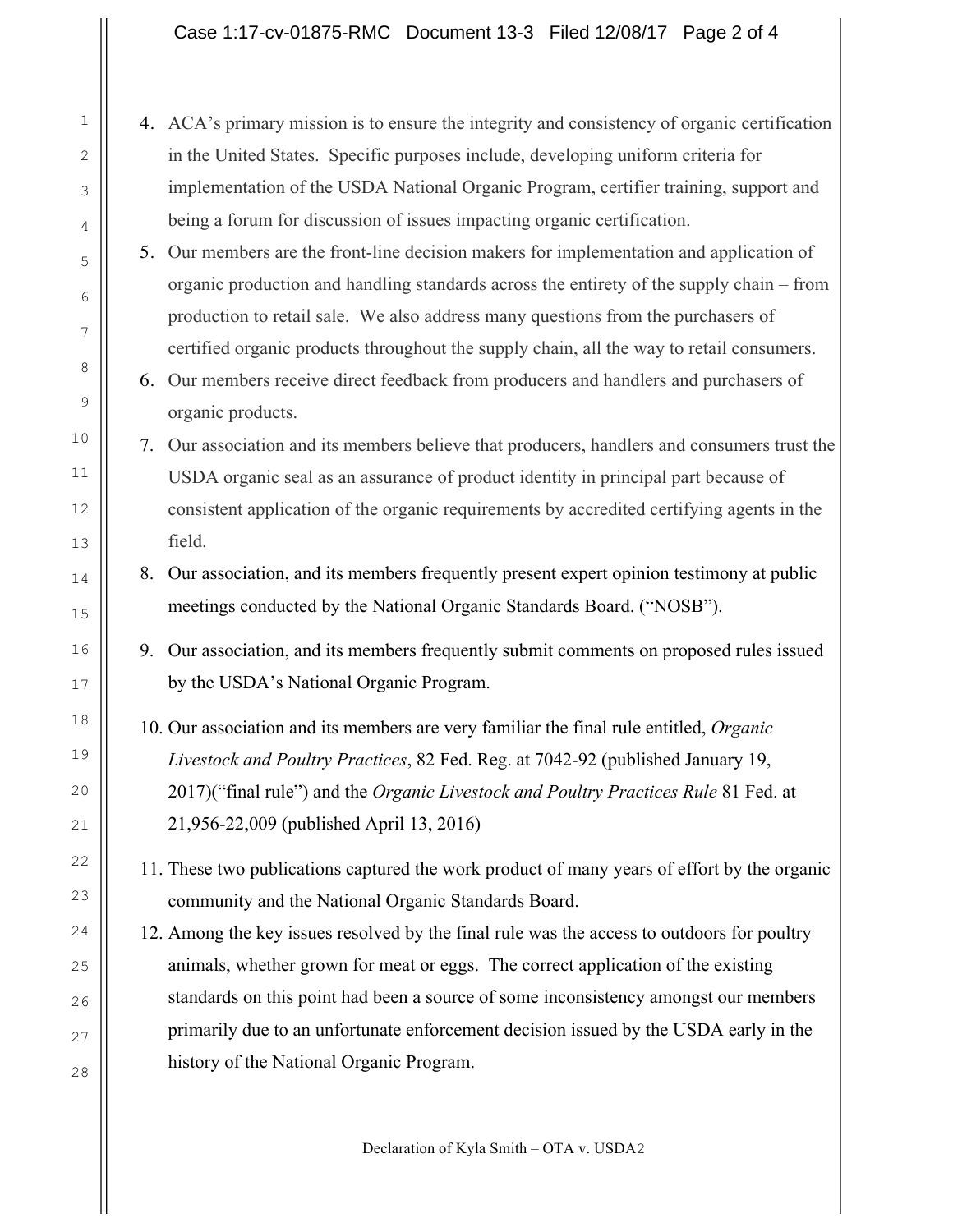## Case 1:17-cv-01875-RMC Document 13-3 Filed 12/08/17 Page 3 of 4

- 13. ACA submitted detailed comments to the proposed rule in July 2016 and were supportive of the publication of the final rule in January 2017.
	- 14. At the time of July 2016 comment submission ACA said, "The level of detail contained in the Standard will permit more consistent enforcement, and provide operators with the management information they need to meet the requirements."

15. When USDA issued its first delay of the final rule the ACA submitted a letter to recently confirmed USDA Secretary Sonny Perdue that said,

- a. "Consistent enforcement of the USDA Organic Regulations is crucial to success of the National Organic Program. It creates and a fair and level playing field for organic farmers and handlers. These two components translate into consumer trust in the USDA Organic label. That is why the National Organic Program's completion of the Organic Livestock and Poultry Practices Rule, published on January 19 of this year, has been strongly applauded by the majority of Accredited Certifying Agents and the farms they certify."
- b. "While the new rule was originally scheduled to go into effect on March 20, 2017, a sixty-day delay has resulted in a new effective date of May 19, 2017. The National Organic Standard Board recently passed a unanimous resolution in support of implementing this new rule without further delay. The ACA represents a wide variety of certification agencies, including many of the largest and most knowledgeable certifiers of organic livestock, and we support and echo this request."

16. ACA continues to support immediate implementation of the final rule.

- 17. ACA and its members have spent considerable staff time and financial resources to participate in the multi-year process before the NOSB regarding this rulemaking and to prepare for the implementation of the final rule.
- 18. ACA and its members have spent thousands of hours over many years in conversations with producers, handlers and purchasers of certified organic products throughout the supply chain, including retail consumers, to develop our understanding and expertise in order to bring consistency and assurance to the organic certification process.